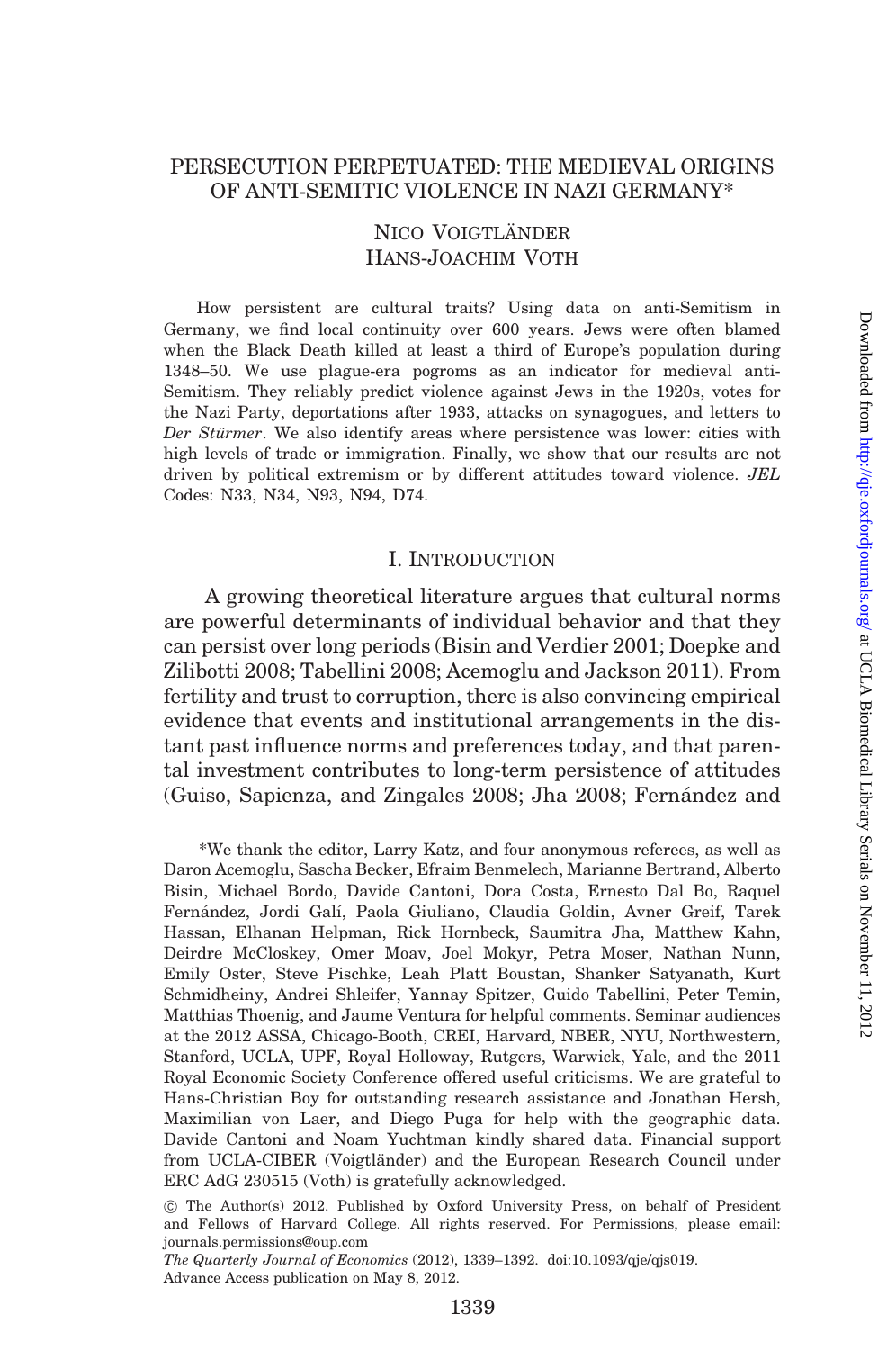[Fogli 2009;](#page-51-0) [Algan and Cahuc 2010;](#page-49-0) [Nunn and Wantchekon 2011](#page-52-0)). That being said, culture often evolves quickly. Attitudes toward homosexuals, working women, and premarital sex have changed radically since the 1960s (Fernández-Villaverde, Greenwood, and [Guner 2010\)](#page-51-0). A key challenge in cultural economics is to explain when norms and beliefs persist and when they are malleable. A fuller appreciation of what influences transmission will ultimately contribute to a deeper understanding of the origins of cultural differences themselves.

This article analyzes the historical roots of anti-Semitism in interwar Germany. Germany's persecution of Jews is one of the defining events of the twentieth century. The extent to which it reflects a deep-seated history of anti-Semitism is controversial ([Goldhagen 1996;](#page-51-0) [Eley 2000](#page-50-0)). We explore the long-term persistence of interethnic hatred by using a new data set of almost 400 towns where Jewish communities are documented for both the medieval period and interwar Germany.<sup>1</sup> When the Black Death arrived in Europe in 1348–50, Jews were often blamed for poisoning the wells. Many towns and cities (but not all) murdered their Jewish populations. Nearly 600 years later, defeat in World War I was followed by a countrywide rise in anti-Semitism. As in 1350, the threshold for violence against Jews declined. This led to waves of persecution, even before the Nazi Party seized power in 1933—but only in some locations.

We find persistence of anti-Semitic attitudes and behavior for more than half a millennium. Localities that burned their Jews in 1348–50 showed markedly higher levels of anti-Semitism in the interwar period: attacks on Jews were 6 times more likely in the 1920s in towns and cities with Black Death pogroms; the Nazi Party's share of the vote in 1928—when it had a strong anti-Jewish focus—was 1.5 times higher;<sup>2</sup> readers' letters to a virulently anti-Semitic Nazi newspaper (Der Stürmer) were more frequent; attacks on synagogues during the "Night of Broken Glass'' (Reichskristallnacht) in 1938 were more common; and a higher proportion of Jews was deported under

1. We collect information on a total of more than 1,400 towns and cities with Jewish communities in interwar Germany. Our main results are derived from the subsample of 325 places where there is also direct evidence of medieval settlement and unambiguous information on Black Death pogroms.

2. The National Socialist German Workers Party (NSDAP), a.k.a. the Nazi Party, received 2.6% of the popular vote in 1928. It did not win a larger share of the vote until the Great Depression.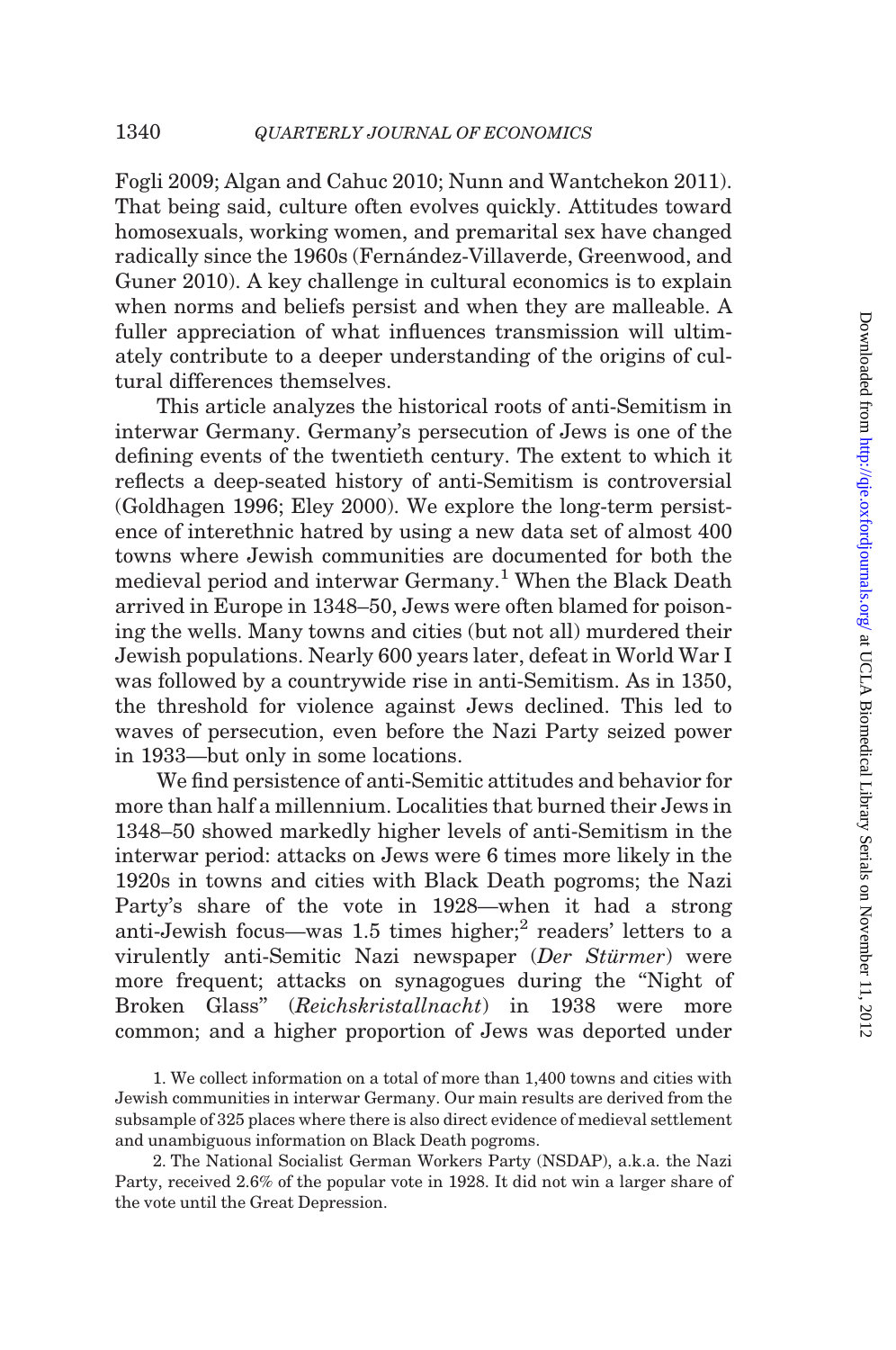the Nazis. There is also evidence that we do measure anti-Semitism and not merely a tendency toward violence or political radicalism. Finally, we examine Jewish settlement patterns in the medieval period. Although economic and institutional factors mattered, these variables explain little of the geography of violence after 1919.

How can the same form of extreme behavior be found in the same localities 600 years later? Our second main contribution is to examine the conditions under which anti-Semitism persisted. For a number of conditioning variables, the long-term transmission of hatred weakens; for example, cities with a strong tradition of long-distance trade (members of the Hanseatic League in northern Germany) show significantly lower persistence over the long term than other communities. The same is true of southern German cities that were more open to trade. Urban centers that grew rapidly after 1750 exhibit a markedly weaker connection between medieval and modern-day anti-Semitism. In contrast, neither a tradition of being governed by a bishop nor relative geographical isolation have a direct effect on the persistence of anti-Semitism.

Our findings suggest that local persistence partly reflects a lack of mobility. Most of the towns in our study were small, with a median population of no more than 9,000 inhabitants in 1933 and with at most a few thousand in the Middle Ages. Immigration and marriages across towns were relatively rare. These characteristics would have facilitated the persistence of beliefs at the local level.<sup>3</sup> With industrialization after 1820 came migration, and where immigration was massive the extent of persistence declined. Symbolic practices and festivals may have helped perpetuate hostile beliefs. Passion plays, for instance, often portrayed Jews as engaged in deicide [\(Glassman 1975](#page-51-0)). Anti-Semitic sculptures decorated churches and private houses, and book printing widely distributed the same demeaning images.<sup>4</sup> In some towns, festivals commemorated pogroms; in

<sup>3.</sup> We discuss the evidence in more detail in [Section IV.B](#page-37-0). A good characterization of small-town life in early modern Germany is given in the work of [Walker](#page-53-0) [\(1971\),](#page-53-0) who emphasizes the minimal impact of outsiders on the culture of ''home towns.''

<sup>4.</sup> Churches from Cologne to Brandenburg displayed (and many still display) a  $Judensau$ , the image of a female pig in intimate contact with several Jews shown in demeaning poses ([Shachar 1974](#page-52-0)). The same type of sculpture can also be found in Poland, Sweden, Switzerland, France, and the Low Countries.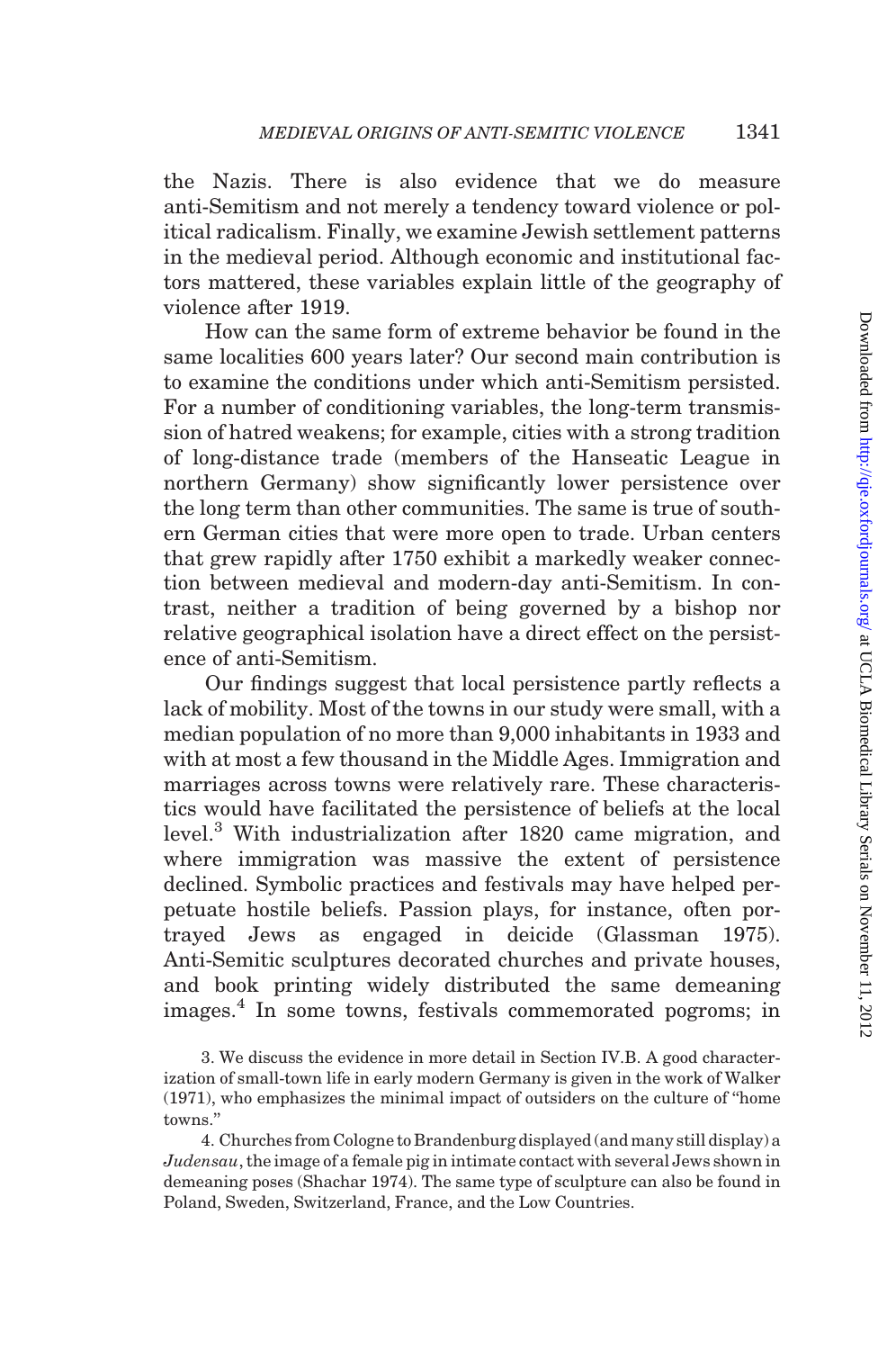the Bavarian town of Deggendorf, for example, the attack on the town's Jewish community in 1337 was celebrated every year until 1968 [\(Schoeps 1998](#page-52-0)). Several tracts of Martin Luther are also strongly anti-Semitic [\(Oberman 1984\)](#page-52-0). The long-term persistence of hatred is hardly unique to Germany. England, France, and Spain also expelled their Jews during the Middle Ages. Nonetheless, anti-Semitism lingered. Until recently, Spanish children played a game called ''Killing Jews'' around Easter—in a country where Jews have been almost entirely absent since 1492 ([Perednik 2003\)](#page-52-0).<sup>5</sup> England between 1290 and 1656 also showed similar hostility despite an absence of Jews.<sup>6</sup>

This article contributes to the literature on the long-run effects of local culture. [Alesina and La Ferrara \(2005\)](#page-49-0) find that cultural and religious fragmentation is robustly associated with such outcome variables as civil wars, corruption, and public good provision.<sup>7</sup> The historical roots of present-day conditions have also attracted attention. Fernandez and Fogli (2009) show that the fertility of immigrants' children continues to be influenced by fertility rates in their parents' country of origin. [Algan and Cahuc](#page-49-0) [\(2010\)](#page-49-0) demonstrate that inherited trust predicts economic performance. [Guiso, Sapienza, and Zingales \(2008\)](#page-51-0) argue that free medieval cities in Italy have higher levels of interpersonal trust today. There is also evidence that nationalities allowed to lend under Ottoman rule have higher bank penetration in the present ([Grosjean 2011\)](#page-51-0), that having been ruled by the Habsburg empire is associated with lower corruption in today's successor states ([Becker et al. 2011\)](#page-50-0), that the historic use of the plow in agriculture affects contemporaneous gender roles [\(Alesina, Giuliano and](#page-49-0)

5. In a 2009 study by the Anti-Defamation League, 500 people from Austria, France, Hungary, Germany, Poland, Spain, and the United Kingdom were interviewed about their attitudes toward Jews. People from Poland and from Spain were the most anti-Semitic ([Anti-Defamation League 2009](#page-49-0)).

6. ''For almost four centuries the English people rarely, if ever, came into contact with flesh-and-blood Jews. Yet they considered the Jews to be . . . in league with the Devil, . . . guilty of every conceivable crime'' [\(Glassman 1975](#page-51-0)).

7. [Bisin and Verdier \(2000\)](#page-50-0) build a model of the dynamics of cultural transmission and state the conditions under which heterogeneity of ethnic and cultural traits can survive over the long run. A more general model is [Bisin and Verdier](#page-50-0) [\(2001\)](#page-50-0). [Tabellini \(2008\)](#page-53-0) examines interactions of individuals with different degrees of ''morality'' and shows how their proportion varies as a function of parental investment (see also the overview in [Bisin and Verdier 2010](#page-50-0)).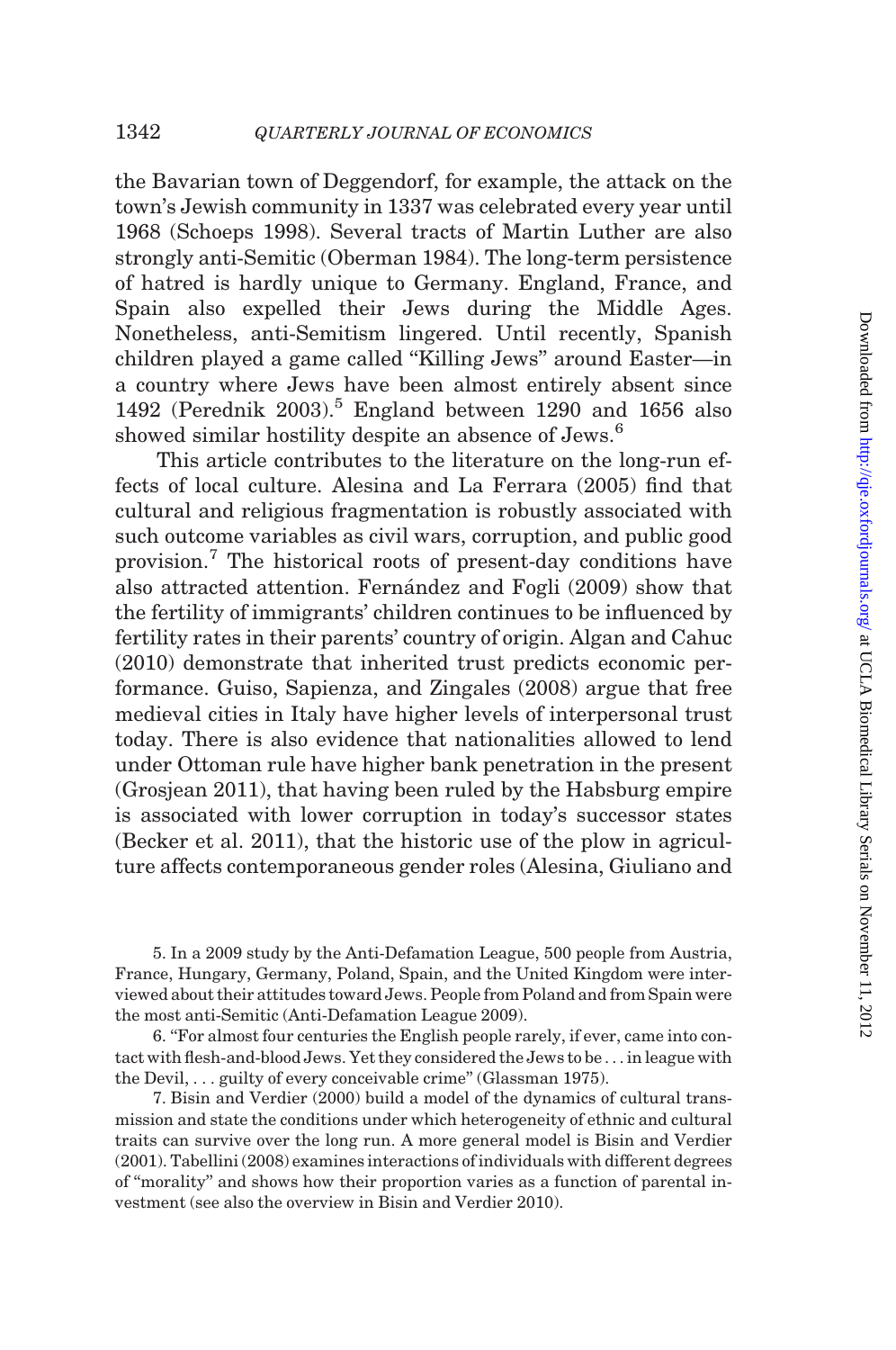[Nunn 2011](#page-49-0)), that the effect of changing religious norms on literacy may be irreversible [\(Botticini and Eckstein 2007\)](#page-50-0), and that the slave trade in Africa led to permanently lower levels of trust [\(Nunn and Wantchekon 2011](#page-52-0)).<sup>8</sup> [Jha \(2008\)](#page-51-0) finds that Indian trading ports with a history of peaceful cooperation between Hindus and Muslims saw less violent conflict during the period 1850–1950 and in 2002. This is consistent with our finding that persistence of anti-Semitism is weaker in cities that are more trade-oriented. Our work is also related to research on ''deep'' parameters, such as technological starting conditions, genetic origin, and population composition [\(Spolaore and Wacziarg](#page-52-0) [2009;](#page-52-0) [Comin, Easterly, and Gong 2010](#page-50-0); [Putterman and Weil](#page-52-0) [2010\)](#page-52-0).

The Holocaust and its antecedents have been a topic of intense research interest. Whereas some argue that it can never be rationally explained [\(Levi 1987](#page-52-0)), others have pointed to underlying economic and political causes [\(Arendt 1994;](#page-50-0) [Glaeser 2005;](#page-51-0) [Cohn 2007\)](#page-50-0). In contrast, [Goldhagen \(1996\)](#page-51-0) argues that a deep-rooted history of anti-Semitism was ultimately responsible for a wave of hatred. He observes that ''the most telling evidence supporting the argument that antisemitism has fundamentally nothing to do with the actions of Jews, and ... nothing to do with an antisemite's knowledge of the real nature of Jews, is the widespread historical and contemporary appearance of antisemitism, even in its most virulent forms, where there are no Jews, and among people who have never met Jews.'' Goldhagen's claims are controversial.<sup>9</sup>

In addition to arguments for the transmission of a cultural trait over centuries, even in the absence of Jews themselves [\(Goldhagen 1996](#page-51-0); [Perednik 2003](#page-52-0)), there are functionalist interpretations. These are based on economic and social factors, such

8. Other important work includes [Grosjean \(2010\)](#page-51-0), who analyzes attitudes toward violence in the southern US and their relation to a ''culture of honor'' among Scottish and Irish settlers; the comparative work by [Hackett Fischer](#page-51-0) [\(1989\);](#page-51-0) and research by [Durante \(2011\),](#page-50-0) who concludes that greater climatic variability is associated with higher trust.

9. In contrast to the literature begun by [Browning \(1992\)](#page-50-0) and Goldhagen, which ties the genocide to deeper cultural and sociological parameters of the perpetrators, other scholars have argued that the Holocaust was ultimately the consequence of economic and demographic considerations [\(Aly and Heim 2003\)](#page-49-0) or that events on the Eastern Front ultimately determined the fate of Europe's Jews ([Nolte](#page-52-0) [1987](#page-52-0); [Mayer 1988\)](#page-52-0).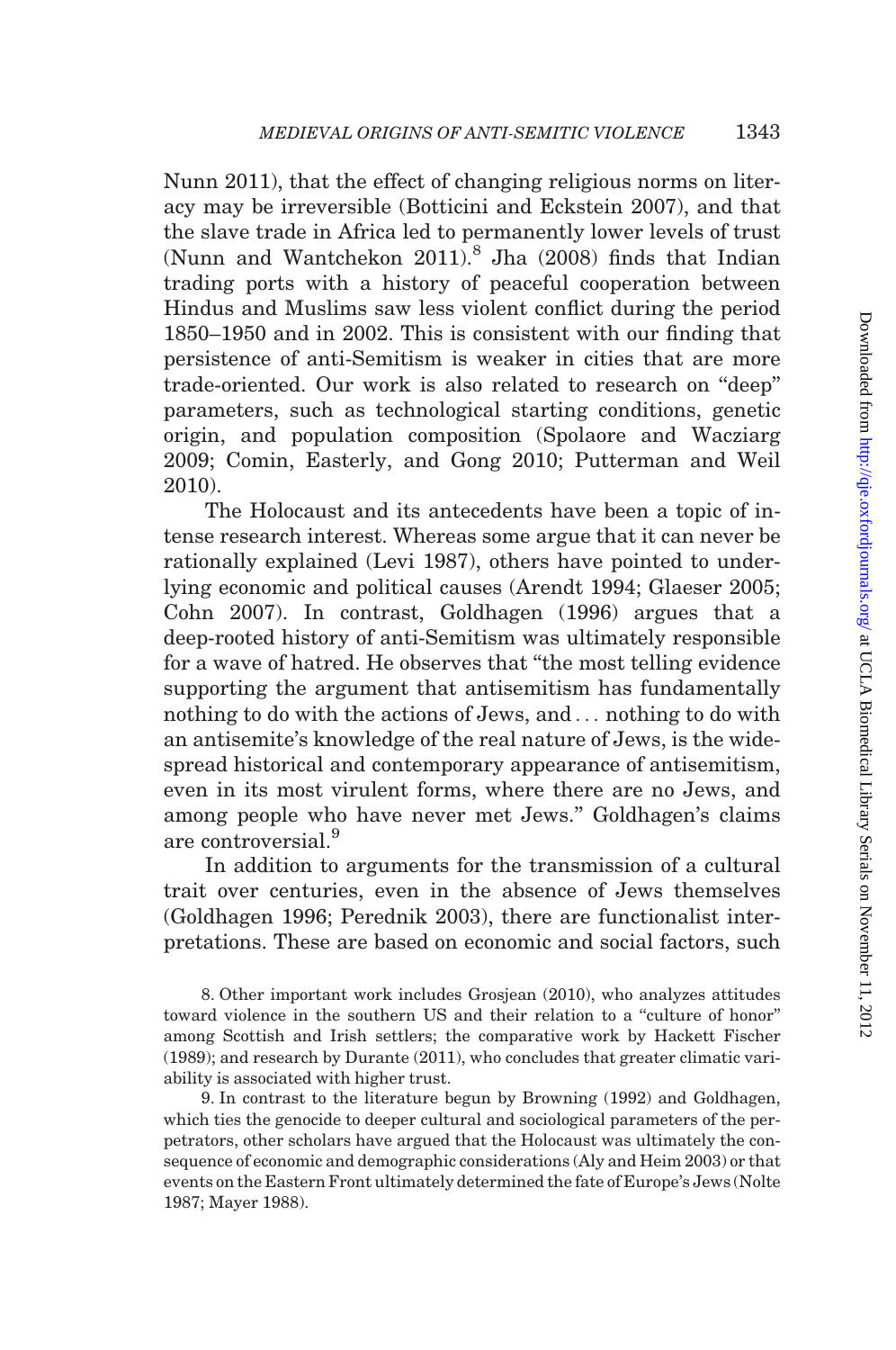as the particular benefits from murdering money lenders ([Cohn](#page-50-0) [2007](#page-50-0)). With regard to more recent episodes of anti-Semitism, some authors have emphasized the role of modernization. Increasing social mobility and civic rights are said to have heightened the fears of non-Jews about their own social status ([Almog](#page-49-0) [1990](#page-49-0); [Arendt 1994](#page-50-0); [Lindemann 2000\)](#page-52-0). Where governments imposed Jewish emancipation, anti-Semitism flourished; but weak states saw no such reaction ([Birnbaum and Kochan 1992](#page-50-0)). Political economy models of hatred focus on the incentives for ''entrepreneurs'' to foster misperceptions as a rallying cry for groups [\(Glaeser 2005\)](#page-51-0). Another alternative is the scapegoat theory, which argues that Jews are blamed for misfortune in times of crisis ([Ettinger 1980](#page-50-0); [Katz 1980](#page-51-0); [Fein 1987\)](#page-51-0).

All of these approaches have difficulties explaining the waxing and waning of anti-Semitism over time as well as the differences in levels across countries [\(Brustein and King 2004](#page-50-0)). Our procedure is different. We use two widely separated events that lowered the countrywide threshold for violence against Jews—the Black Death and defeat in World War I—and identify the locations where hatred of Jews led to extreme acts. With respect to the earlier literature, our first contribution is to provide direct empirical evidence that twentieth-century anti-Semitism at the local level has deep historical roots.<sup>10</sup> We do so for a wide range of outcome variables that are relevant in the context of historical debates on the origins of the Holocaust and its connection with German culture. We also show that the same attitudes can persist over the very long run: some six centuries in this case. We examine closely whether the attitude in question anti-Semitism—is driven by time-invariant, location-specific factors. There is no evidence to support such a conclusion. In particular, economic, geographical, and institutional variables that are correlated with medieval pogroms in the cross-section are largely irrelevant for twentieth-century anti-Semitism. Controlling for these variables does not affect the link between modern persecution patterns and those in the Middle Ages. Although it is not conclusive, this evidence suggests that anti-Semitism persisted even without direct economic benefits

<sup>10.</sup> We are not able to distinguish between anti-Semitism and a hatred of minorities in general. However, because Jews were the single largest minority in Germany during medieval times and also during the interwar period, xenophobia is observationally equivalent to anti-Semitism.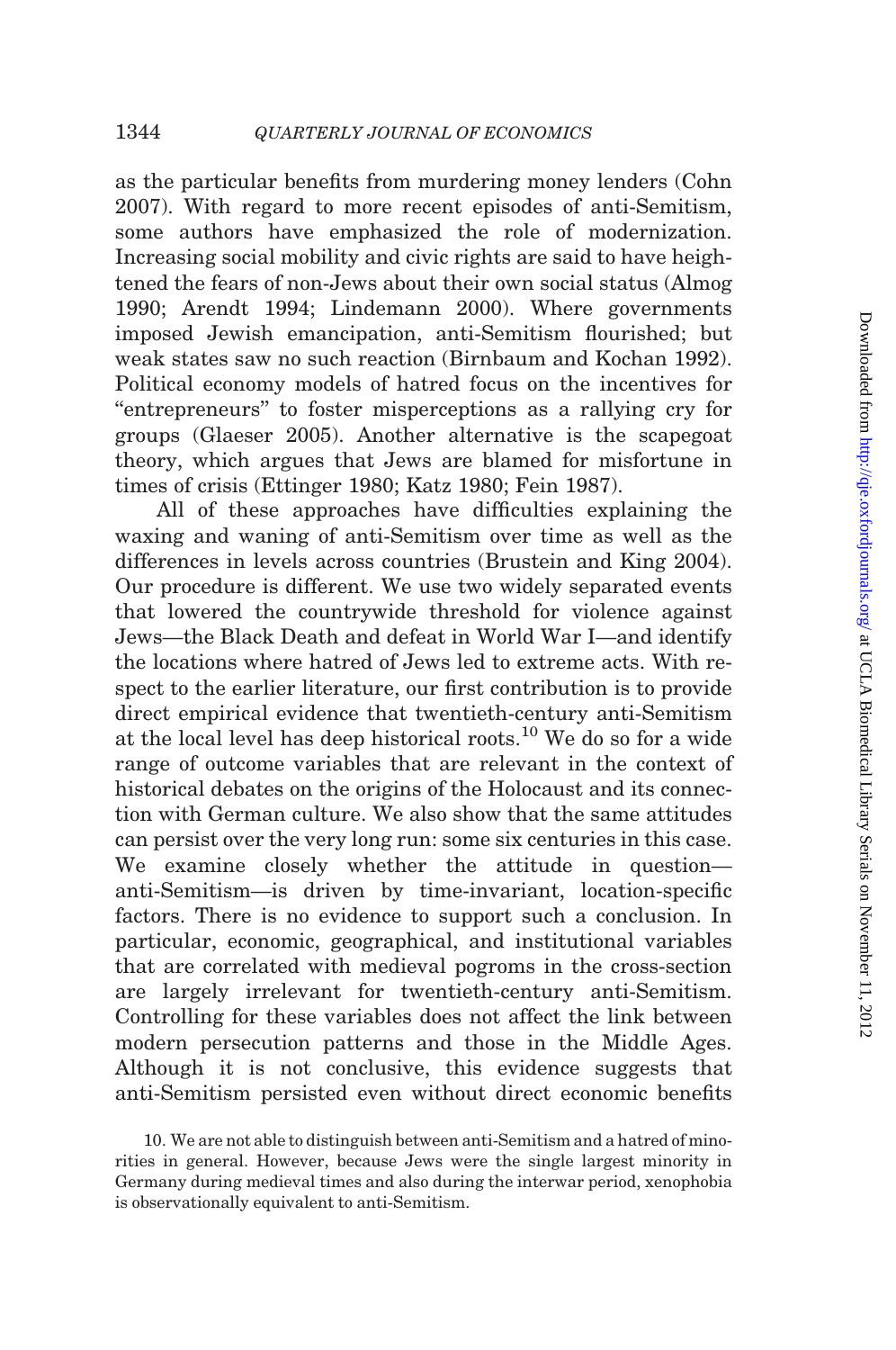<span id="page-6-0"></span>and in areas where Jews were largely absent for centuries.<sup>11</sup> If so, then this strengthens the case for theoretical models in the style of [Bisin and Verdier \(2001\),](#page-50-0) where children acquire preferences through adaptation and imitation and parents attempt to socialize their offspring to their own preference trait (even if the trait is not useful or is even detrimental). Our second contribution is that we offer one of the first systematic examinations of when cultural traits do and do not persist.<sup>12</sup> That persistence is lower in more "open" cities (Hanseatic cities and southern German trading cities) lends qualified support to models in which investment by parents is partly shaped by their utilitarian motives ([Doepke and](#page-50-0) [Zilibotti 2008](#page-50-0); [Tabellini 2008](#page-53-0)).

The article proceeds as follows. Section II describes our data and the historical background of anti-Semitism in the Middle Ages. [Section III](#page-22-0) presents our main empirical results. In [Section IV](#page-34-0) we analyze Jewish settlement patterns, the correlates of medieval violence, and the determinants of persistence. The interpretation of our findings is discussed in [Section V,](#page-43-0) and [Section VI](#page-46-0) concludes.

### II. Data and Historical Context

We use data on anti-Semitism during two eras—the medieval period and the years 1920–45. Our measure of medieval violence against Jews are the pogroms that occurred during the Black Death (1348–50). A wave of Jew burning swept through much of Western Europe on the plague's arrival ([Cohn 2007](#page-50-0)). Germany is an especially useful setting for our purposes; elsewhere, Jews had often been expelled altogether before the Black Death.13 There is considerable variation in the extent of pogroms at both the local and regional level in Germany. We can

12. [Aghion et al. \(2010\)](#page-49-0) look at the extent to which trust can be modified by regulatory intervention.

13. Jews had been expelled from England in 1290 and from France in 1306 and 1322. They were later partly recalled to France but then finally expelled in 1359. Outbreaks of anti-Semitic violence also occurred during the Spanish expulsion of 1492.

<sup>11.</sup> This contrasts with the transmission of trust in Italian cities, for example. There, trust in the past as a result of different civic institutions in the Middle Ages produced immediate economic benefits, which may have helped perpetuate trust up to the present. We thank Andrei Shleifer for pointing out the implications of this aspect.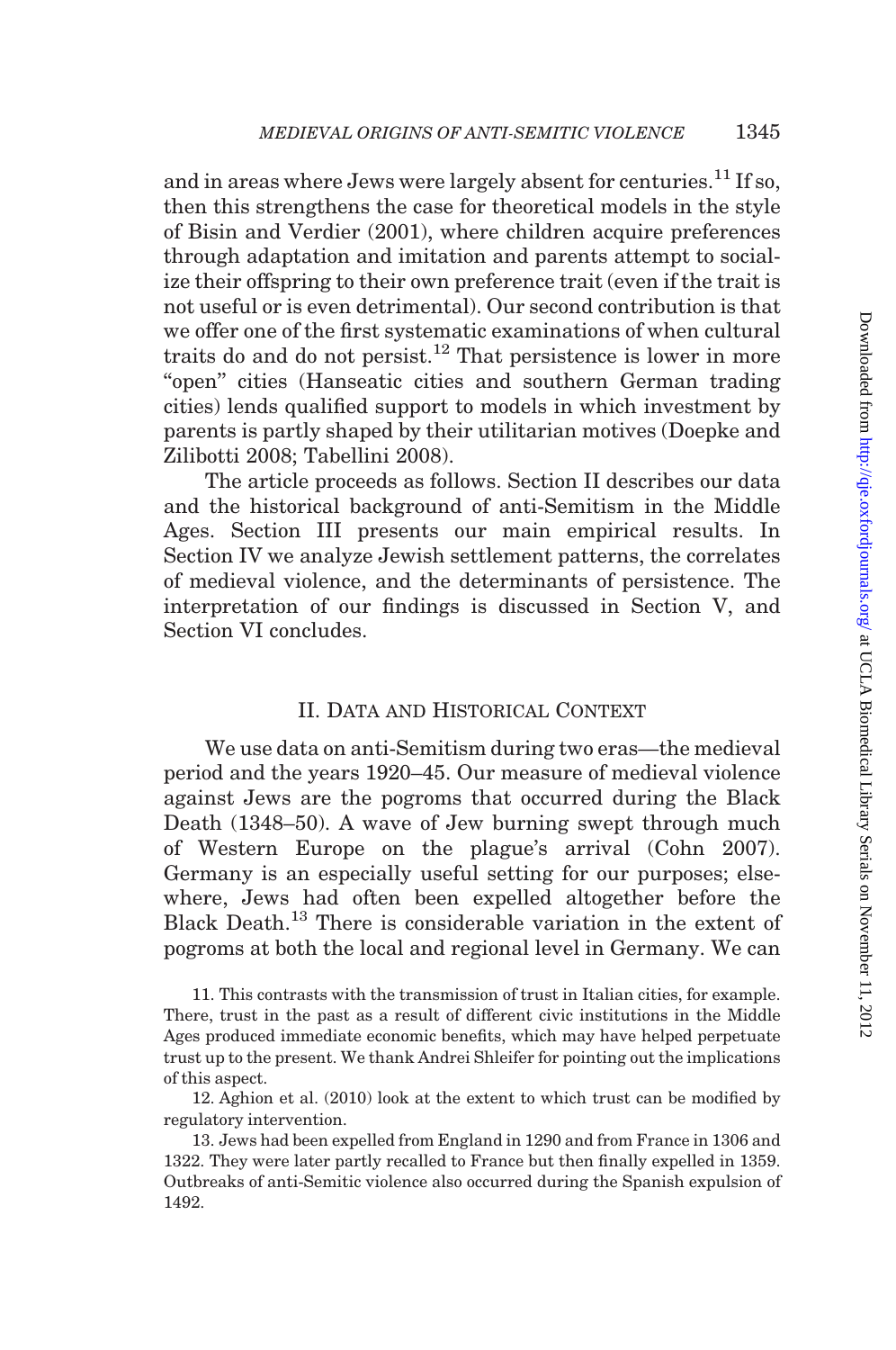therefore compare medieval outbreaks of anti-Semitic violence with similar acts committed in the same location more than half a millennium later, between 1920 and 1945.

# II.A. Pogroms and Jewish Settlements in the Middle Ages

Jews first settled in Germany during the Roman period.<sup>14</sup> The documentary record begins around 1000, when there are confirmed settlements in major cities like Worms, Speyer, Cologne, and Mainz ([Haverkamp 2002](#page-51-0)). By the fourteenth century, there were almost 400 confirmed localities with Jewish communities.<sup>15</sup>

Pogroms against Jews began not long after the earliest confirmed settlements were established. The crusades in 1096, 1146, and 1309 witnessed mass killings of Jews in towns along the Rhine.<sup>16</sup> In addition, there is a long history of sporadic, localized, and deadly attacks. The so-called Rintfleisch pogroms in Bavaria and Franconia in the late thirteenth century destroyed many communities [\(Toch 2003\)](#page-53-0). In the same category are the Guter Werner attacks (1287) in the mid-Rhine area and the Armleder pogroms (1336) in Franconia and Saxony ([Toch 2010\)](#page-53-0). Many of the pogroms before the plague began when Jews were accused of ritual murder, well poisoning, or desecration of the host.

By far the most widespread and violent pogroms occurred at the time of the Black Death. One of the deadliest epidemics in history, the plague spread from the Crimea to southern Italy, France, Switzerland, and into Central Europe. The disease killed between a third and half of Europe's population between 1348 and 1350 [\(McNeill 1975\)](#page-52-0). Faced with a mass epidemic of unprecedented proportions, Christians were quick to blame Jews for poisoning wells. Once confessions were extracted under torture, the allegations spread from town to town.

The Jews of Zurich were relatively fortunate—they were merely expelled. Despite intervention by the pope and notwithstanding declarations by the medical faculties in Montpellier and Paris that the allegations of well poisoning were false, many

<sup>14.</sup> Throughout the article, we refer to Germany according to its borders in 1938.

<sup>15.</sup> There are good reasons to believe that better documentation, and not just the spread of Jewish settlements, was responsible for the increased numbers [\(Toch](#page-53-0) [2010\)](#page-53-0).

<sup>16.</sup> Attacks in 1309 occurred only in the Low Countries.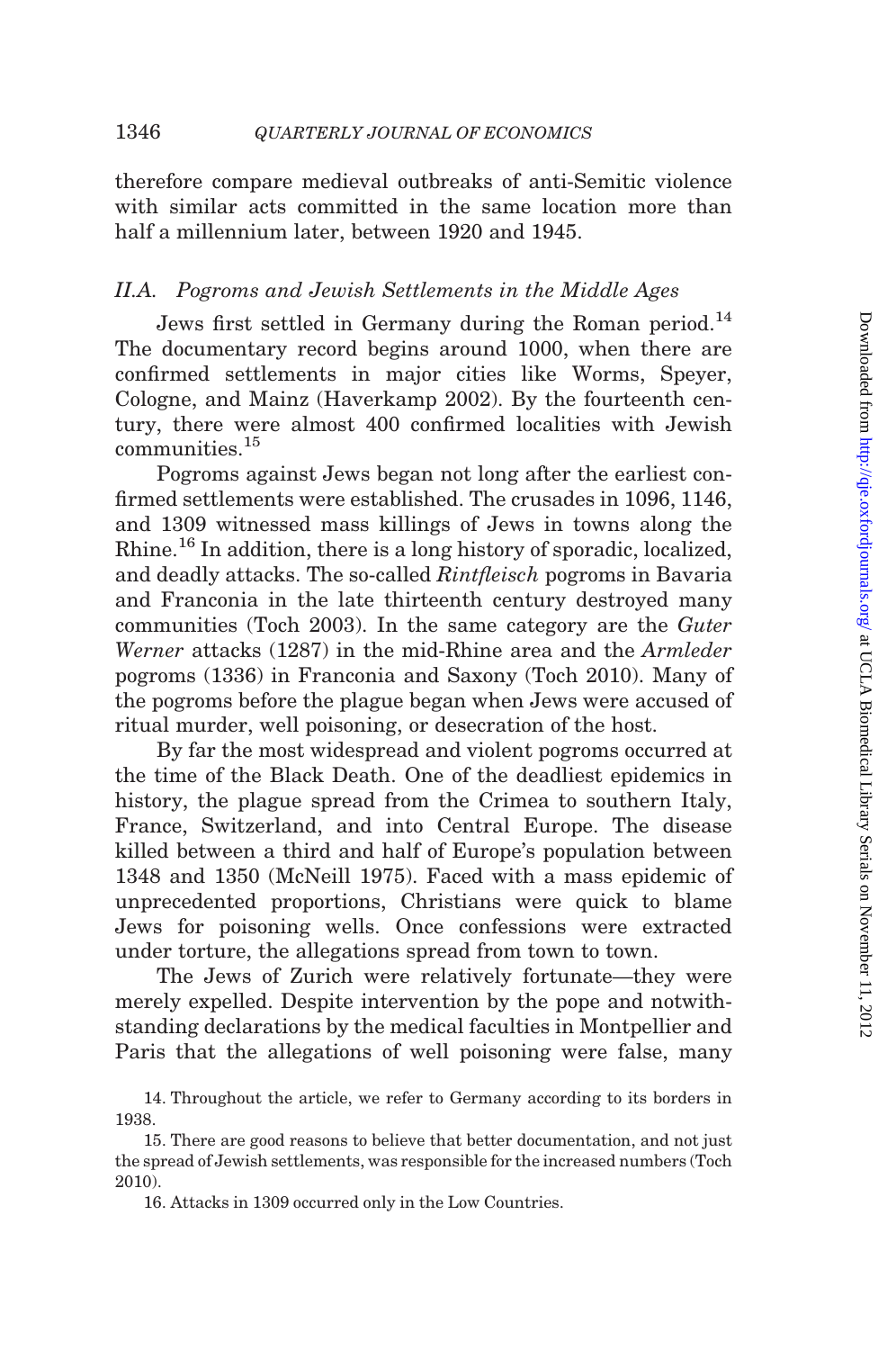towns murdered their Jewish populations. In Basle, approximately 600 Jews were gathered in a wooden house, constructed for the purpose, on an island in the River Rhine. There they were burned ([Gottfried 1985\)](#page-51-0). In some areas, peasants and unruly mobs set on the Jews who had been expelled or tried to flee [\(Gottfried 1985](#page-51-0)).

The chronicles of towns that burned their Jews rarely provide a detailed explanation. In Nuremberg, the bishop's pro-notary, Michael de Leone, recorded his feelings in 1349 in two poems. He concluded that ''the Jews deserved to be swallowed up in the flames'' ([Cohn 2007](#page-50-0)). We know that the city authorities and local princes often tried to shield ''their'' Jews, but few were successful. In Basle, for example, the authorities initially did not intend to persecute the Jews. Yet ''the citizens marched to the city-hall and compelled the council to take an oath that they would burn the Jews."<sup>17</sup> The city council of Strasbourg similarly intended to save its Jewish inhabitants, but a mob led by the butchers' and tanners' guilds deposed the council ([Schilter 1979](#page-52-0) [1698]); the successors then arrested the Jews, who were burned on St. Valentine's Day [\(Foa 2000\)](#page-51-0).<sup>18</sup> Variation at the local level evidently cannot be fully explained by economic, social, or political motives. Instead, we argue that the attacks reflect to what extent large parts of the populace could be induced to agitate strongly for killing Jews.

A similar dearth of sources restricts the analysis of locations where no assaults are recorded. Several city councils received letters warning them about Jews poisoning wells but faced no mob when they decided against persecution. In some cases, it is not certain that any Jews inhabited the town at the time of the Black Death. In many cases, however, we can be certain that Jews lived in towns that did not carry out attacks. In Halberstadt in central Germany, for instance, transactions with Jewish money lenders are recorded right before and during the Black Death; there is no record of any violence. The most likely

17. The appendix in Schilter [\(1979](#page-52-0) [1698]) recalls this incident, citing the medieval chronicle of Jacob von Königshofen (1346–1420).

18. This account is disputed [\(Cohn 2007](#page-50-0)). Another famous example of elites shielding Jews involves Duke Albrecht of Austria, who initially intervened to stop the killing. But in the end—faced with direct challenges by local rulers to his authority and under the orders of his own judges—he had all the Jews living in his territories burned [\(Cohn 2007](#page-50-0)). There is substantial uncertainty in general about the extent of elite involvement in the mass killings of Jews [\(Haverkamp 2002\)](#page-51-0).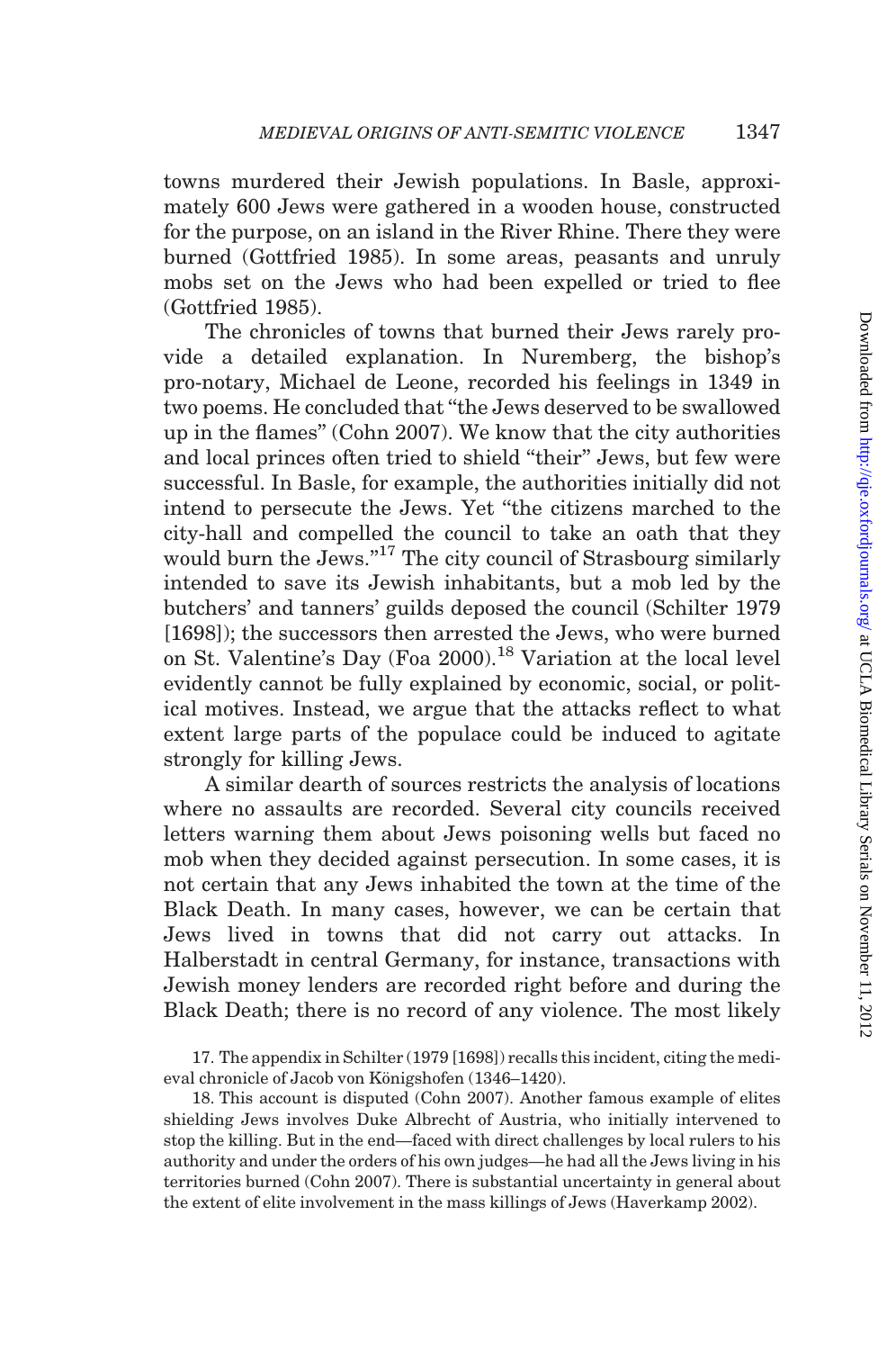conclusion is that in locations where Jews lived but no pogrom occurred, anti-Semitic sentiment was weaker or absent. Hence there was less pressure put on the authorities (by artisans and peasants) to expel or burn the local Jewish community.

We use the Germania Judaica (GJ) as the main source for the medieval period ([Avneri 1968](#page-50-0)). Initiated as a research project by the German Society for the Advancement of Jewish Studies in 1903, GJ was conceived as a comprehensive description of Jewish settlement history in the German empire from the origins to the Congress of Vienna in 1814. Its three completed volumes begin with the earliest known Jewish settlements in Germany and end in 1519. We principally use data from volume 2, which covers the period 1238 to 1350. We supplement GJ with information from the recent work by [Alicke \(2008\)](#page-49-0). Doubtful cases of Jewish settlements or occurring of pogroms in 1349 are not included in the data set. This leaves 325 towns with a confirmed Jewish settlement and unambiguous information on pogroms in 1349.

The scholars producing GJ drew on a number of original documents and secondary works. An important source of information are the so-called *Memorbücher*. These collections, compiled in the Middle Ages, contain remembrances of dead community members and prayers; from the thirteenth century onward, they developed into a recognizable literary form. Some of them contain more detailed information, such as lists of victims during particular outbursts of violence (e.g., during the 1348–50 pogroms or during the First Crusade in 1096). Many of the plague pogroms are recorded in the *Martyrologium of the Nürnberg* Memorbuch ([Salfeld 1898\)](#page-52-0). Several other communities, such as Deutz, also compiled their own versions. As our indicator for violence against Jews in the Middle Ages, we code for whether there was a pogrom. A typical entry in GJ reads as follows: ''Heiligenstadt— ... fortified by 1278, later capital of the principality of Eichsfeld, today Kreisstadt in Thuringia. At the time of the Black Death, the Jews of Heiligenstadt were systematically killed. Survivors were recorded in Erfurt in 1365 and in Frankfurt in 1389. Heiligenstadt only admitted Jews again in 1469.''

Most towns with Jewish populations were sites of mass killings in 1348–50. Of 325 observations, 235 (72%) recorded attacks. The map [\(Figure I](#page-10-0)) shows the frequency of pogroms during 1348– 50 in Germany (in terms of its 1938 borders). Areas where every town saw violent attacks on Jews are shown as black; the shade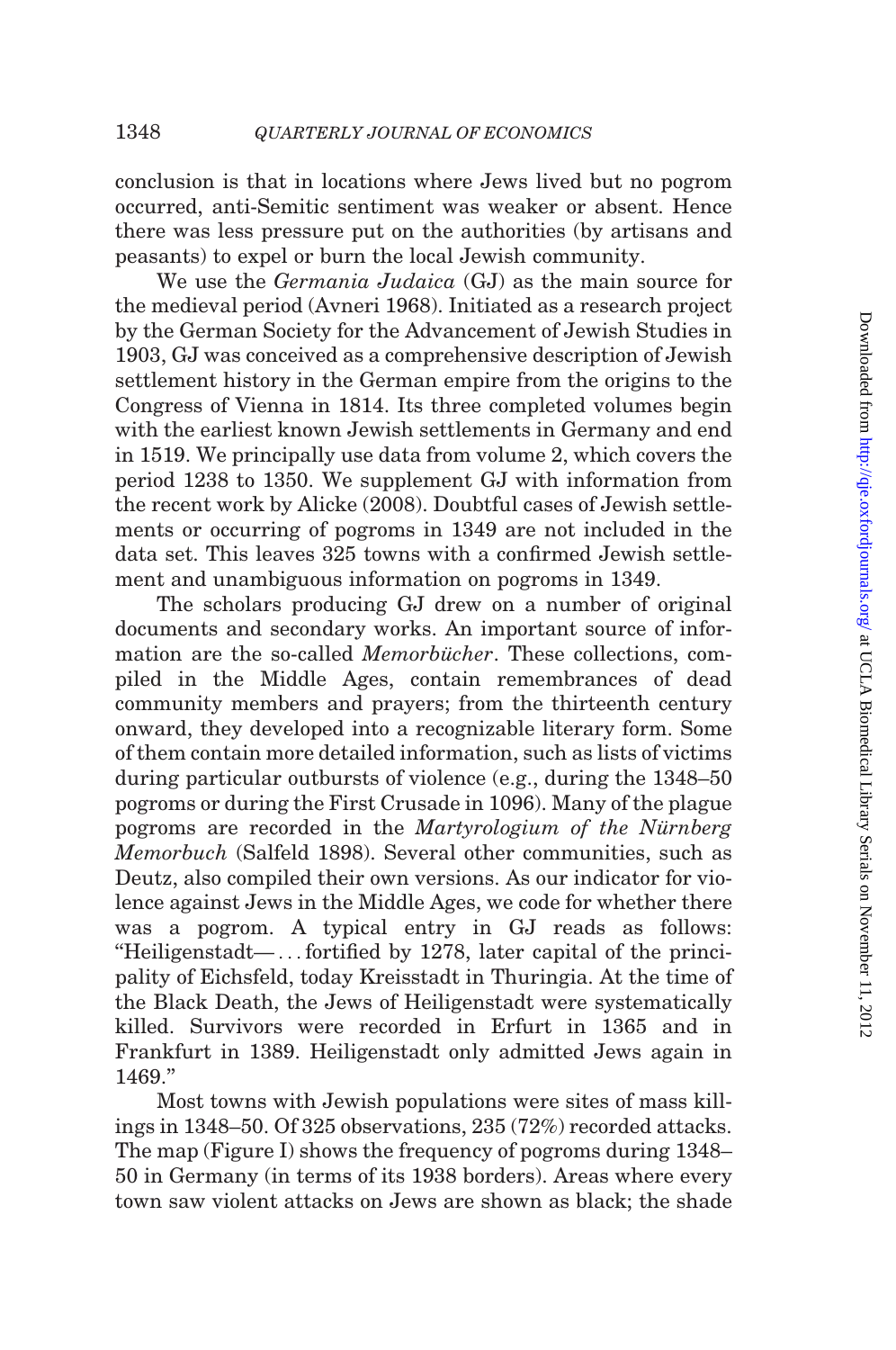<span id="page-10-0"></span>

FIGURE I

Pogroms in 1348–50

Notes: Map of Weimar Republic: Pogrom frequency is defined at the county (Kreis) level as the number of cities with pogroms in 1349 divided by the number of cities with a Jewish community. The lowest category [0–.001] indicates Jewish settlement with no pogroms. We define pogrom frequency = 1.1 if a county has more than one city with a Jewish community and pogroms in each of these cities. Detailed map: Data from [Haverkamp \(2002\)](#page-51-0). Locations with a confirmed Jewish settlement in the fourteenth century but no pogrom are indicated by a circle; a square indicates a pogrom during the time of the Black Death.

intensity of other areas decreases with decreasing pogrom frequency. Areas without data are those parts of Germany for which there are no records of medieval Jewish settlements. Even though the map contains some unshaded areas, the information derived from GJ covers all the major parts of Germany. The Rhineland, Franconia, and Hesse stand out as regions with numerous attacks.

However, the frequency of attacks varied substantially even at the local level. The detailed map shows parts of southwest Germany. Cities and towns with a confirmed Jewish settlement are marked with a circle; those that suffered a pogrom during the Black Death are marked with a square. Some contiguous towns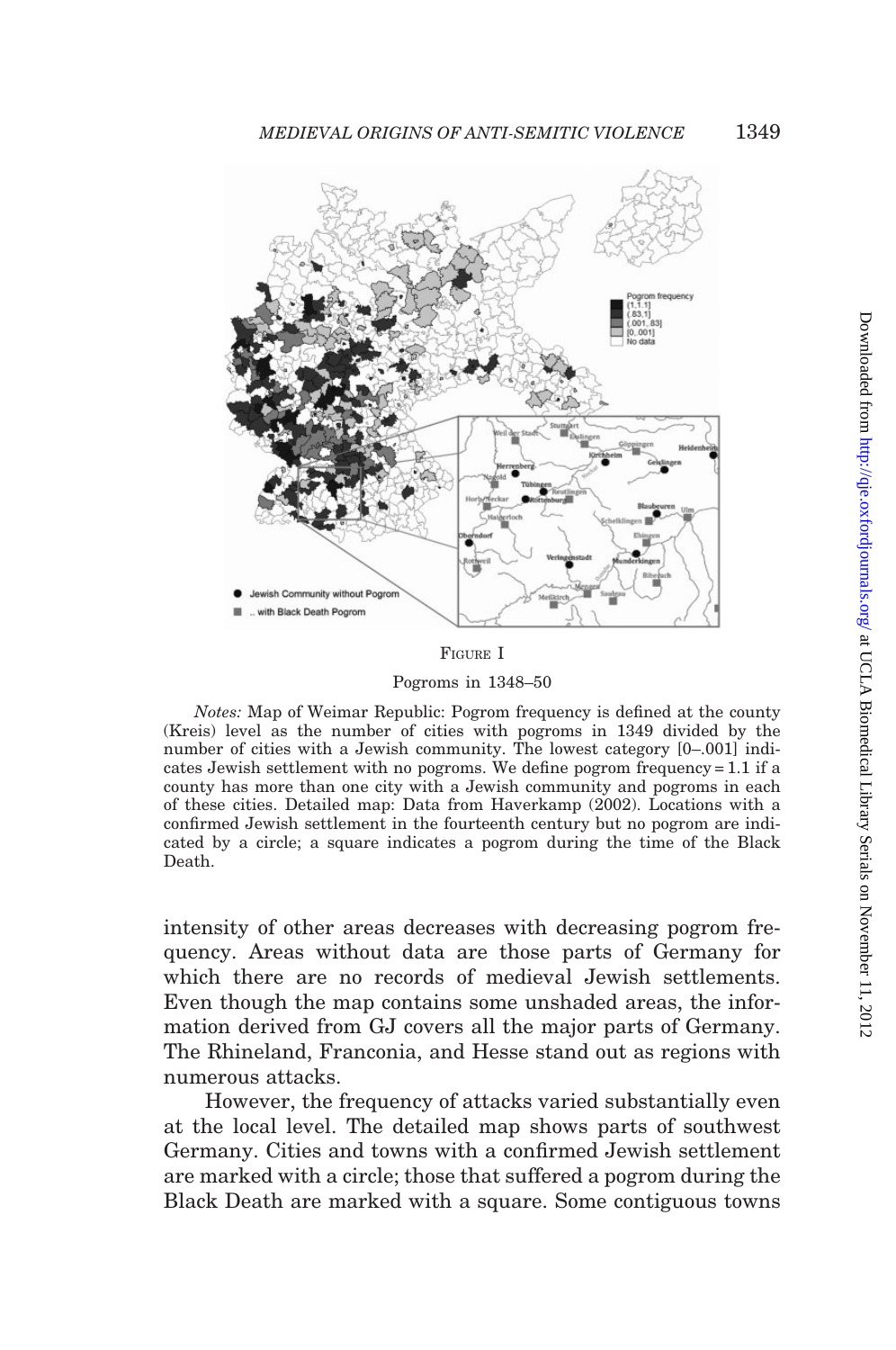with Jewish settlements experienced very different histories of medieval anti-Semitic violence. For example, the Jews of Göppingen were attacked, whereas those in Kirchheim escaped unharmed. The same contrast is visible for Reutlingen and Tübingen as well as Rottenburg and Horb—towns no more than 16 miles (25 km) apart. We exploit this level of variation at the local level in the quantitative analysis section.

It is beyond the scope of this article to detail the history of Jews in Germany between the Middle Ages and the nineteenth century. We know that after the dramatic attacks in 1348–50, resettlement was slow and never attained the same density of Jewish communities as in the early fourteenth century. In many places, the "Jewish presence was extremely short-lived and transient, sometimes spanning just a single year or little more'' ([Toch 2003](#page-53-0)). Major towns typically expelled the few remaining Jews in the fourteenth or fifteenth century. Although some resettled in surrounding villages, many migrated to Eastern Europe; as a result, Jewish communities had largely disappeared from Germany by 1550. They did not return in larger numbers until the seventeenth century, when mercantilist rulers welcomed Jewish commercial and financial expertise ([Burnett 1996](#page-50-0)).

The number of Jews in Germany grew from the eighteenth century onward, but they were subject to many discriminatory rules (curtailing the right to marry, limiting the total numbers allowed in a city, etc.). After emancipation in the early nineteenth century, the number of Jews living in Germany increased more rapidly. By the turn of the century, Germany was once more home to numerous Jewish communities. It is crucial to recognize that the proportion of Jews at the city level in Weimar Germany is unrelated to Black Death pogroms (see [Table III](#page-21-0) later). That is, whether a city saw pogroms did not affect resettlement half a millennium later; without continuous Jewish settlement, there was no institutionalized local remembrance of plague pogroms.<sup>19</sup>

Jewish emancipation occurred only during and after the French occupation in the early nineteenth century. The possibility of equal rights for Jews after the defeat of France led to a wave of unrest, the so-called Hep-Hep riots in 1819 ([Katz 2004](#page-51-0)). These

<sup>19.</sup> A comprehensive history of Jewish settlement in Germany (such as GJ), which could have helped identify formerly hostile places, was not available in the nineteenth century.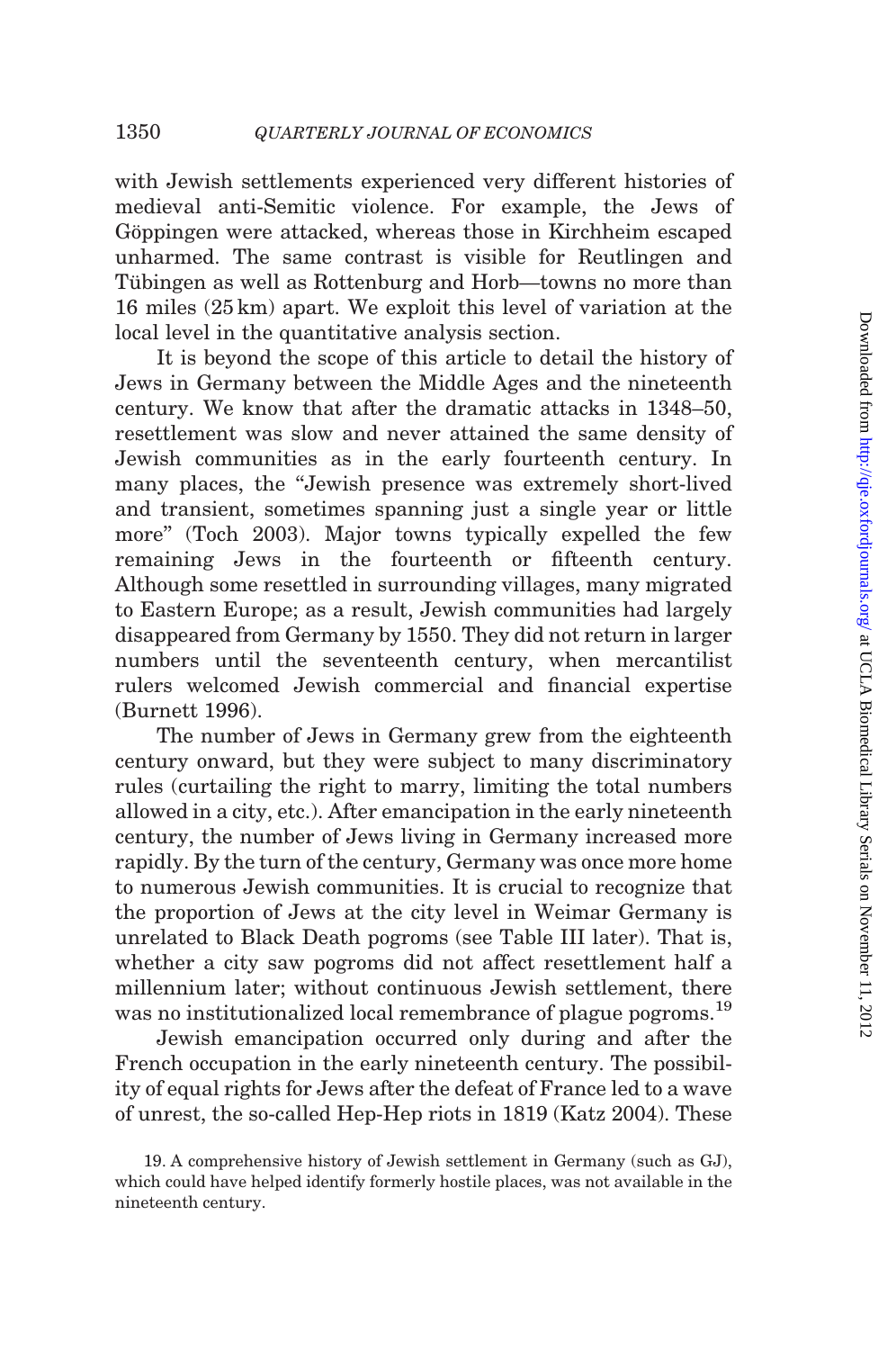began in Würzburg and quickly spread to a large number of German, Polish, and Danish cities. The size of the Jewish community grew in the nineteenth century, and anti-Semitism increased after reunification in 1871. An anti-Semitic petition in 1880 called for limiting Jewish immigration and influence, and anti-Semitic parties were winning significant shares of the total vote by the 1890s [\(Wawrzinek 1927](#page-53-0)). By 1914, however, the anti-Semitic parties had dwindled to near insignificance [\(Levy](#page-52-0) [1974\)](#page-52-0).

#### II.B. Anti-Semitism in Germany after World War I

Anti-Semitism in Germany grew during and after World War I. During the war, right-wing organizations spread rumors that Jews were not serving at the front but were engaged in war profiteering. The German Army High Command ordered a count of all Jews in uniform—allegedly to counter such rumors—but never published the results. After the collapse of 1918, Jews were blamed for Germany's defeat in World War I. This led to another increase in the level of anti-Semitic agitation. Jews who had served in high office included Walther Rathenau, who coordinated the supply of raw materials for the war. Matthias Erzberger, another prominent politician and a Jew, opposed the war openly from 1917 onward; he signed the humiliating armistice with the Entente in 1918. As chairman of the armistice commission and later as finance minister, he implemented many of the provisions of the Versailles Treaty. These led to a large tax hike to pay for reparations.

In addition, Jews provided some of the leadership for the German revolution of 1918 and for attempts to establish socialist regimes thereafter. In Munich, Kurt Eisner proclaimed a Soviet Republic; Gustav Landauer and Eugen Levine also held positions of great influence. Rosa Luxemburg attempted to organize a revolution along Bolshevist lines.<sup>20</sup> This ultra-left bid for power was eventually thwarted by demobilized army units. Radical right-wing groups quickly seized on the involvement of leading Jewish politicians in the revolution, the armistice, and the Treaty of Versailles. The false claim that Germany's army had been

<sup>20.</sup> Luxemburg and Liebknecht led the Indepedent Social Democratic Party of Germany, the ultra-left-wing of the Social Democratic Party. Liebknecht was widely believed to be Jewish.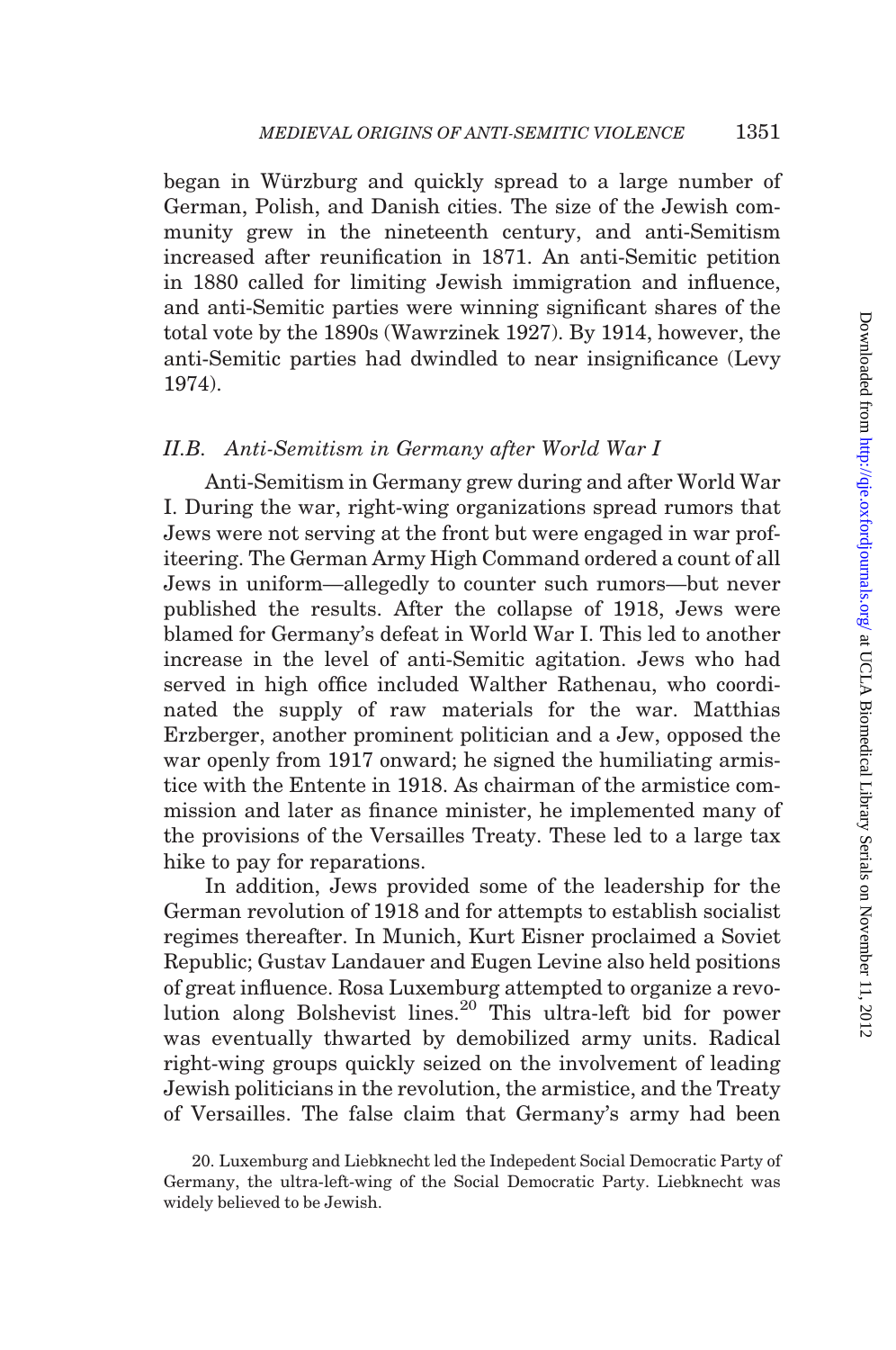''stabbed in the back''—and not actually defeated in battle pointed to domestic unrest as the key factor that lost the war.

Anti-Semitism was already widespread before the Nazi Party's rise to power in 1933. Student associations often excluded Jews. Jewish cemeteries were frequently desecrated; synagogues were besmirched with graffiti. Politicians made anti-Semitic speeches ([Walter 1999\)](#page-53-0). Jews were not welcome in many hotels and restaurants, and entire towns declared themselves to be open for Christian guests only ([Borut 2000](#page-50-0)).

According to the census of 1925, there were more than 560,000 Jews living in Germany. The vast majority (66%) resided in the most populous cities; the rest were evenly divided between smaller cities and more than 1,000 towns and villages with fewer than 10,000 inhabitants. For the regional patterns of twentiethcentury violence, our main source is [Alicke \(2008\).](#page-49-0) From the wealth of information in his encyclopedia of Jewish communities in German-speaking areas, we focus on evidence about anti-Semitic violence in the 1920s and 1930s. Our main sample includes 325 cities with unambiguous information on Black Death pogroms and Jewish communities in both medieval and interwar Germany. We also use an extended data set that contains all locations mentioned in [Alicke \(2008\)](#page-49-0)—that is, 1,428 cities with Jewish communities in interwar Germany.

Pogroms before 1933 were rare but not unknown. We find 38 communities that witnessed major attacks on Jews before the Nazi rise to power. To qualify as such, there had to have been physical violence.21 During Weimar Germany's period of economic decline and social unrest after 1918, numerous right-wing parties with anti-Semitic programs sprang up. Hitler's National Socialist German Workers Party (NSDAP, a.k.a. the Nazi Party) was only one of many, but it was among the most radical. The German National People's Party (DNVP) continued the anti-Semitic rhetoric of the Imperial era ([Hertzman 1963](#page-51-0)). Closest to the NSDAP was the German People's Freedom Party (DVFP), which split from the DNVP in 1922 because of the latter's lack of radical anti-Semitism. We use Hänisch's (1988) election data in addition to commonly used control variables.<sup>22</sup>

<sup>21.</sup> As documented in [Alicke \(2008\).](#page-49-0) Political agitation or the desecration of Jewish property is not counted under this heading.

<sup>22.</sup> This data set is now the standard for elections during the interwar period [\(King et al. 2008](#page-52-0)).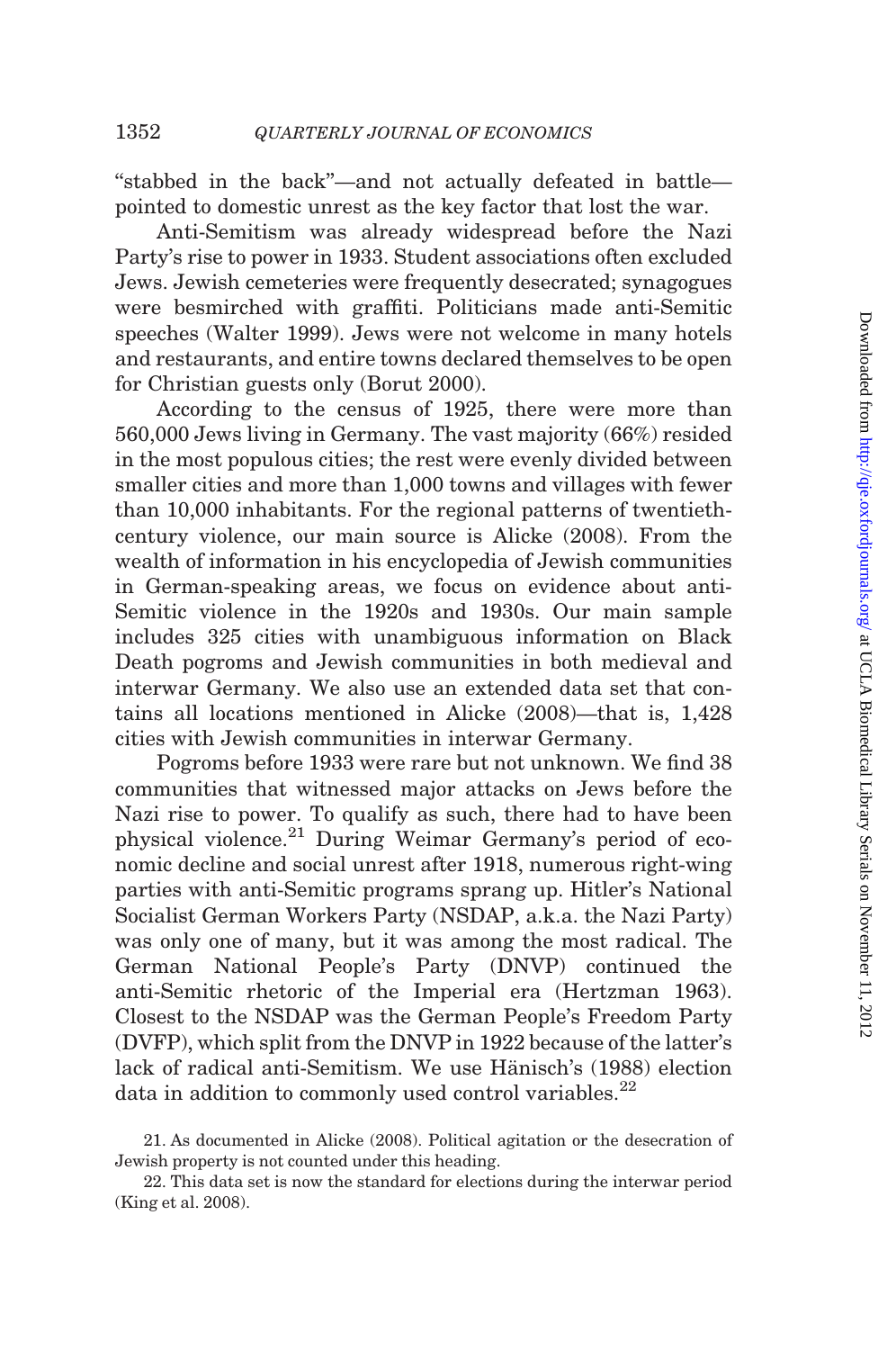During its early years, the Nazi Party emphasized its extremist worldview and anti-Semitic beliefs while attempting to seize power by violent means. After the so-called Beer Hall Putsch, the party was banned for several years. The DVFP absorbed much of the Nazi vote in the May 1924 election ([Striesow](#page-52-0) [1981\)](#page-52-0).<sup>23</sup> We find a correlation of .59 between the voting results of the DVFP in 1924 and the Nazi Party in 1928, which is significant at the 1% level. Readmitted to the polls in 1928, the Nazi Party won 3.6% of the eligible votes in our main sample.<sup>24</sup> In some localities, as many as 34% of voters supported the party's program; in others, not a single vote was cast in favor of the NSDAP.<sup>25</sup>

The Nazi Party's public profile later changed when it tried to garner middle-class support. Toward this end, during 1928–33, it tried to appear "respectable"; leaders pledged to use only legal means to win power.26 This change in tactics is generally dated after 1928 [\(Stachura 1978;](#page-52-0) [Childers 1983\)](#page-50-0).<sup>27</sup> During the Great Depression, the Nazi Party increasingly exploited economic and social issues. Anti-Semitism never disappeared from the party's manifestos and propaganda, but it was toned down. Surveying trends in research during the past two decades, [Heilbronner](#page-51-0) [\(2004\)](#page-51-0) concludes:

Until the 1960s most studies of the Nazi Party and National Socialism argued that anti-Semitism was an essential factor in explaining Nazi success before 1933. But in recent decades, numerous studies have shown that anti-Semitism was probably somewhat

23. Members of the banned NSDAP reconstituted themselves as a party under the label National Socialist Freedom Party (NSFP), which put forward joint lists with the DVFP. The NSFP later merged with the NSDAP when the ban on the latter expired ([Levy 2005](#page-52-0)).

24. Nationwide, the NSDAP received 2.6% of the vote. The difference between our sample mean and the nationwide average arises because our data set includes only cities with Jewish communities in the 1920s.

25. The latter occurred in seven cities in the full sample—all with fewer than 2,000 eligible voters.

26. [Stachura \(1978\)](#page-52-0) emphasizes decisions made after the election of 1928 as a turning point; [Bracher \(1970\)](#page-50-0), [Broszat \(1960\),](#page-50-0) and [Bullock \(1991\)](#page-50-0) suggest that the decisive changes occurred in 1929.

27. [Herbert \(2000\)](#page-51-0) observes that ''after 1930, the election propaganda of the rising National-Socialists mentioned antisemitism only peripherally.''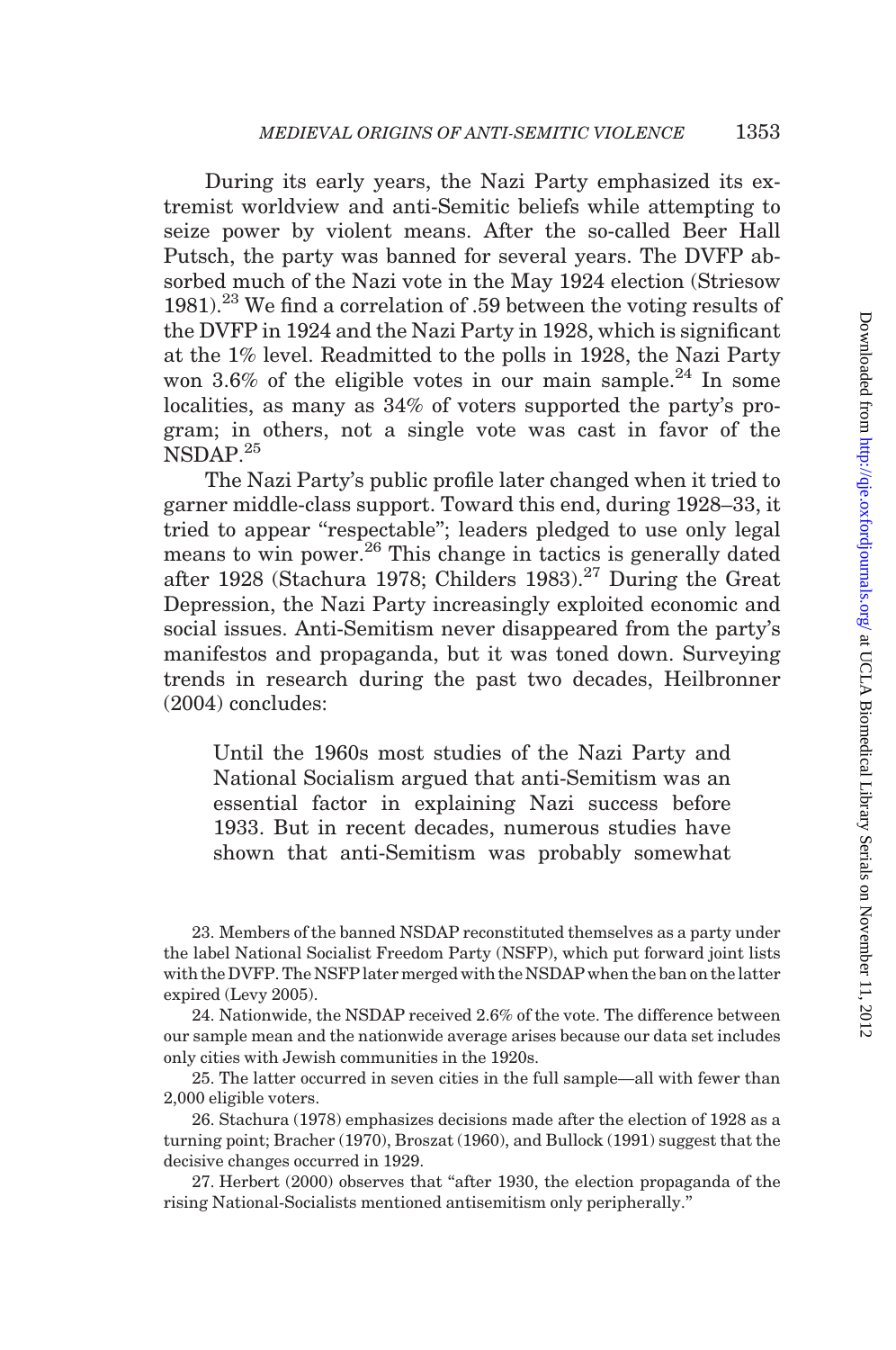underrepresented in Nazi Party activity and propaganda in the period before 1933, particularly in the last years before Hitler became Chancellor.

After the turning point in 1928, the NSDAP's campaigns were directed at disaffected protest voters who may or may not have shared its more radical ideas. With the party's gains in electoral appeal, the distribution of votes by district increasingly approximates a normal distribution, so locations with radical views are less easily identified as the party's mass support swamps the factors that drove its early results.<sup>28</sup> Beginning in 1930, the NSDAP's vote share increased everywhere; hence, relative differences between the average and the most fervently pro-Nazi district become harder to identify. For these reasons, we regard election results until 1928 as more accurate indicators of a local population's ideological orientation (however, we also analyze the post-1928 election results). [Figure II](#page-16-0) displays the geographical distribution of votes for the Nazi Party in 1928. Bavaria, the upper Rhine region, and Schleswig-Holstein are areas of high support. There is ample variation at the regional level, with areas of extremely low vote shares immediately adjacent to those with high proportions of votes for the Nazi Party.

We also collect data on Reichskristallnacht. Although much of the violence was centrally directed, it required local cooperation. In a number of towns and cities, there were no attacks. We collect information from [Alicke \(2008\)](#page-49-0) on whether synagogues were damaged or destroyed in 1938. The local record is not always clear on why this happened. In a handful of cases, local mayors refused to participate or stopped SA troopers from burning down the synagogue. Historical narratives ([Alicke 2008\)](#page-49-0) often emphasize "technical" constraints, including fire hazard and ownership issues. We take no position here on whether these were merely a pretext. However, we see no good reason why there should have been fewer practical difficulties in German municipalities that once had participated in medieval pogroms.

Next, we use data on deportations of German Jews to assess the strength of anti-Semitic sentiment in each town. The German federal archive (Bundesarchiv) has used available records to

<sup>28.</sup> Figure A.1 in the Online Appendix gives a perspective on how voting outcomes changed over time by plotting vote shares for the DVFP in 1924 and for the NSDAP in 1928, 1930, and 1933. After 1928, a continuous shift of the distribution to the right is apparent.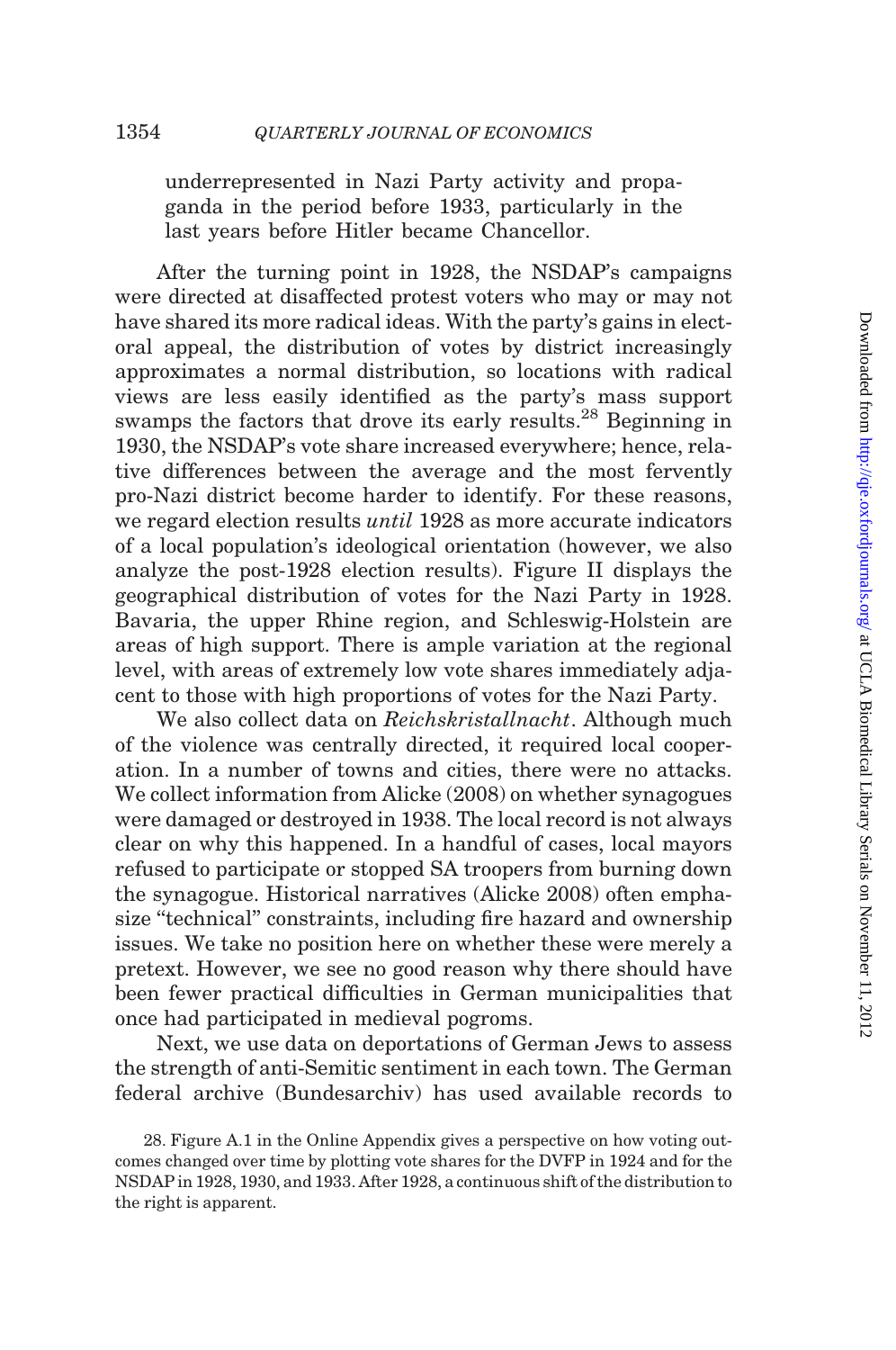<span id="page-16-0"></span>

FIGURE II

Percentage of Votes for the NSDAP in the German National Election of 1928

compile detailed, municipal-level data from available records on deportations—including the name, date of birth, date of deportation, destination, and (where known) ultimate fate of each individual.<sup>29</sup> Mass deportations to the east began in 1941. As early as 1938, however, Polish Jews living in Germany were rounded up, transported to the German–Polish border, and forced to cross. Before that date, and during the pogroms of the Reichskristallnacht, Jews from some towns were deported to camps in the Reich.

In our empirical analysis, we examine how many deportations took place while conditioning on the number of Jews living in a town. In our view, any remaining differences reflect local sentiment. This is because many rules for the treatment of Jews were far from clear-cut. The Reichssicherheitshauptamt (RSHA) of the Schutzstaffel (SS) under Adolf Eichmann was in charge of overall coordination, but there was substantial room for local factors to affect deportations. Raul Hilberg's classic treatment of the destruction of European Jewry argues that "each city

<sup>29.</sup> [Bundesarchiv \(2007\).](#page-50-0) The register of names and places is available online at http://www.bundesarchiv.de/gedenkbuch.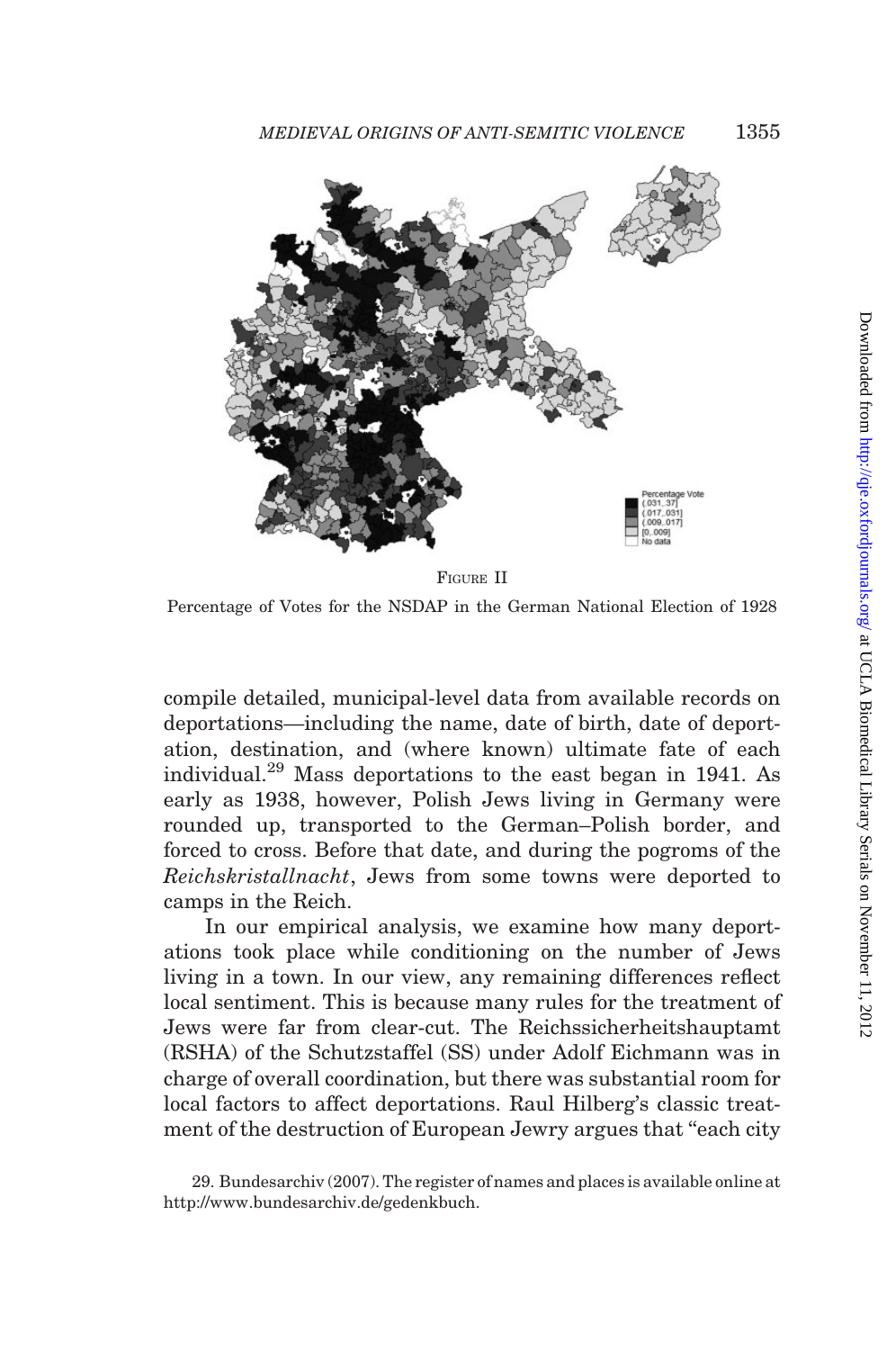has its own deportation history'' ([Hilberg 1961](#page-51-0), 320). [Meyer](#page-52-0) [\(2004\)](#page-52-0) also emphasizes local variation and notes that—in areas where the Gestapo and representatives of the Reichsorganisation der Juden worked well together and developed mutual trust local Jews fared better (including some cases of rescues). General histories note the variability and chaos associated with deportations, especially early on. Not even age was consistently applied as a selection criterion.<sup>30</sup>

The Nazi newspaper Der Stürmer provides our final indicator for anti-Semitism. Published with a front-page banner declaring ''the Jews are our misfortune,'' it was by far the most anti-Jewish of all the Nazi papers. Der Stürmer typically mixed tales of Jewish ritual murders with dark conspiracy theories. It also contained a section with letters to the editor (chosen by the paper for their interest and attitude of the letter writer). These letters typically involve a mixture of denunciation and rhetorical questions about how despicable it is to mingle with Jews. For example, a Hamburg schoolgirl wrote to the newspaper in 1935  $(Hahn 1978)$  $(Hahn 1978)$  as follows:  $31$ 

Dear Stürmer!

I attend a well-known higher secondary school in Hamburg. Regrettably, we still have many Jewish fellow students. Equally regrettably, many German girls are still close friends with these Jewish girls. On special occasions, when we wear  $[{\rm BDM}]^{32}$  uniforms in school, these girls walk arm-in-arm with their Jewish friends. You can imagine what an impression this gives! When confronting the girls in question, they say ''stop instigating hatred all the time! Jews are human beings, too, and 'Eva' is a 'modest', 'decent', 'nice' girl!"...I consider these friendships very dangerous, since the Jews and their corrupting ideas destroy the souls of the girls

30. Hilberg  $(1961)$ , Löw  $(2006)$ . We provide more historical detail on the local patterns of deportation decisions in Section I.D of the Online Appendix.

31. It is tempting to question the letter's veracity. However, Streicher's personal files and the Stürmer archive (in the City Archive of Nuremberg) contain many letters of this type and other denunciations. The historical literature accepts the veracity of Stürmer letters [\(Showalter 1983\)](#page-52-0).

32. BDM stands for Bund Deutscher Mädchen (Association of German Girls). This was the equivalent of the Hitler Youth for girls.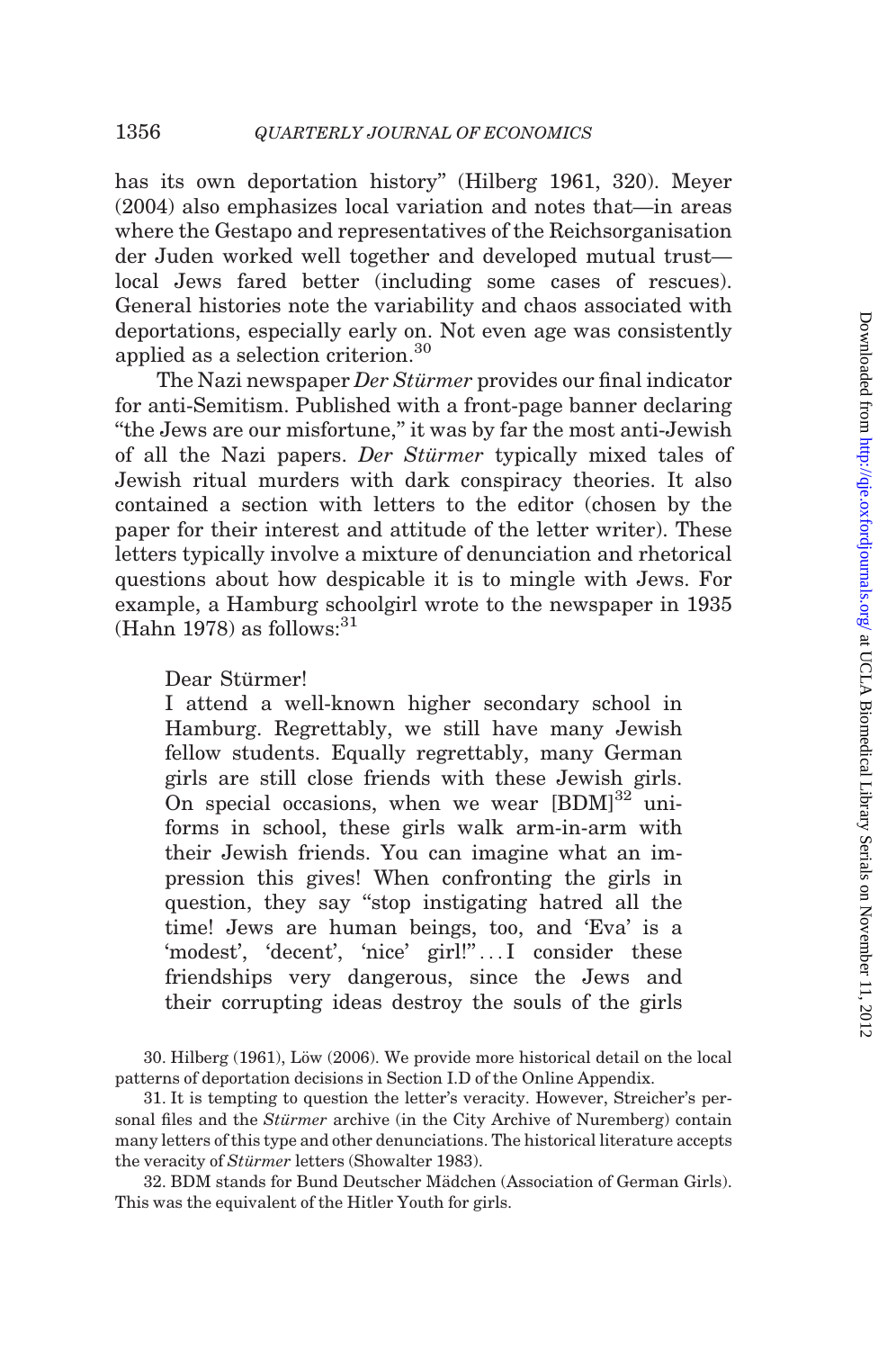slowly but surely. Girls at 14 are too innocent to realize the true intentions of their Jewish ''girlfriends.'' I am myself barely 15 years old.

We use four years of letters to the editor of *Stürmer*, from 1935 to 1938, and code the location of the letter writer. We total the number of letters in three categories: those published as article equivalents (an obvious sign of approbation by the editors), those denouncing named individuals still talking to or doing business with Jews, and those asking questions about Jews (e.g., the number of Jews remaining in a city). The vast majority of all cities with information on Jewish settlement in the interwar years did not send a single letter to the *Stürmer*. At the other end of the distribution, we find cities like Nuremberg (where the Stürmer was edited and NSDAP party congresses were held) with 73 letters, Munich (where the party was founded and the Beer Hall Putsch took place) with 77, Cologne with 110, and Berlin with 354 letters.

#### II.C. Data Overview

We construct our data set as follows. We first collect information on all the municipalities with twentieth-century data on Jewish population and anti-Semitic outcome variables, relying on the work of [Alicke \(2008\).](#page-49-0) Next, we check for direct evidence of Jewish settlement in the fourteenth century. This procedure yields information on 325 cities (our main sample). For the twentieth century, we have data on 1,427 towns and cities within the 1938 borders of Germany but with many towns and cities having no confirmed Jewish settlements (extended sample).

[Table I](#page-19-0) gives an overview of the key variables in the main sample. Jews are typically a small part of the population  $(1.4\%)$ .<sup>33</sup> In the average city, about half of the population was Protestant and most of the remainder Catholic. In 87% of locations, there was a synagogue or a dedicated place for religious worship by Jews in 1933. About 6% of cities witnessed pogroms during the 1920s. The average city gave 3.6% of votes to the NSDAP in 1928

<sup>33.</sup> In Germany as a whole, Jews accounted for less than 1% of the total population. It is not surprising that our sample shows a higher proportion than the nation as a whole, because (1) it includes only cities with Jewish communities in interwar Germany, and (2) many Jews lived in urban centers.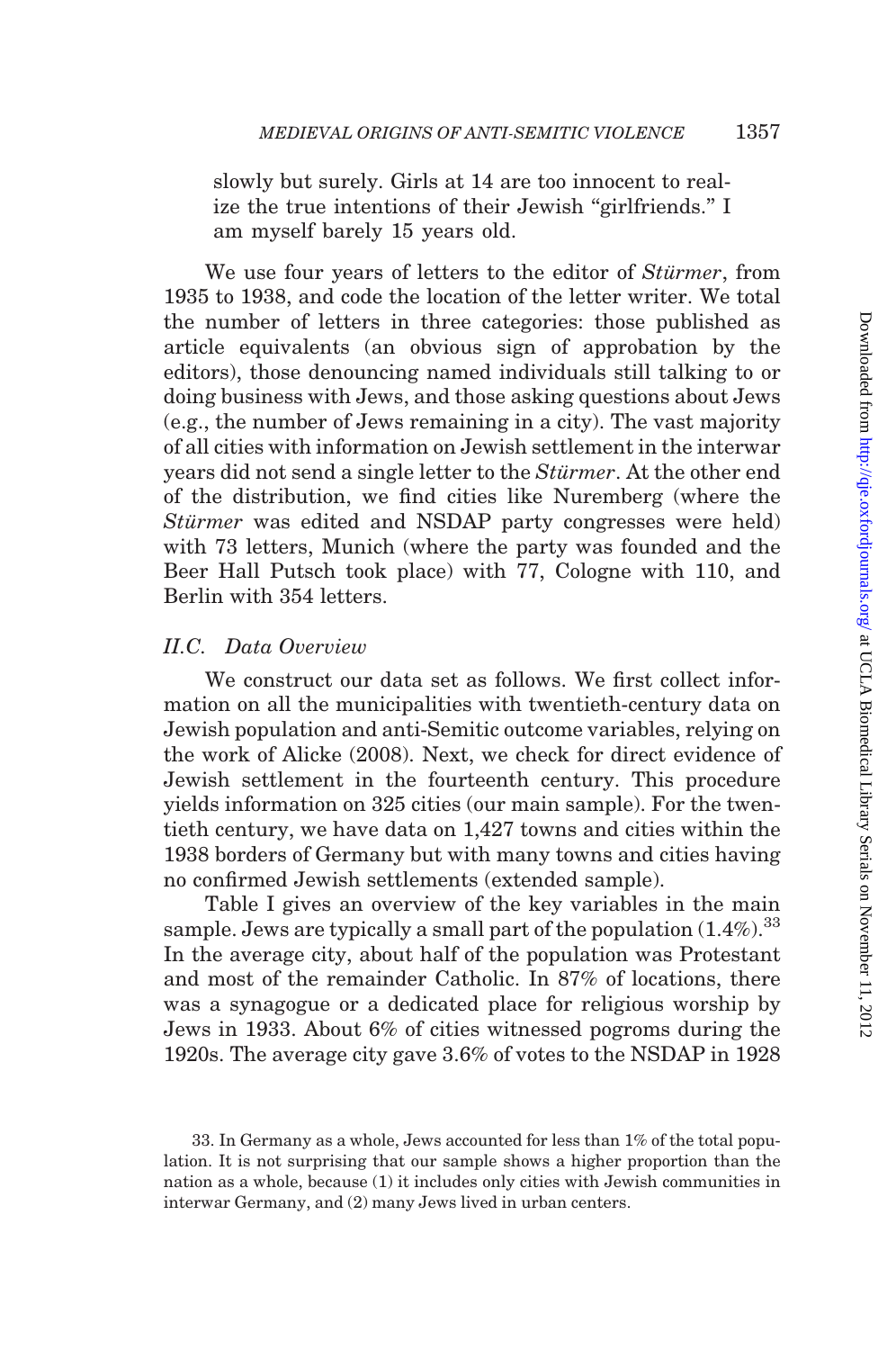<span id="page-19-0"></span>

|                                                | Mean   | Std. Dev. | Min.     | Max.    | Obs. |
|------------------------------------------------|--------|-----------|----------|---------|------|
| Population in 1933                             | 46,118 | 115,863   | 207      | 756,605 | 325  |
| $%$ Jewish in 1933                             | 1.44   | 1.45      | 0.020    | 15.7    | 325  |
| %Protestant in 1925                            | 48.4   | 34.0      | 0.97     | 97.6    | 325  |
| Synagogue in 1933                              | 0.87   | 0.34      | $\theta$ | 1       | 319  |
| Indicators for twentieth-century anti-Semitism |        |           |          |         |      |
| $POG^\mathit{1920s}$                           | 0.063  | 0.242     | $\Omega$ | 1       | 320  |
| $NSDAP^{1928}$                                 | 0.036  | 0.049     | 0.00083  | 0.313   | 325  |
| $DVFP^{1924}$                                  | 0.080  | 0.097     | $\Omega$ | 0.588   | 325  |
| <b>DEPORT</b>                                  | 197.1  | 839.5     | $\Omega$ | 10,049  | 301  |
| <b>STÜRMER</b>                                 | 3.77   | 10.7      | $\Omega$ | 110     | 325  |
| <i><b>SYNATTACK</b></i>                        | 0.903  | 0.297     | $\Omega$ | 1       | 278  |
| Black Death pogrom $(POG^{1349})$              | 0.723  | 0.448     | 0        |         | 325  |

|                                        | <b>TABLE I</b> |  |  |
|----------------------------------------|----------------|--|--|
| DESCRIPTIVE STATISTICS FOR MAIN SAMPLE |                |  |  |

Notes: Table is based on cities with medieval Jewish communities and Jewish population in 1920–30 (main sample). Appendix Table A.1 shows the equivalent statistics for the extended sample.  $POG^{1920s}$  is<br>an indicator variable for pogroms in each location during the 1920s;  $NSDAP^{1928}$  is the vote share of the<br>NSDAP in in the May 1924 election; DEPORT is the number of deportees from each locality; STÜRMER is the number of anti-Semitic letters to Der Stürmer; SYNATTACK takes the value 1 if a synagogue was destroyed or damaged in the 1938 Reichskristallnacht, and 0 otherwise. POG<sup>1349</sup> takes the value 1 if a pogrom occurred in the years 1348–50, and 0 otherwise.

and  $8\%$  to the Völkisch-Nationalist DVFP in 1924. For both elections, there is substantial variation by municipality. The average town reported 197 deportees; the range was from 0 to 10,049. The number of anti-Semitic letters to the *Stürmer* during 1935–38 ranges from 0 to 110 (which we scale by town/city population in the empirical analysis). In about 90% of cities with synagogues or prayer rooms, these were damaged or destroyed during the Reichskristallnacht.

In [Table II,](#page-20-0) we explore basic correlation patterns in our data. We find that all our indicators of twentieth-century anti-Semitism are significantly and positively correlated with medieval pogroms. In addition, the six variables for modern anti-Semitism are mostly positively correlated with each other (Online Appendix Section II.A reports the same information as Tables I and [II](#page-20-0) but for the extended sample).

Next, we examine the comparability of localities with and without Black Death pogroms. [Table III](#page-21-0) shows various outcome variables; it reports their means (conditional on Black Death pogroms) in Panel A and the corresponding regression results in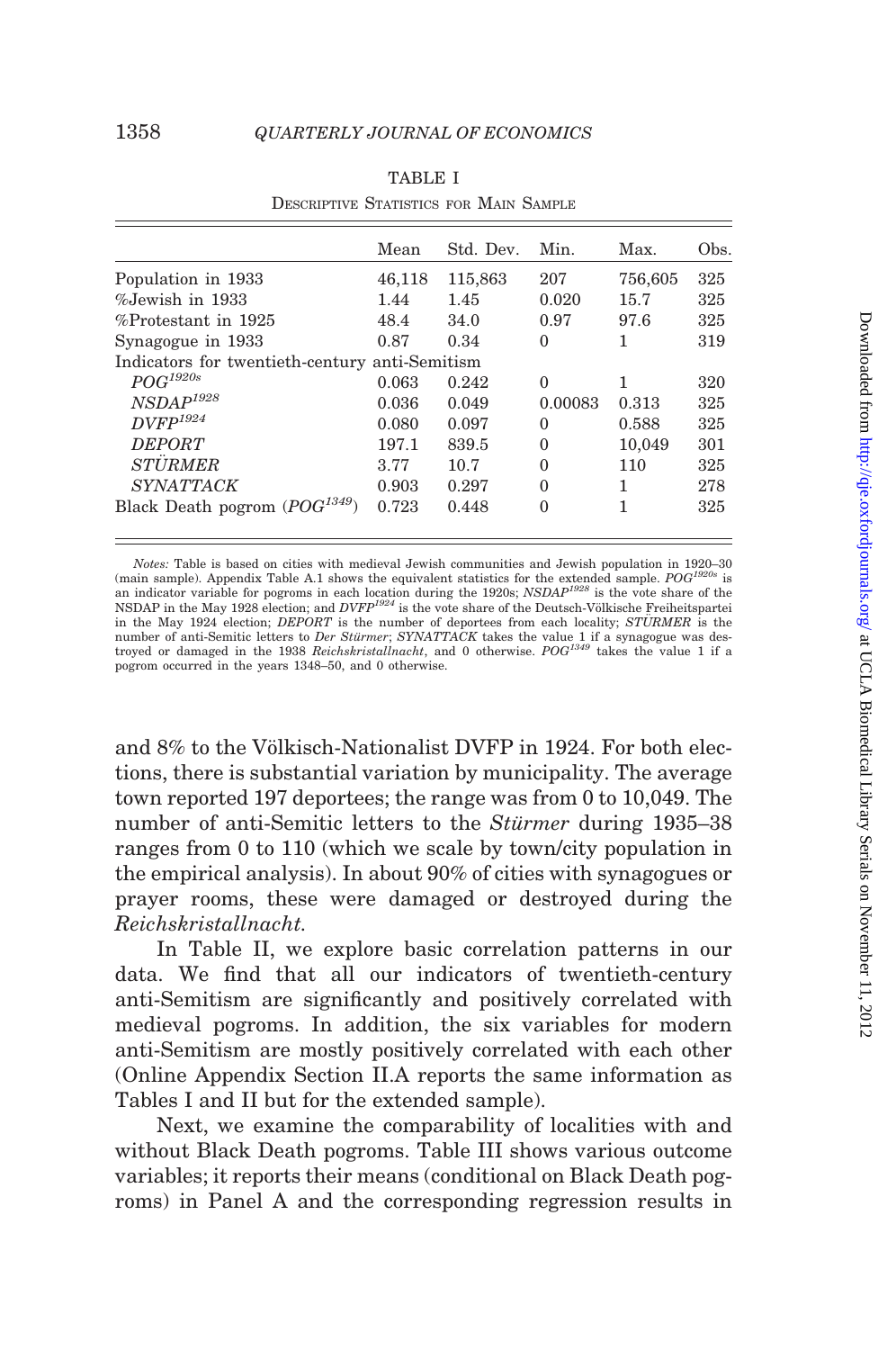<span id="page-20-0"></span>

|                             | (1)        | (2)          | <b>(3)</b>              | (4)                   | (5)   | (6)                | (7) |
|-----------------------------|------------|--------------|-------------------------|-----------------------|-------|--------------------|-----|
| (1) $POG^{1349}$            |            |              |                         |                       |       |                    |     |
| (2) $POG^{1920s}$           | $0.170***$ | -1           |                         |                       |       |                    |     |
| (3) $DVFP^{1924}$           | $0.105*$   | $0.539***$ 1 |                         |                       |       |                    |     |
| (4) $NSDAP^{1928}$          | $0.128**$  |              | $0.444***$ $0.831***$ 1 |                       |       |                    |     |
| $(5)$ %DEPORT               | $0.230***$ | 0.056        | $-0.065$                | $-0.010$              |       |                    |     |
| (6) $STURMER$ / pop 0.109** |            | 0.0266       |                         | $0.158***$ $0.225***$ | 0.014 |                    |     |
| (7) SYNATTACK               | $0.127**$  | 0.001        | $-0.020$                | $-0.020$              |       | $-0.066 - 0.039$ 1 |     |

TABLE II

CORRELATIONS AMONG MAIN VARIABLES FOR MAIN SAMPLE

Notes: Table is based on our main sample (including only cities with medieval Jewish communities and Jewish population in 1920–30). Appendix Table A.2 shows the equivalent statistics for the extended sample.  $POG^{1349}$  takes the value 1 if a pogrom occurred in the years 1348–50, and 0 otherwise.<br> $POG^{1920s}$  is an indicator variable for pogroms in each location during the 1920s;  $NSDAP^{1928}$  is the vote share of the NSD Freiheitspartei in the May 1924 election; %DEPORT is the percentage of deportees from each locality (relative to Jewish population in 1933);  $STURMER/pop$  is the number of anti-Semitic letters to Der *Stürmer* per 10,000 inhabitants; *SYNATTACK* takes the value 1 if a synagogue was destroyed or damaged<br>in the 1938 *Reichskristallnacht*, and 0 otherwise. \*  $p < .10$ , \*\*  $p < .05$ , \*\*\*  $p < .01$  (p-values for pairwise correlations, weighted by city population in 1933).

Panel B.<sup>34</sup> Columns (1) and (2) compare long-run economic development as proxied by city growth over two periods: 1300–1933 and 1750–1933.<sup>35</sup> Neither period shows statistically significant differences between towns and cities with and without pogroms. The same is true for the percentage of Protestants in 1925 (column (3)). It is noteworthy that the percentage of Jews in the population in 1933 is not significantly different either (column (4)). This suggests that Jews did not systematically avoid settling in locations where medieval pogroms had occurred. Finally, columns (5)–(8) examine economic outcome variables in 1933. These include, respectively: the percentage of blue-collar workers, because these individuals voted predominantly for the Communist Party, which may affect Nazi votes [\(Childers 1983](#page-50-0); [Hamilton](#page-51-0) [1982\)](#page-51-0); the unemployment rate; the percentage of manufacturing employment, which captures differences in industrialization; and the percentage of retail and trade employment, because many Jews worked in this sector. None of these variables differs

<sup>34.</sup> For reasons of consistency, we include our standard set of control variables in the regressions reported in Panel B: ln(city population), %Protestant, and %Jewish.

<sup>35.</sup> We use two periods for growth because there are few reliable observations on population size in 1300. Reported results are for the main sample.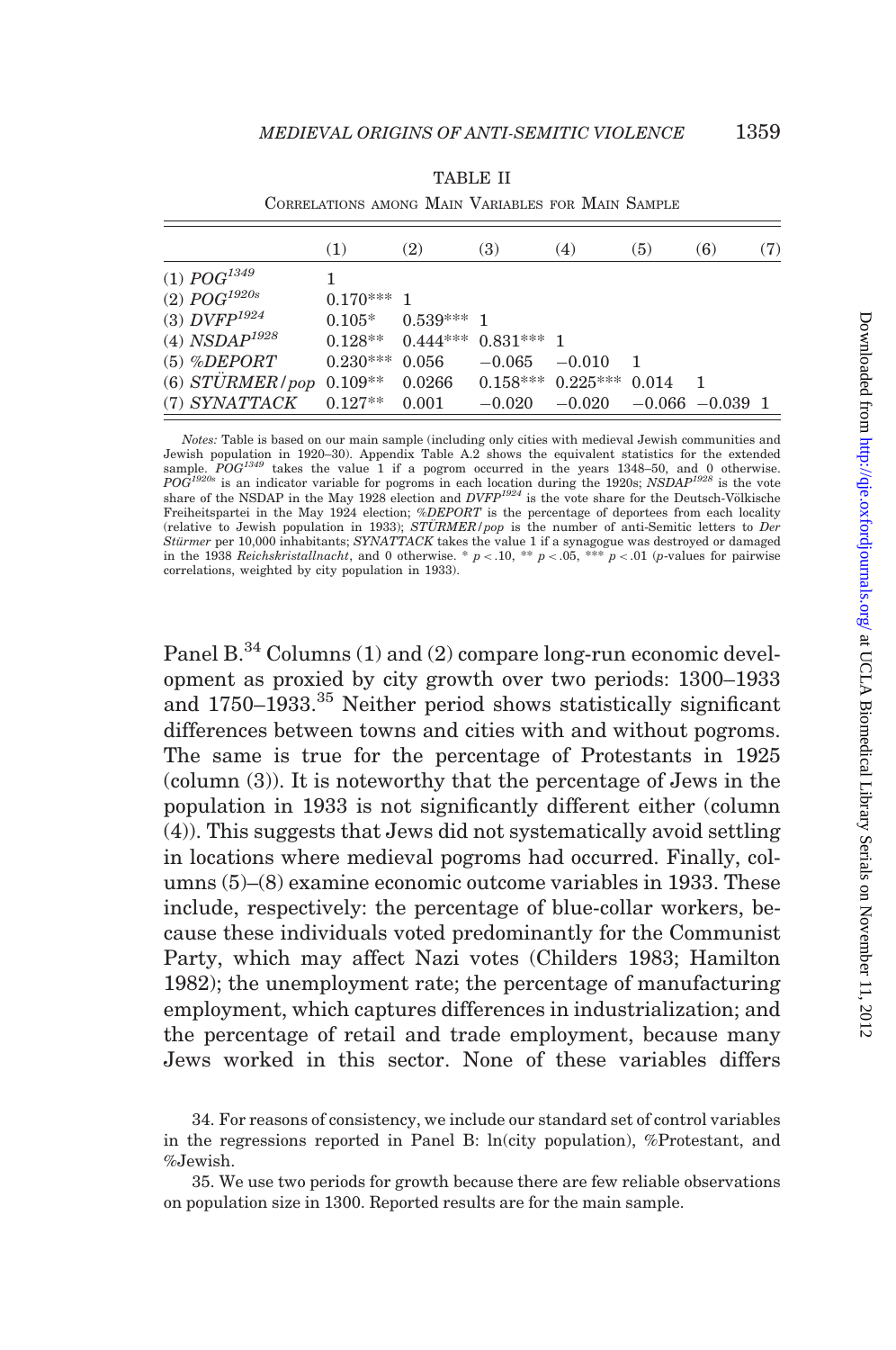|                                  |                 | $\widehat{\mathfrak{D}}$ | ම                   | $\widehat{E}$                            | $\widehat{\mathbf{e}}$                                          | $\widehat{\mathbf{e}}$ | $\widehat{C}$                                                   | $\circledast$                                                   |
|----------------------------------|-----------------|--------------------------|---------------------|------------------------------------------|-----------------------------------------------------------------|------------------------|-----------------------------------------------------------------|-----------------------------------------------------------------|
|                                  | City pop growth |                          |                     |                                          |                                                                 |                        |                                                                 |                                                                 |
|                                  |                 |                          | %Protestant %Jewish |                                          | %Blue collar                                                    | $\%$ Unemployed        | $%$ Manufacturing                                               | %Retail & trade                                                 |
|                                  |                 | 1300-1933 1750-1933      | 1925                | 1933                                     | 1933                                                            | 1933                   | 1933                                                            | 1933                                                            |
| Panel A: Means by Pogrom in 1349 |                 |                          |                     |                                          |                                                                 |                        |                                                                 |                                                                 |
| $POG^{1349} = 1$ 2.38            |                 | 2.06                     | 46.8                |                                          |                                                                 |                        |                                                                 |                                                                 |
|                                  | (1.20)          | (0.97)                   | $(33.3)$            |                                          |                                                                 |                        |                                                                 |                                                                 |
| $POG^{1349} = 0$                 | 2.28            | 1.92                     | 52.6                | $1.44$<br>$(1.48)$<br>$1.44$<br>$(1.38)$ | $\begin{array}{c} 41.1 \\ (10.8) \\ 40.0 \\ (11.8) \end{array}$ | $\frac{17.0}{(7.8)}$   | $\begin{array}{c} 35.2 \\ (12.6) \\ 31.8 \\ (13.9) \end{array}$ | $\begin{array}{c} 22.0 \\ (10.3) \\ 19.0 \\ (11.2) \end{array}$ |
|                                  | (1.63)          | (0.96)                   | (35.8)              |                                          |                                                                 | (8.2)                  |                                                                 |                                                                 |
| Panel B: Regressions on          |                 | $POG^{1349}$             |                     |                                          |                                                                 |                        |                                                                 |                                                                 |
| $POG^{1349}$                     | 0.120           | 0.234                    | $-6.887$            | 0.169                                    | $-0.953$                                                        | 0.0443                 | 1.000                                                           | 0.123                                                           |
|                                  | (0.534)         | (0.251)                  | (4.520)             | (0.165)                                  | (1.131)                                                         | (0.758)                | (1.367)                                                         | (0.958)                                                         |
| Observations                     | 46              | 112                      | 325                 | 325                                      | 325                                                             | 325                    | 325                                                             | 325                                                             |
| Adjusted $R^2$                   | 0.075           | $-0.004$                 | 0.036               | 0.094                                    | 0.401                                                           | 0.469                  | 0.369                                                           | 0.554                                                           |

| Notes: All regressions run by OLS for the main sample, including only towns with documented medieval Jewish settlement. In Panel A, standard deviation in parentheses; in<br>lumn (3), and ln(City population) in 1933 in columns (4)–(8). City population data for 1300 and 1750 are from Bairoch, Batou, and Chèvre (1988).                                                                                                                                                                                                                                              |
|----------------------------------------------------------------------------------------------------------------------------------------------------------------------------------------------------------------------------------------------------------------------------------------------------------------------------------------------------------------------------------------------------------------------------------------------------------------------------------------------------------------------------------------------------------------------------|
| Panel B, standard errors in parentheses (clustered at the county level). $POG^{134}$ takes the value 1 if a pogrom occurred in the years 1348-50, and 0 otherwise. All regressions<br>City population corresponds to the year of the dependent variable: $ln(city$ population) in 1300 in column (1), $ln(City$ population) in 1750 in column (2), $ln(City$ population) in 1925 in<br>include our standard set of control variables: In(city population), %Protestants, and %Jewish (except for columns (3) and (4), which exclude %Protestant and %Jewish, respectively) |

TABLE III

TABLE III

# <span id="page-21-0"></span>1360 QUARTERLY JOURNAL OF ECONOMICS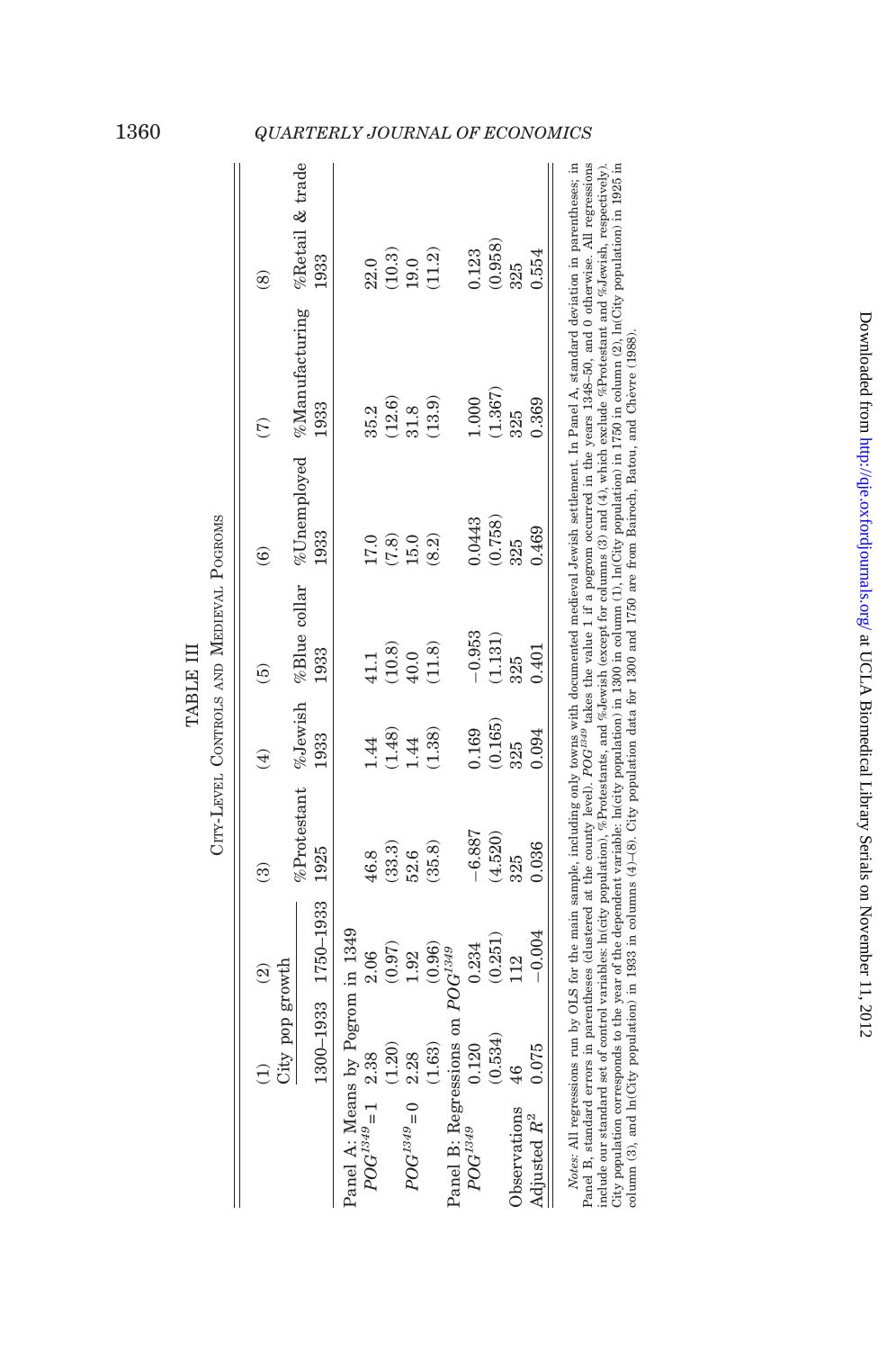<span id="page-22-0"></span>significantly between the two samples, so there is little reason to question the comparability of the localities with and without pogroms in 1349. In Online Appendix Section II.A we show that this holds also for our extended sample, as well as for election turnout in the 1920s and 1930s (which is often used as a key indicator of social capital; see [Guiso, Sapienza, and Zingales 2008](#page-51-0)).

### III. Baseline Results

In this section we present our main results. As described in [Section II,](#page-6-0) the Black Death was a common shock that lowered the overall threshold for violence against Jews. In some cities, citizens responded with pogroms, but Jews were unharmed in other cities. We therefore argue that pogroms during the Black Death in 1348–50 at least partly reflect medieval anti-Semitism. Similarly, the general upsurge in anti-Semitic sentiment in Germany after World War I made the expression of anti-Semitic attitudes and violent acts against Jews more likely. We demonstrate that across a range of indicators, towns and cities with a medieval history of violence against Jews also engaged in more persecution in the 1920s and 1930s.

### III.A. Comparison of Two Cities

To fix ideas, let us compare two cities: Würzburg, with a population of 101,000 in 1933, and Aachen, with a population of 162,000. Würzburg had a Jewish community since 1100 ([Alicke](#page-49-0) [2008\)](#page-49-0) and Aachen since 1242 [\(Avneri 1968\)](#page-50-0). The former was the site of a pogrom during the Black Death; the latter was not.

Würzburg's Jews suffered persecution early. A pogrom in 1147 destroyed the community. During the Rintfleisch pogroms in 1298, some 800 Jews died. There were also pogroms in the 1920s, and the *Stürmer* published 23 letters from readers in this city (a frequency 10 times higher than average). In Würzburg the Nazi Party garnered 6.3% of the vote in May 1928, when the mean district recorded 3.6%. We know that 943 Jews were deported after 1933 (out of a community of 2,145, which is equivalent to  $44\%$ ).<sup>36</sup>

36. This does not imply that 56% were not deported. Emigration of Jews before 1939 likely accounts for much of the gap. The files of the Bundesarchiv are not perfect, and especially in the later stages of the war, record-keeping degenerated.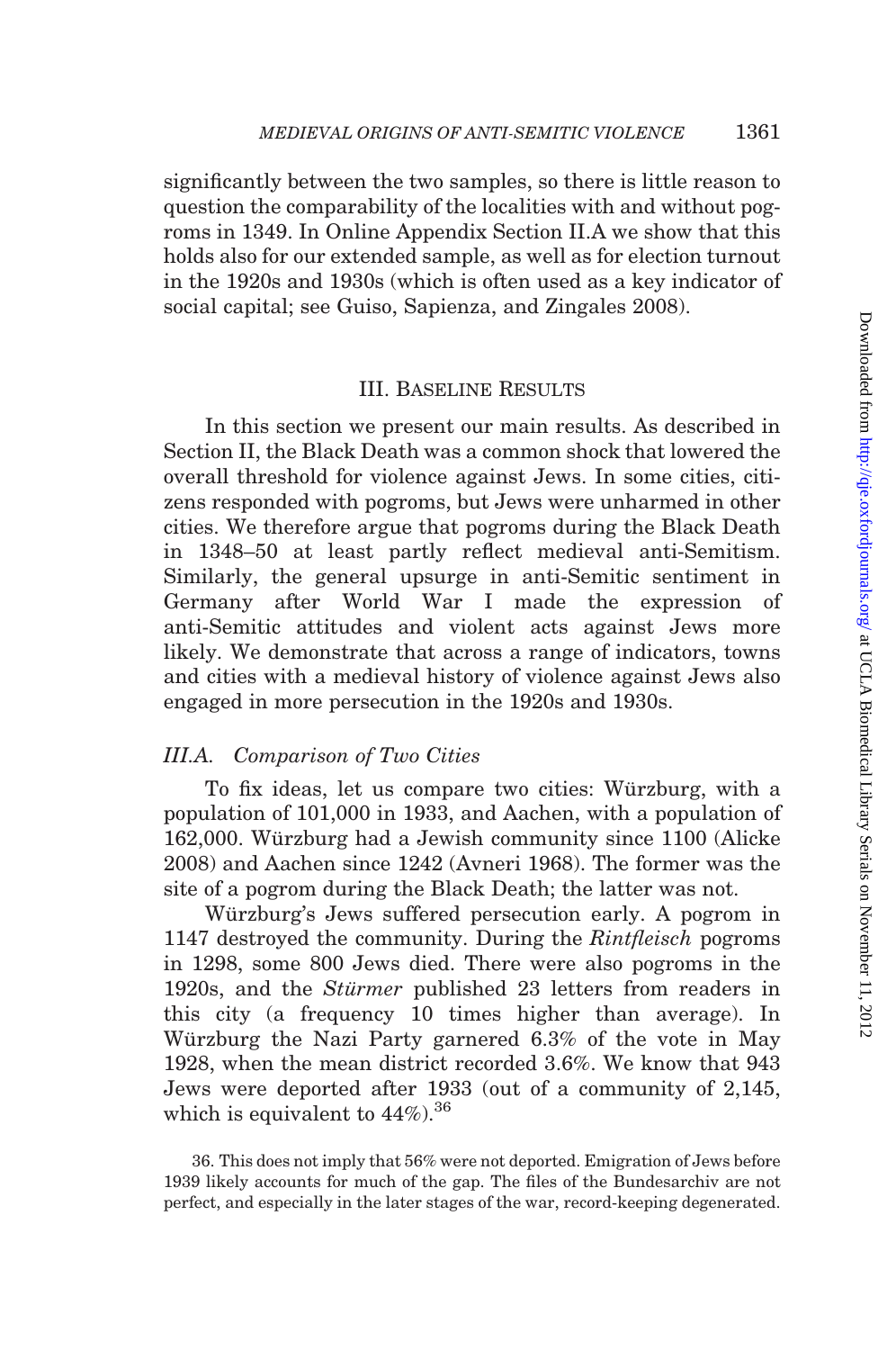#### 1362 **QUARTERLY JOURNAL OF ECONOMICS**

Aachen provides a stark contrast with Würzburg. Jews were first recorded in 1242, paying taxes. The town had a Judengasse (street for Jews) in 1330. For Aachen, the GJ explicitly states that there is no record of anti-Semitic violence, either before or during the Black Death—even though, in 1349, the citizens of Brussels wrote to the Aachen authorities urging them ''to take care that the Jews don't poison the wells'' [\(Avneri 1968](#page-50-0)). Aachen also saw no pogroms in the 1920s. The *Stürmer* published only 10 letters from Aachen (or less than half the number from Würzburg, despite a population that was 60% larger). Only 1% of voters in Aachen backed the NSDAP in 1928. Of the 1,345 Jews living there, 502 (37%) are known to have been deported. We now investigate how general these differences are.

### III.B. Empirical Strategy and Overview of Results

We use three empirical strategies: standard regression techniques, propensity score matching, and matching by geographical location. Regressions take the following general form:

(1) 
$$
AS_i = \alpha + \beta \cdot POG_i^{1349} + \gamma X_i + \varepsilon_i.
$$

Here  $AS_i$  represents the various proxies for anti-Semitism in the Weimar Republic and Nazi Germany at the city level  $i, POG_i^{\,1349}$ is an indicator variable for Black Death pogroms, and  $X_i$  is a vector of control variables. Our main control variables are city population, the percentage of the population that is Jewish, and the percentage that is Protestant. $37$  Depending on the indicator, we allow for different distributions of the error term  $\varepsilon_i$  and do not limit ourselves to normal ones. Where the outcome variable's distribution is highly skewed, we use Poisson maximum likelihood (ML) estimation. To demonstrate the strength of our results (and control for nonlinearities), we also use propensity score matching estimation on the same correlates.

Also, the survival of evidence was less than assured given the numerous bombing raids.

<sup>37.</sup> Protestants were more prone to vote for the Nazi Party [\(Falter 1991\)](#page-51-0). City population and the share of Jewish population are measured for the year closest to each outcome variable; for the latter variable, data are available for 1925 and 1933. The share of Protestants is available only for 1925. In cases where we do not have city- or town-level observations for control variables, we use county- (Kreis-) level data. Standard errors are clustered at the county level.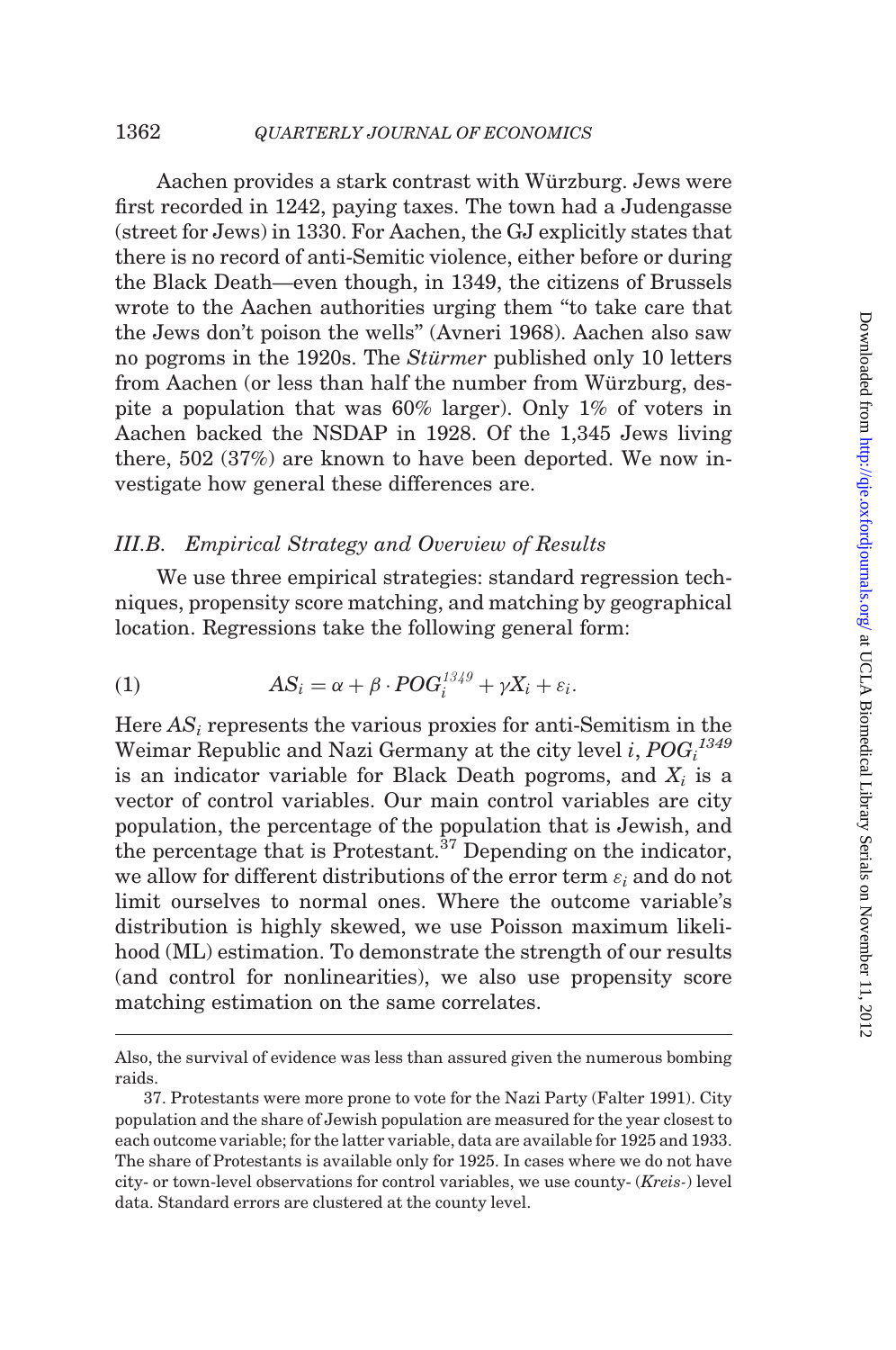|                                          |      | Pogrom in 1349 |           |      |
|------------------------------------------|------|----------------|-----------|------|
|                                          | No   | Yes            | All towns | Obs. |
| Pogrom in $1920s$ (% of towns)           | 1.1  | 8.2            | 6.3       | 320  |
| NSDAP May 1928 (% of valid votes)        | 2.7  | 4.0            | 3.6       | 325  |
| DVFP May $1924$ (% of valid votes)       | 7.2  | 8.4            | 8.0       | 325  |
| Deportations (per 100 Jews in 1933)      | 24.2 | 35.6           | 34.0      | 278  |
| Stürmer letters (per 10,000 inhabitants) | 0.59 | 0.86           | 0.82      | 325  |
| Synagogue attack $(\%$ of towns)         | 79.1 | 93.8           | 90.3      | 278  |

|  | <b>TABLE IV</b>                                            |  |
|--|------------------------------------------------------------|--|
|  | CONDITIONAL AVERAGE OF TWENTIETH-CENTURY OUTCOME VARIABLES |  |

Notes: All statistics based on the main sample, including only towns with documented medieval Jewish settlement. Of the 325 towns and cities, 235 (72%) had pogroms in 1348–50. The mean of deportations per 100 Jews and Stürmer letters is weighted by city population in 1933. The mean of synagogue attacks is calculated only for towns with synagogues or prayer rooms in 1933.

In addition, we match towns by geographic location, based on longitude and latitude. As argued in the rich literature in labor economics (see [Card and Krueger 1997\)](#page-50-0), comparing places close to each other can help overcome the problems associated with omitted variables. Hence, we directly compare towns that are no more than a few miles apart and for which one saw a pogrom in 1349 while the other(s) did not.<sup>38</sup>

Before turning to the regression results, we examine differences in various twentieth-century outcome variables between cities that did and did not experience Black Death pogroms. As Table IV shows, pogroms in the 1920s were substantially more frequent in towns with a history of medieval anti-Semitism. Similarly, vote shares for the Nazi party (NSDAP) in 1928 and for the anti-Semitic DVFP in 1924 (when the Nazi Party was banned) were more than a percentage point higher—which is substantial, given that the average vote shares were (respectively) 3.6% and 8%. Our three proxies for anti-Semitism in the 1930s also show marked differences for towns with Black Death pogroms: the proportion of Jewish population deported is more than 10% higher,<sup>39</sup> letters to the editor of Der Stürmer were about 30% more frequent, and the probability that local synagogues were damaged or destroyed during the Reichskristallnacht of

38. More precisely, Black Death pogroms in Germany occurred during 1349 and 1350. For ease of exposition, hereafter we refer to them as the 1349 pogroms.

<sup>39.</sup> We calculate deportations per 100 Jews and then derive the means, which are weighted by city population in 1933.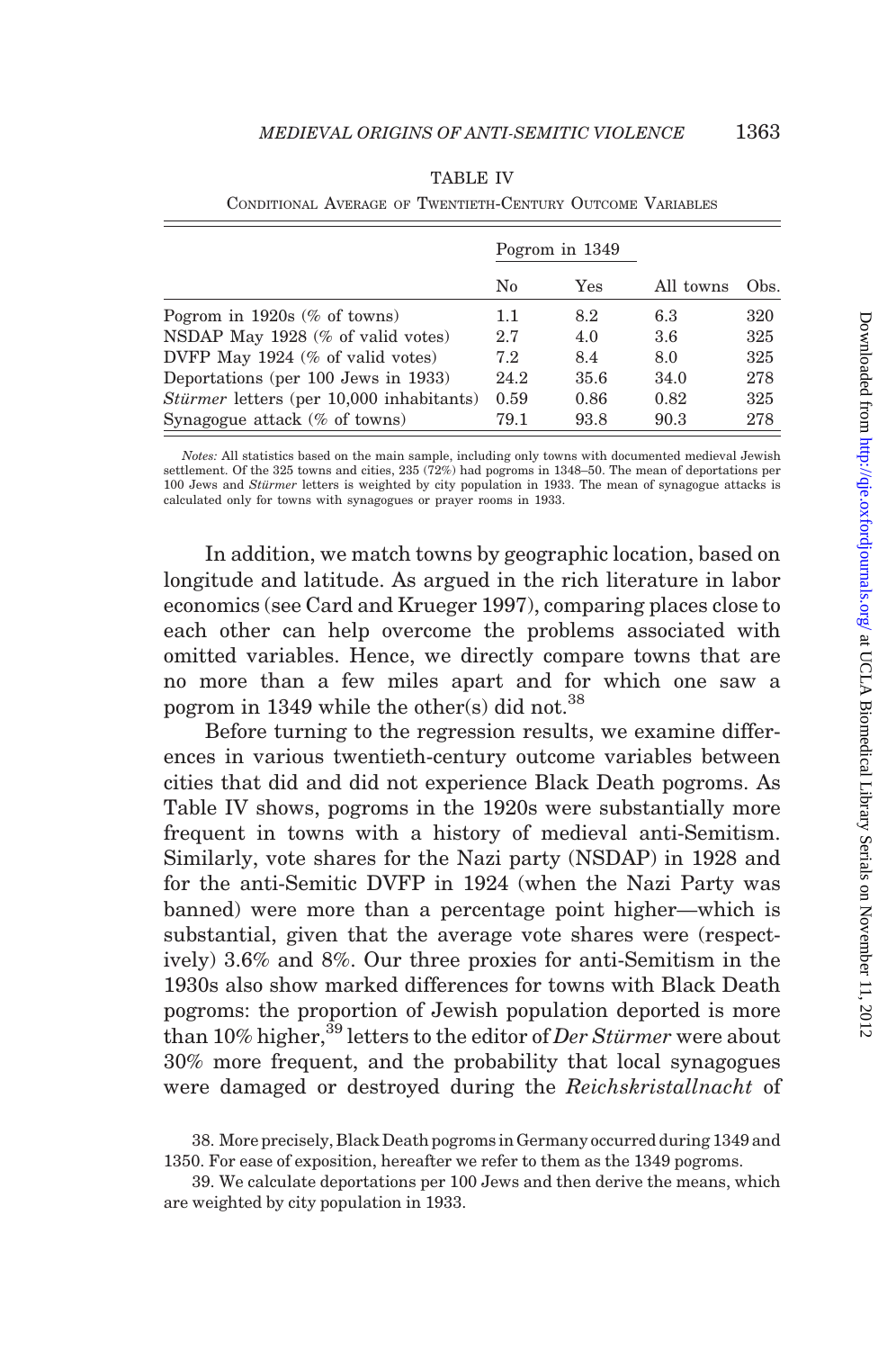|--|--|

<span id="page-25-0"></span>

| BLACK DEATH POGROMS, POGROMS IN THE 1920S, AND SYNAGOGUE |                |  |  |  |
|----------------------------------------------------------|----------------|--|--|--|
|                                                          | <b>ATTACKS</b> |  |  |  |

|       | Pogrom in 1349             |          |          |
|-------|----------------------------|----------|----------|
|       | $\rm No$                   | Yes      | Total    |
|       | Panel A: Pogrom in 1920s   |          |          |
| No    | 87                         | 213      | 300      |
|       | 98.9%                      | $91.8\%$ | 93.8%    |
| Yes   | 1                          | 19       | 20       |
|       | $1.1\%$                    | $8.2\%$  | 6.3%     |
| Total | 88                         | 232      | 320      |
|       | Panel B: Synagogue attacks |          |          |
| No    | 14                         | 13       | 27       |
|       | 20.9%                      | 6.2%     | $9.7\%$  |
| Yes   | 53                         | 198      | 251      |
|       | 79.1%                      | $93.8\%$ | $90.3\%$ |
| Total | 67                         | 211      | 269      |

1938 is more than 10% higher. In the next section, we show that these differences are significant both statistically and in terms of quantitative importance.

#### III.C. 1920s Pogroms

Pogroms in the 1920s were infrequent and highly localized affairs. Although they were embedded in a broader context of anti-Semitic agitation and acts, such as attacks on shops, we only count recorded acts of physical violence. Cities with Black Death pogroms had, on average, significantly more pogroms in the 1920s than cities without pogroms in 1349. As shown in Panel A of Table V our main sample comprises 320 cities with observations on pogroms in both 1349 and the 1920s. In 232 localities, the Black Death coincided with pogroms. The 1920s saw 20 pogroms in Weimar Germany. The frequency of attack was 8.2% in the 232 cities with pogroms in 1349 versus 1.1% in the remaining 88 cities. A town having experienced a medieval pogrom thus raises the probability of witnessing another pogrom in the 1920s by a factor of approximately 6.

[Table VI](#page-26-0), column (1) reports the ordinary least squares (OLS) regression of pogroms in the 1920s on Black Death pogroms.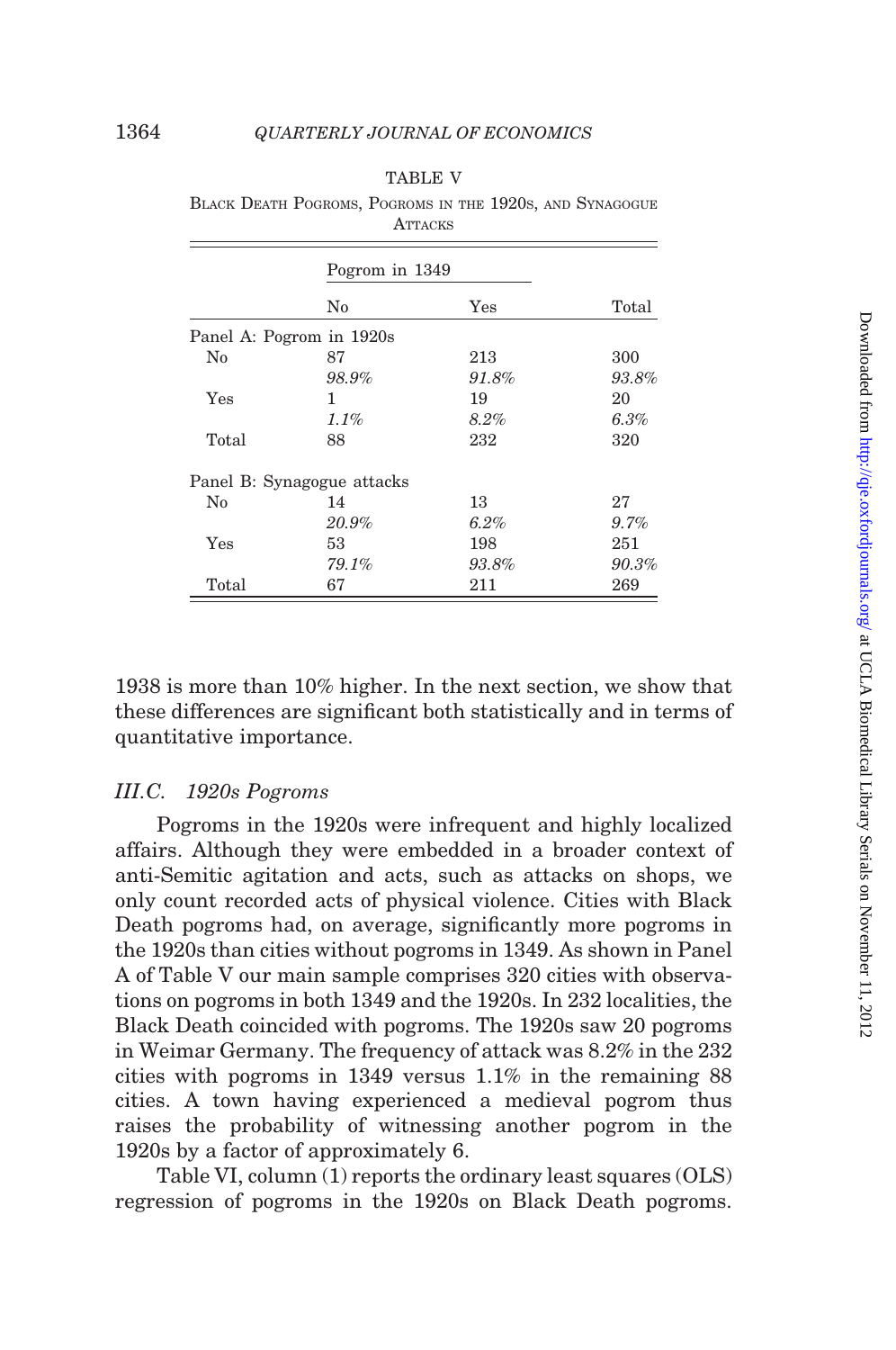<span id="page-26-0"></span>

|                                                                     | $\widehat{\Xi}$             | $\widehat{2}$                   | ම්                                                               | $\widehat{4}$                                                       | $\widehat{5}$         | ම                                                       |
|---------------------------------------------------------------------|-----------------------------|---------------------------------|------------------------------------------------------------------|---------------------------------------------------------------------|-----------------------|---------------------------------------------------------|
| Dep. variable:                                                      | 1920s pogroms<br><b>CLS</b> | <b>NSDAP 1928</b><br><b>CLS</b> | DVFP 1924<br><b>CTO</b>                                          | $\begin{array}{c} \mathrm{Deportations} \\ \mathrm{ML} \end{array}$ | Stürmer letters<br>ML | Synagogue attacks<br>OLS                                |
| Panel A: Baseline regressions                                       |                             |                                 |                                                                  |                                                                     |                       |                                                         |
| $POG^{1349}$                                                        | $0.0607***$                 | $0.0142***$                     | 0.0147                                                           | $0.142***$                                                          | $0.369**$             | $0.124***$                                              |
|                                                                     |                             |                                 |                                                                  |                                                                     |                       | (0.0522)                                                |
| ln(Pop)                                                             | $(0.0226)$<br>0.0390***     | $(0.00567)$<br>-0.00254         | $\begin{array}{c} (0.0110) \\ -0.00123 \\ (0.00418) \end{array}$ | $(0.0706)$<br>0.241 ****                                            | $(0.144)$<br>0.848*** | $0.0498***$                                             |
|                                                                     | (0.0152)                    | (0.00219)                       |                                                                  | (0.0841)                                                            | (0.0419)              | $(0.0117)$                                              |
| $\%$ Jewish                                                         | 0.0135                      | 0.00174                         | 0.00701                                                          | $0.0743**$                                                          | $0.218***$            | $0.0262***$                                             |
|                                                                     | (0.0114)                    | (0.00190)                       | (0.00442)                                                        | (0.0348)                                                            | (0.0383)              | (0.0132)                                                |
| %Protestant                                                         | 0.00034                     | $0.00029***$                    | $0.00083***$                                                     | $-0.0039***$                                                        | $-0.0053***$          | 0.00036                                                 |
|                                                                     | (0.00042)                   | (0.000088)                      | (.00018)                                                         | (0.0012)                                                            | (0.0023)              | (0.00060)                                               |
| $ln($ # Jews 1933)                                                  |                             |                                 |                                                                  | $0.815***$<br>(0.0822)                                              |                       |                                                         |
|                                                                     |                             |                                 |                                                                  |                                                                     |                       |                                                         |
| Observations                                                        | 320                         | 325                             | 325                                                              | 278                                                                 | 325                   | 278                                                     |
| Adjusted $R^2$                                                      | 0.054                       | 0.043                           | 0.080                                                            |                                                                     |                       | 0.098                                                   |
| Panel B: Matching estimation <sup>a</sup><br>$POG^{1349}$           |                             |                                 |                                                                  |                                                                     |                       |                                                         |
|                                                                     | $0.0744***$                 | $0.0133***$                     | $0.0203***$                                                      | $161.7***$                                                          | $2.386***$            | $0.103*$                                                |
|                                                                     | (0.0182)                    | $(0.00486)$<br>325              | $\left(0.0102\right)$ $\left(325\right)$                         | $(41.33)$<br>$278$                                                  | $\frac{(0.570)}{325}$ |                                                         |
| Observations                                                        | 320                         |                                 |                                                                  |                                                                     |                       | $\frac{(0.0553)}{278}$                                  |
| Panel C: Geographic matching <sup>b</sup><br>$POG^{1349}$ 0.0819*** |                             |                                 |                                                                  |                                                                     |                       |                                                         |
|                                                                     |                             | $0.0116***$                     |                                                                  | $195.8***$                                                          | $2.864***$            | $0.152***$                                              |
|                                                                     | (0.0162)                    | (0.00456)                       | $0.0238***$                                                      | (33.55)                                                             | (0.579)               |                                                         |
| Median distance                                                     | 20.4                        | $20.0\,$                        |                                                                  |                                                                     |                       | $\begin{array}{c} (0.0677) \\ 23.7 \\ 27.6 \end{array}$ |
| Mean distance                                                       | 23.4                        | 23.1                            | $20.0$<br>$23.1$                                                 | $21.9$<br>$28.3$                                                    | 22.6<br>32.6          |                                                         |
| Observations                                                        | 320                         | 325                             | 325                                                              | 278                                                                 | 325                   | 278                                                     |

RESULTS TABLE VI TABLE VI MAIN

roues. An regressions run at the city roantant errors in parentieses, custered at the county varies) level. For<br>1348-50, and 0 otherwise. City population is taken from the 1925 census in column (1) and from the leetion dat city population is from the 1933 census. %Jews is from the 1925 census for columns  $(1)$ –(3), and from 1933 census in columns  $(4)$ –(6). %Protestants is from the 1925 census.<br>OLS=ordinary least squares estimation; ML=Pois estimation based on geography; the matching characteristics are longitude and latitude. Column (4) uses the city's Jewish population in 1933 as additional matching variable, and<br>column (5) uses city population in 1933. Tr Notes: All regressions run at the city level. Standard errors in parentheses, clustered at the county (Kreis) level. POG<sup>1349</sup> takes the value 1 if a pogrom occurred in the years  $1348-50$ , and 0 otherwise. City population is taken from the 1925 census in column (1) and from the election data for the respective year in columns (2) and (3); in columns (4)–(6), city population is from the 1933 census. %Jews is from the 1925 census for columns (1)–(3), and from 1933 census in columns (4)–(6). %Protestants is from the 1925 census. OLS = ordinary least squares estimation; ML = Poisson maximum likelihood estimation. aMatching estimation based on the same set of control variables as used in Panel A. Treatment variable is POG<sup>1349</sup>. The average treatment effect for the treated (ATT) is reported, using robust nearest neighbor estimation with the four closest matches. <sup>b</sup>Matching estimation based on geography; the matching characteristics are longitude and latitude. Column (4) uses the city's Jewish population in 1933 as additional matching variable, and column (5) uses city population in 1933. Treatment variable is POG<sup>1349</sup>. ATT is reported, using robust nearest neighbor estimation with the two closest matches. Distance (in miles) between each city and its two closest matches is reported. \*  $p < 10$ , \*\*  $p < 0.5$ , \*\*\*  $p < 0.1$ .

# MEDIEVAL ORIGINS OF ANTI-SEMITIC VIOLENCE 1365

Downloaded from http://qje.oxfordjournals.org/ at UCLA Biomedical Library Serials on November 11, 2012 Downloaded from <http://qje.oxfordjournals.org/> at UCLA Biomedical Library Serials on November 11, 2012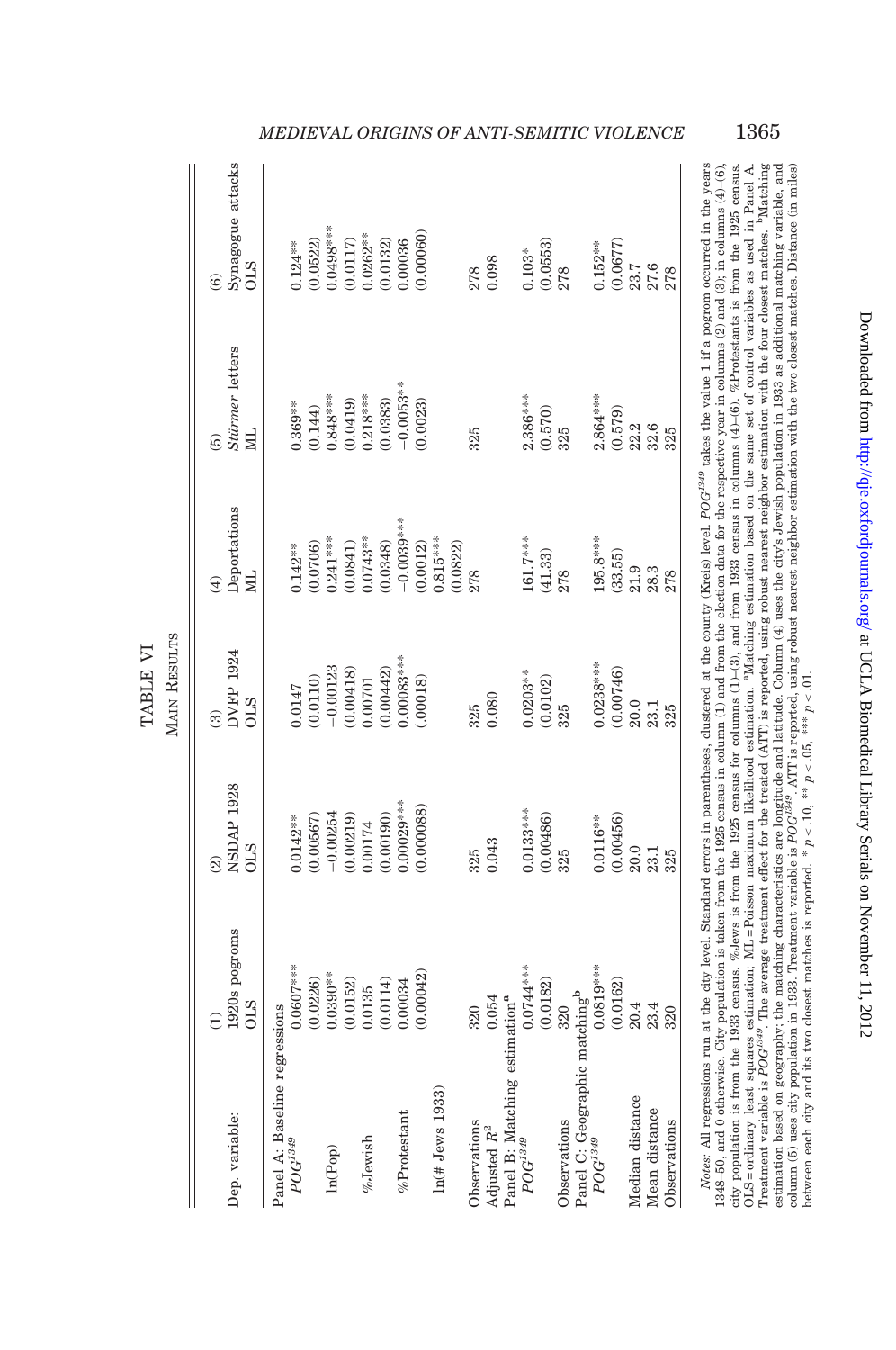There is a positive and significant association even after controlling for population size, the percentage of the population that is Jewish, and the percentage that is Protestant. The effect is quantitatively important, as Black Death pogroms are associated with a probability of 1920s pogroms that is more than 6 percentage points higher. This result is confirmed by propensity matching while using the same covariates (Panel B of [Table VI](#page-26-0)). $40$ 

Finally, we report results for geographical matching (Panel C). The probability of a pogrom in the 1920s is 8.2 percentage points higher in cities with medieval pogroms than in nearby cities without attacks on Jews during the Black Death. The mean and median distances between matched cities are low about 20 miles. $41$  The effects identified by geographical matching are significant and of a similar magnitude as our previous estimates. This strongly suggests that our findings are not driven by unobserved heterogeneity at the local level.

A history of medieval violence against Jews is associated with large and statistically significant shifts in the probability of another pogrom, but the correlation is not perfect. Not all towns that burned their Jews in 1348–50 saw attacks in the 1920s; in fact, the majority did not. Many factors can reduce the extent to which anti-Semitic attitudes survive in one location. At the end of the [Section IV.C](#page-38-0), we examine some of the city characteristics that are associated with lower persistence.

### III.D. Voting Results

We now turn to parliamentary elections during the Weimar Republic. The May 1928 election is arguably the most reliable indicator for anti-Semitism because the NSDAP emphasized the anti-Semitic and radical side of its program before the party's turning point in the late 1920s. Thereafter, it aspired to greater respectability in the eyes of middle-class voters and toned down its anti-Semitic rhetoric. In column (2) of [Table VI](#page-26-0) we analyze this

40. Following [Abadie et al. \(2004\),](#page-49-0) we use four matches for propensity score estimation based on control variables. This offers the benefit of not relying on too little information, yet it avoids incorporating observations that are not sufficiently similar. Results are much the same when we change the number of matches.

41. To match cities that are as close to each other as possible, we restrict the number of matches to two. We effectively compare each city that had a Black Death pogrom with the two nearest cities that did not. When increasing the number of matches to four—as in the matching based on controls in Panel B—the results are almost identical even though distance increases by about 50%.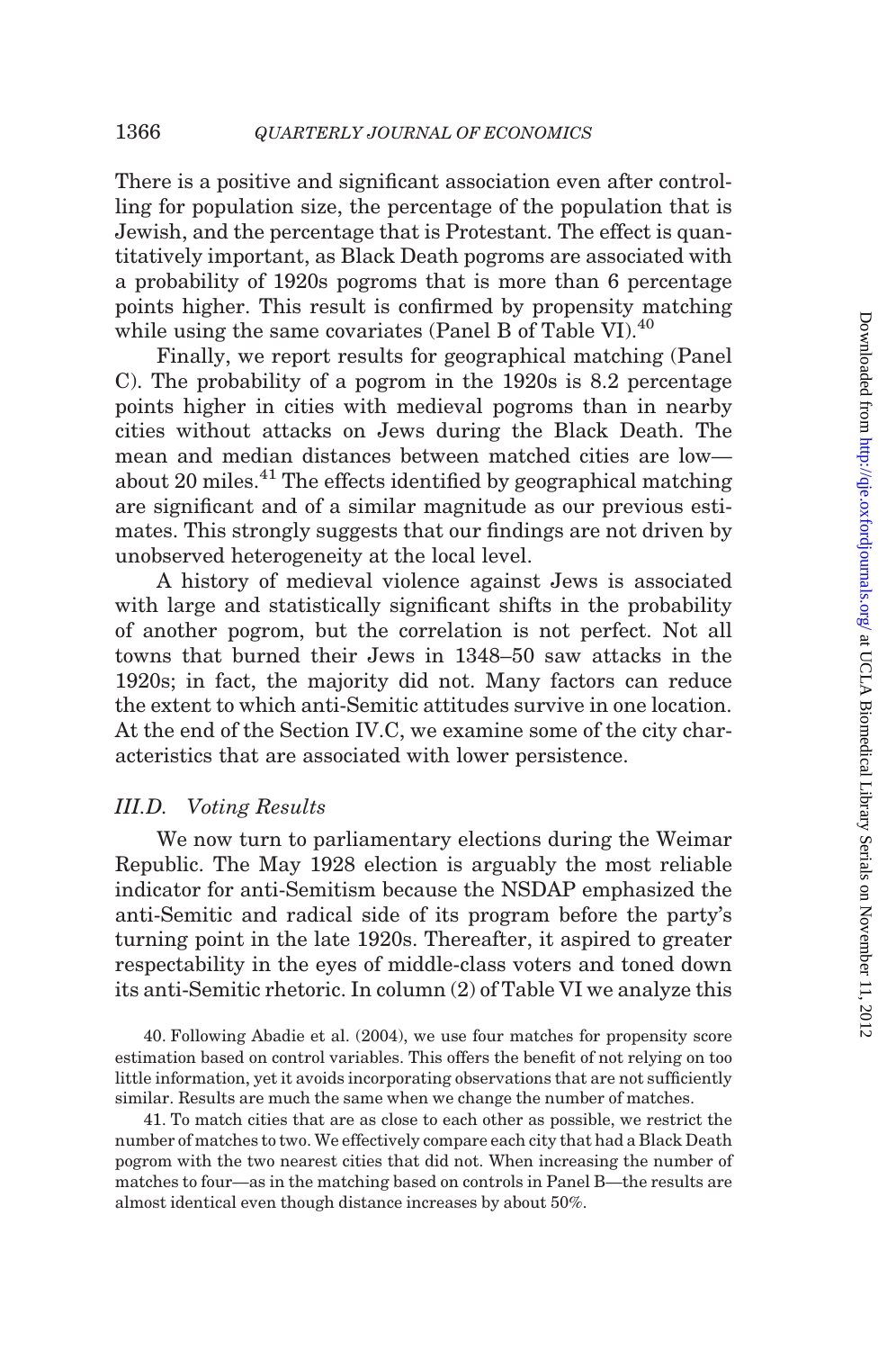result further. In 1928, the NSDAP vote share was 1.4 percentage points higher in electoral districts with a past of anti-Semitic violence (after we control for population size and the percentage of Jews and Protestants). This means that the NSDAP added more than a third to its typical vote share in cities that had pogroms in 1349. The control variables show that Protestants voted for the NSDAP in greater numbers than the average population, confirming the findings in Falter  $(1991)^{42}$  According to the point estimates in column (2), an increase of one standard deviation (33%) in the population share of Protestants raises the NSDAP vote share by about 1 percentage point—an effect slightly smaller than that of medieval pogroms. Finally, the percentage of Jews in the population is positively (but not significantly) correlated with NSDAP votes in 1928. The same result holds if we use propensity matching by control variables (Panel B).

To illustrate the strength of these findings, consider the two towns of Königheim and Wertheim. They are 6.4 miles apart and in 1933 had populations of 1,549 and 3,971, respectively. Both had a Jewish settlement before the Black Death. Königheim did not witness a pogrom during the plague, but Wertheim did. The NSDAP received 1.6% of valid votes in Königheim in 1928; in Wertheim, it received 8.1%. The analysis in Panel C of [Table VI](#page-26-0) (see column (2)) generalizes this type of comparison by matching each town in our main data set to its two nearest neighbors with a different history of medieval anti-Semitic violence. The results confirm the magnitude and statistical significance of our previous estimates.

Column (3) in [Table VI](#page-26-0) repeats the same regressions for the DVFP in May 1924, which attracted much of the vote for the temporarily banned NSDAP. On average, Black Death pogroms are associated with a DVFP vote share that is 1.5–2.2 percentage points higher. Although the OLS regression result is marginally below statistical significance, both propensity score matching and matching by geography suggest large and significant differences. To put matters in context, in the sample overall, the DVFP polled 8% in 1924; thus, the matching results imply that DVFP votes are about a quarter higher in cities where Black Death pogroms

<sup>42.</sup> Other authors attribute the relative strength of the NSDAP in Protestant areas to its weakness in proposing policies that could have appealed to farmers in southern (Catholic) areas [\(King et al. 2008](#page-52-0)).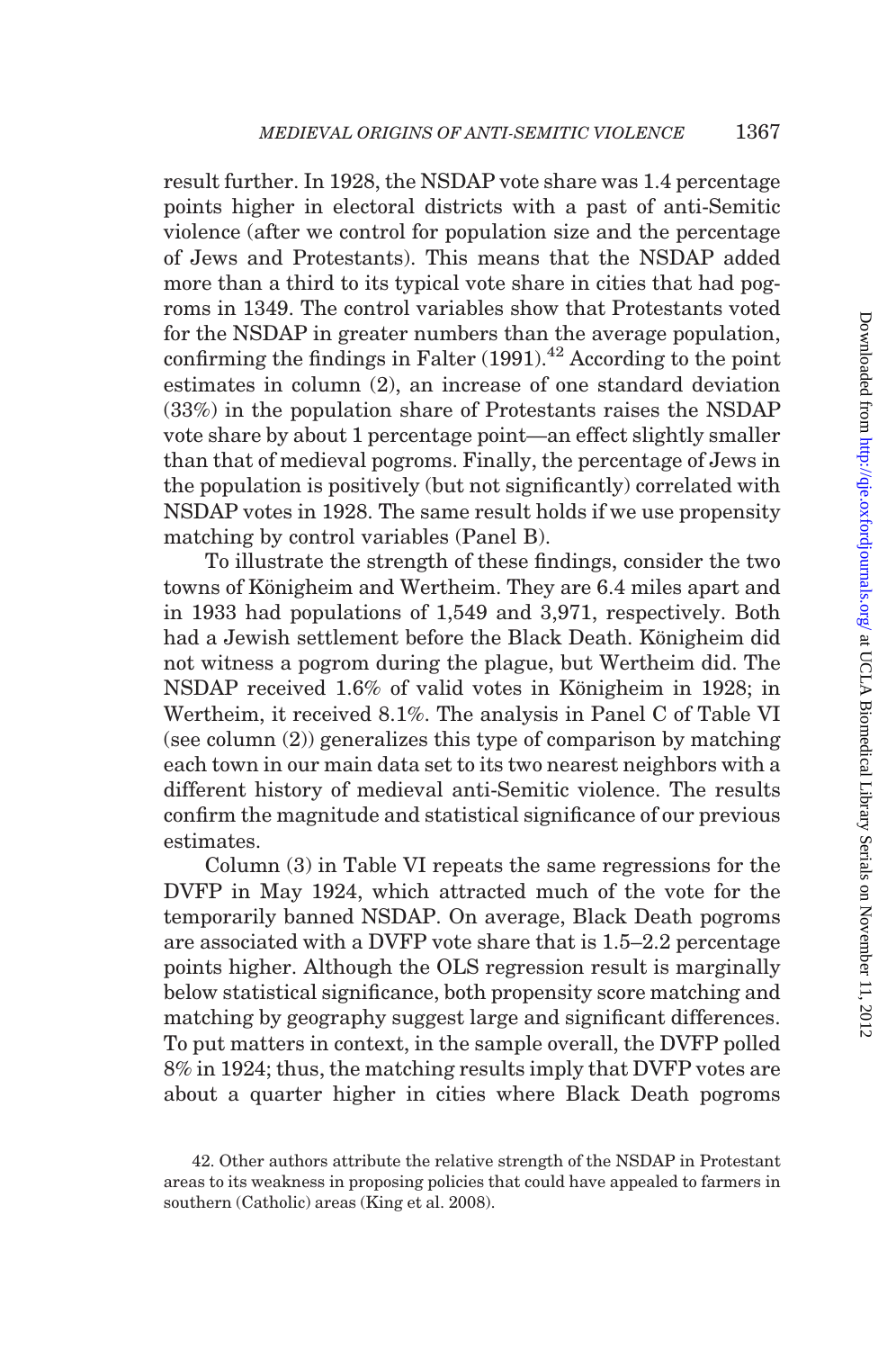occurred. This is the same order of magnitude as for Nazi Party votes in 1928.

# III.E. Deportations, Stürmer Letters, and Attacks on Synagogues

In this section we analyze deportations of Jews between 1933 and 1944. Although they resulted from a centrally directed policy, deportations in any one town and village partly reflected the level of hostility shown by local authorities as well as support of (or denunciations by) neighbors and acquaintances.

Column (4) in [Table VI](#page-26-0) shows regression results for deportations during the Nazi regime. As the dependent variable, we use data on the number of Jews transported at the city level for the period 1933–45. Poisson ML regression is our favored estimation technique because the distribution of deportations is heavily right-skewed. According to [Wooldridge \(2002\),](#page-53-0) linear models may not be appropriate for "corner-solution" specifications, where a significant mass of the nonnegative observations is close to zero.<sup>43</sup> We add the size of the Jewish population in 1933 to our regular set of controls.<sup>44</sup> On average, 197 Jews were deported from cities in the main sample. Thus, the coefficient of .14 from the ML estimation implies that cities with Black Death pogroms deported about 30 more Jewish inhabitants on average than cities without medieval pogroms. Panels B and C present matching estimations by other covariates and geography, respectively. This estimation technique (which does not rely on a particular probability distribution) yields quantitatively stronger

43. The Online Appendix (Section II.C) provides results for OLS estimation using the logarithm of deportations as dependent variable (which is also heavily right-skewed). Our preferred specification—Poisson ML estimation—avoids log-linearizing the dependent variable and thus preserves the higher moments of the distribution [\(Santos Silva and Tenreyro 2006; Santos Silva, Tenreyro, and](#page-52-0) [Windmeijer 2008](#page-52-0)). In addition, Online Appendix Section II.C shows that we obtain comparable results when using deportations per 100 Jews (in 1933) as the dependent variable.

44. After 1933, more than half of Germany's Jews emigrated. This creates a potential issue with the results in column (4), [Table VI.](#page-26-0) More anti-Semitic tendencies may have triggered more emigration before 1939 and thus fewer deportations thereafter. Table A.10 in the Online Appendix addresses this issue by showing that we obtain nearly the same results when controlling for the Jewish population in 1939.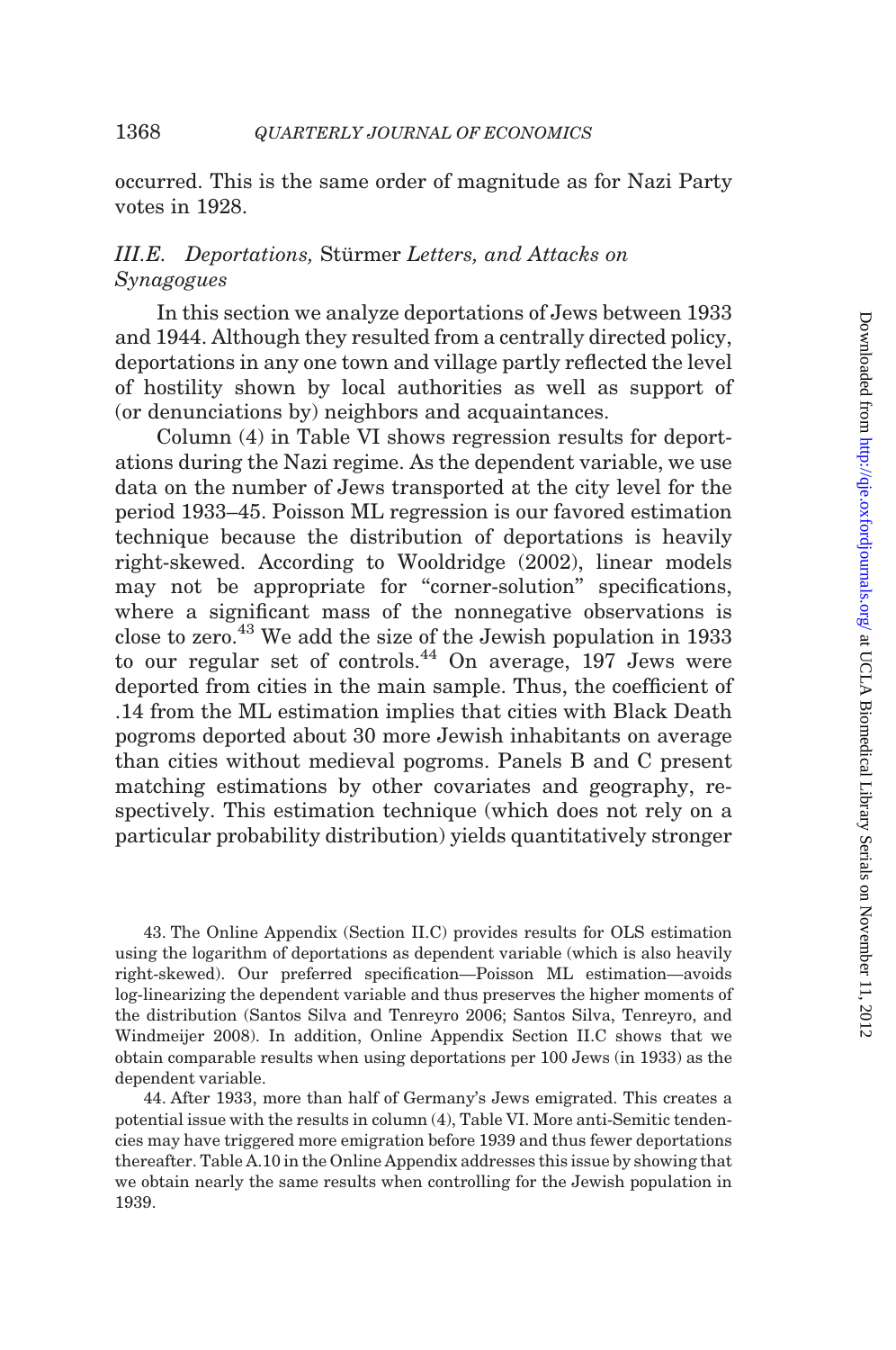

FIGURE III

Deportations of Jews Conditional on Black Death Pogroms

This figure plots the kernel density of the number of deported Jews between 1933 and 1945 divided by Jewish population in 1933 at the city level (weighted by city population in 1933). The data used corresponds to our main sample (including only towns with a documented medieval-era Jewish settlement).

results, with more than 100 additional deportees in cities with Black Death pogroms.<sup>45</sup>

A simple way to illustrate our results is to graph deportations from towns and cities with and without 1349 pogroms; see Figure III. We plot the kernel density of the percentage of Jewish population that was deported after 1933. The distribution for cities with Black Death pogroms is shifted sharply to the right, indicating that their Jewish inhabitants were deported more often.

Next, we turn to letters to the editor of the Nazi newspaper Der Stürmer. In towns with Black Death pogroms, there was one letter sent for every 11,570 inhabitants; in towns without a pogrom, the frequency falls to one per 16,860. Column (5) in [Table VI](#page-26-0) shows that the correlation between 1349 pogroms and the number of *Stürmer* letters is significant in our sample. Because the dependent variable is right-skewed, we again use

<sup>45.</sup> Distances are slightly larger in this case because we must also need to control for the Jewish population.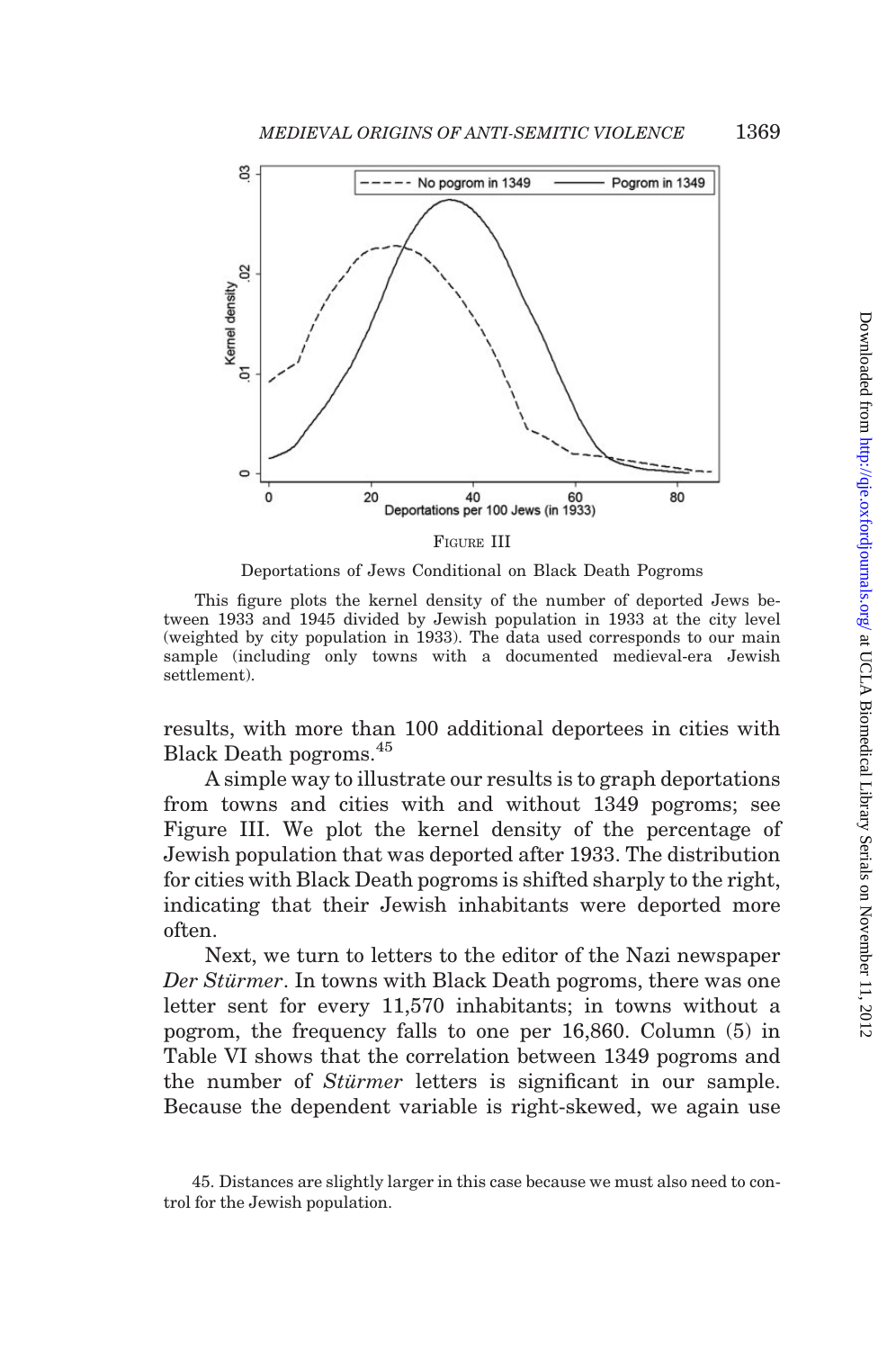<span id="page-31-0"></span>Poisson ML. The estimated impact is sizable. With an average of 3.8 letters per city, the ML coefficient implies an additional 1.5 letters for cities with Black Death pogroms. The matching estimations confirm this result by indicating more than two additional letters.

Finally, we examine data from the Reichskristallnacht (on November 9, 1938), limiting the analysis to localities that were home to synagogues or prayer rooms. Towns with a history of pogroms had a markedly greater tendency to register attacks. As shown in Panel B of [Table V,](#page-25-0) synagogues were damaged or destroyed in 93.8% of German cities with pogroms but in only 79.1% of cities without pogroms.

Column (6) in [Table VI](#page-26-0) reports the results from a linear probability model that regresses Black Death pogroms on an indicator variable for whether a city's synagogue was damaged or destroyed during the Reichskristallnacht. The coefficient is positive, large, and significant. More populous cities had a higher probability of attack; the coefficient for Protestants is positive but not significant. The estimated coefficients show that cities with Black Death pogroms were about 12% more likely to damage or destroy synagogues during Reichskristallnacht. Both propensity score and geographic matching confirm the significance and magnitude of this result, and they imply a 10%–15% higher attack probability.

In the Online Appendix, we test the robustness of these results. In Section II.B we control for a variety of socioeconomic variables and show that the OLS results are robust to province and prefecture fixed effects. In Section II.C we explore the robustness of our results to alternative specifications for each twentieth-century outcome variable (Tables A.7–A.13). In Section II.D, we control for spatial correlation and show that the vast majority of our results hold for various sample splits: we document persistence of anti-Semitism within the subsamples of eastern versus western cities, large cities versus small towns, and Protestant versus Catholic areas.

# III.F. Principal Components Analysis and the Extended Sample

Do our measures of anti-Semitism in interwar Germany capture a broader, underlying pattern of attitudes, or are they isolated phenomena that occasionally coincide with medieval violence? To answer this question, we obtain the first principal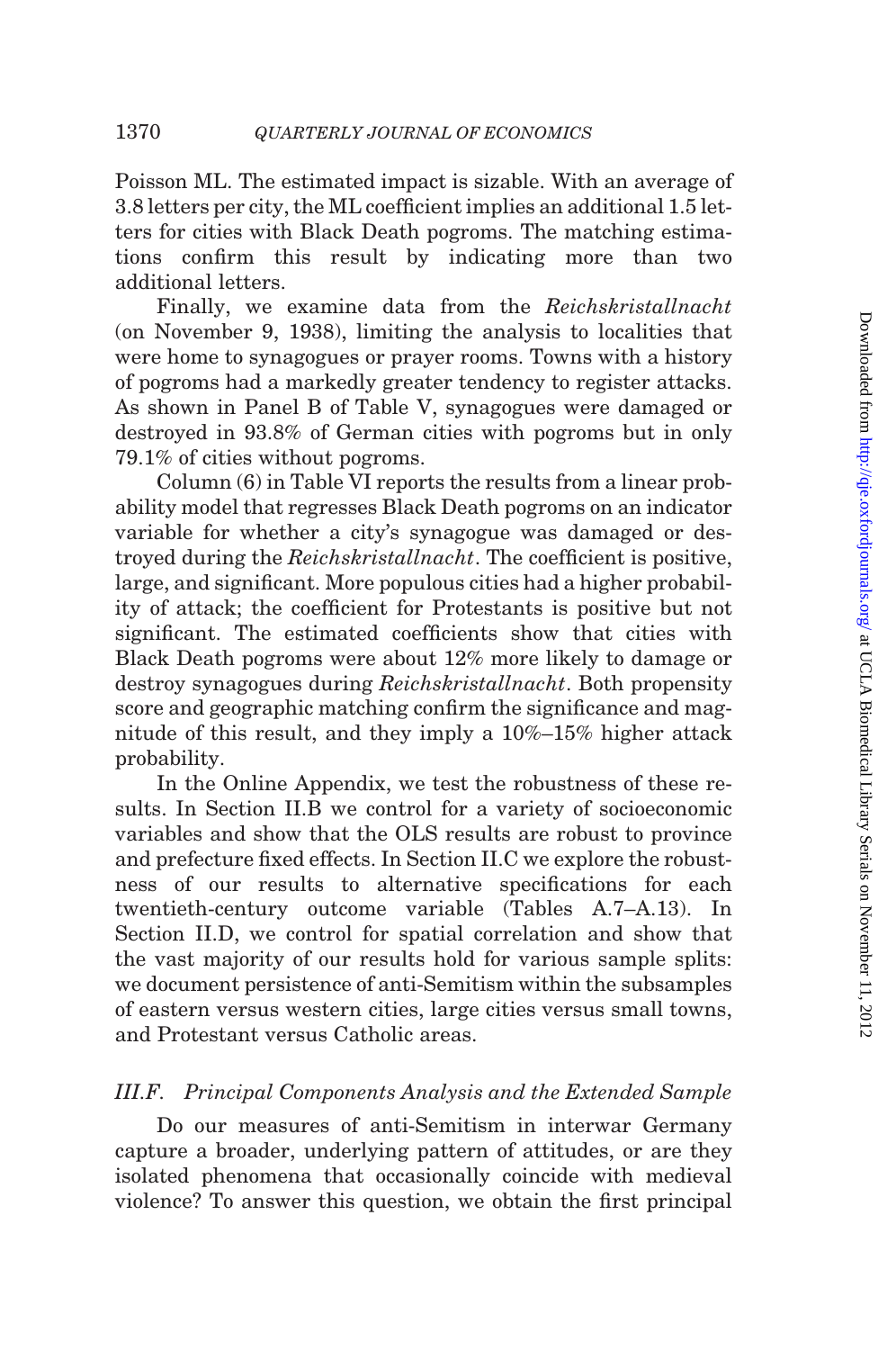component from all six twentieth-century outcome variables: pogroms in the 1920s, the share of DVFP votes 1924, the share of NSDAP votes 1928, Stürmer letters, deportations per 100 Jews in 1933, and an indicator variable for whether a synagogue was destroyed (or damaged). We scale all variables (except for the vote shares) by city population in  $1933<sup>46</sup>$  To exploit as much variation as possible, we calculate the principal component for the extended sample, which includes all cities with Jewish communities in Weimar Germany.<sup>47</sup> All variables have positive factor loadings, suggesting that our indicators capture an underlying anti-Semitic attitude. The first principal component explains 27% of the sample variance.

Next, we employ the principal component as a dependent variable. To interpret the results, we standardize all variables except for the  $POG^{1349}$  indicator. Thus, the coefficient for  $POG<sup>1349</sup>$  tells us by how many standard deviations the principal component increases in cities that had medieval pogroms. The results are presented in [Table VII.](#page-33-0) Whether we use our standard set of control variables (column (1)) or an extended one (column (2)), matching estimation (column (3)), or simple geographical matching (column (4)), we obtain a strong and significant result for medieval pogroms. According to the estimates, this effect is large. Black Death pogroms increase the dependent variable by 0.25–0.32 standard deviations.

46. Vote shares are already scaled by definition. Stürmer letters are scaled by population because larger cities naturally send more letters. Similarly, synagogue attacks are more likely in larger cities (that often had numerous synagogues in 1938), and in larger cities there is a higher probability of observing at least one violent attack on Jews in the 1920s. Scaling by population accounts for these facts. For consistency, we also scale deportations per 100 Jews by population: it usually took a handful of local individuals to report local Jews and cooperate with deportations, and finding these ''willing persecutors'' among a million inhabitants was presumably easier than among a small-town population of a few hundred.

47. Not all six variables are observed in all cities. In such cases, we use the five remaining variables to construct the principal component measure. Whenever more than one of the six observations is missing for a city, we code the principal component as a missing value. In our main data set, 241 of 325 towns and cities have observations for all six 20C outcome variables. Replacing the missing values for deportations (36), synagogues (33), and 1920 pogroms (1) yields 311 observations for the principal component measure.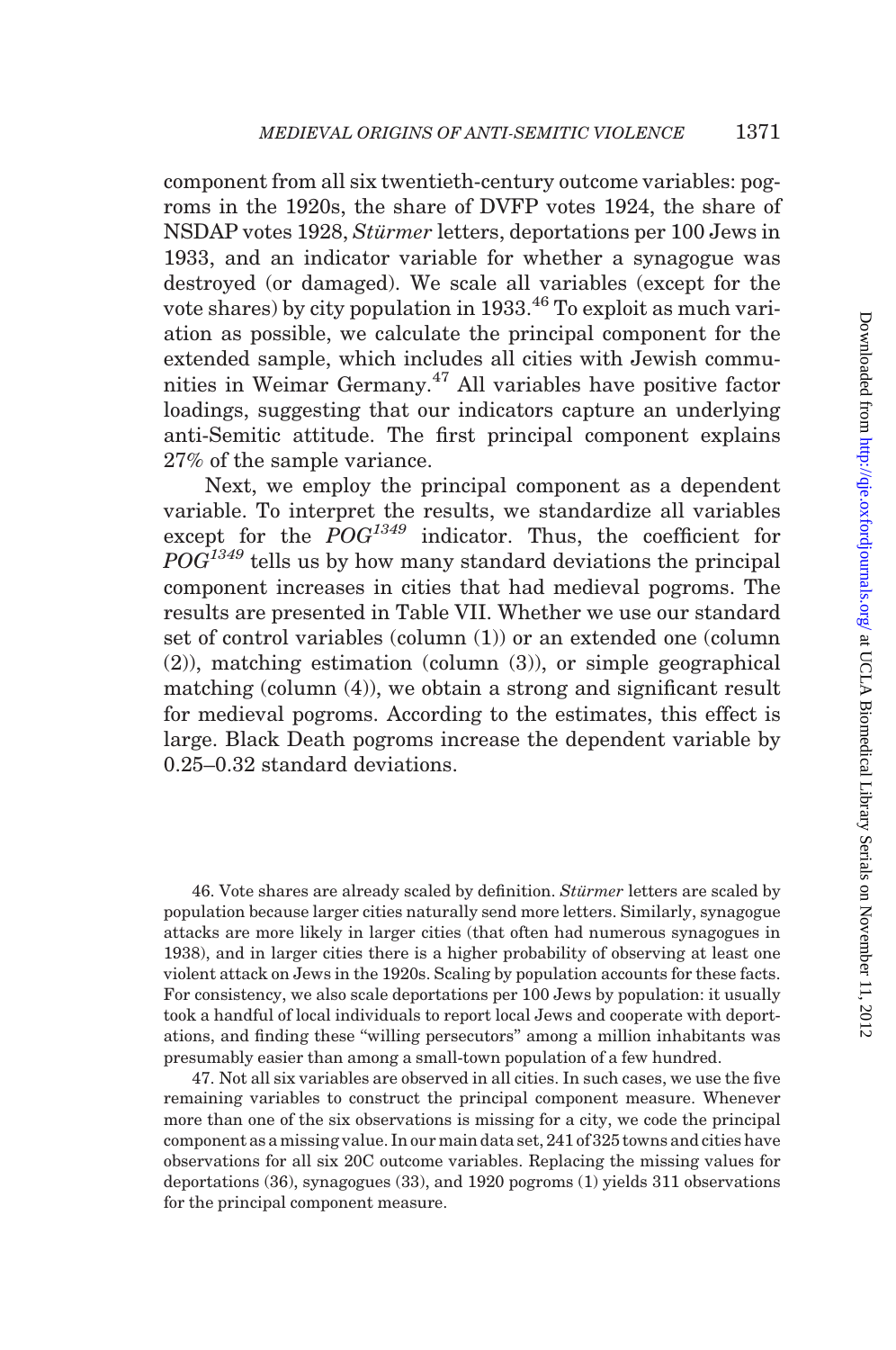|                                  |                               |                                        |                                   | DEPENDENT VARIABLE: FIRST PRINCIPAL COMPONENT OF SIX OUTCOME VARIABLES |                             |                                      |                              |                                                   |
|----------------------------------|-------------------------------|----------------------------------------|-----------------------------------|------------------------------------------------------------------------|-----------------------------|--------------------------------------|------------------------------|---------------------------------------------------|
|                                  | <b>OLS</b><br>$\widehat{\Xi}$ | <b>OLS</b><br>$\widehat{\mathfrak{D}}$ | $MIE^a$<br>$\widehat{\mathbf{e}}$ | $\mathrm{GeoMatch}^{\mathrm{b}}$<br>$\bigoplus$                        | <b>OLS</b><br>$\widehat{5}$ | <b>OLS</b><br>$\widehat{\mathbf{e}}$ | $\rm{ME}^a$<br>$\widehat{C}$ | $\mathrm{GeoMatch}^{\mathrm{b}}$<br>$\circledast$ |
|                                  |                               |                                        | Main Sample                       |                                                                        |                             |                                      | <b>Extended Sample</b>       |                                                   |
| $POG^{1349}$                     | $0.290***$                    | $0.254*$                               | $0.264***$                        | $0.318***$                                                             | $0.333***$                  | $0.303***$                           | $0.274***$                   | $0.315***$                                        |
| $JewCom^{1349}$                  | (0.132)                       | (0.135)                                | (0.127)                           | (0.0819)                                                               | (0.127)                     | (0.130)                              | (0.126)                      | (0.0808)                                          |
|                                  |                               |                                        |                                   |                                                                        | 0.0158<br>(0.105)           | $-0.0378$<br>(0.109)                 | mV                           | $\sum_{i=1}^{n}$                                  |
| In(Pop 1933)                     | $-0.0875$                     | 0.0532                                 | $m_{\rm V}$                       |                                                                        | $-0.191***$                 | $-0.0339$                            | $m_{\rm V}$                  |                                                   |
|                                  | (0.0646)                      | (0.0644)                               |                                   |                                                                        | (0.0421)                    | (0.0345)                             |                              |                                                   |
| %Jewish 1933                     | 0.0215                        | $-0.200*$                              | mV                                |                                                                        | $0.154***$                  | $0.112***$                           | mv                           |                                                   |
|                                  | (0.0971)                      | (0.105)                                |                                   |                                                                        | (0.0439)                    | (0.0374)                             |                              |                                                   |
| %Protestant 1925                 | $0.284***$                    | $0.297***$                             | $\sum_{i=1}^{n}$                  |                                                                        | $0.287***$                  | $0.282***$                           | $\sum_{i=1}^{n}$             |                                                   |
|                                  | (0.0757)                      | (0.0755)                               |                                   |                                                                        | (0.0411)                    | (0.0396)                             |                              |                                                   |
| %Blue collar 1933                |                               | $-0.367***$                            |                                   |                                                                        |                             | $-0.109$                             |                              |                                                   |
|                                  |                               | (0.149)                                |                                   |                                                                        |                             | (0.0874)                             |                              |                                                   |
| %Industry employ.                |                               | 0.0832                                 |                                   |                                                                        |                             | $-0.0622$                            |                              |                                                   |
|                                  |                               | (0.156)                                |                                   |                                                                        |                             | (0.0853)                             |                              |                                                   |
| %Self-employed in retail & trade |                               | $0.169***$                             |                                   |                                                                        |                             | $0.248***$                           |                              |                                                   |
|                                  |                               | (0.0725)                               |                                   |                                                                        |                             | (0.0613)                             |                              |                                                   |
| Observations                     | 311                           |                                        | 311                               | 311                                                                    | 1035                        | 1035                                 | 1035                         | 1184                                              |
| Adjusted $R^2$                   | 0.052                         | 0.099                                  |                                   |                                                                        | 0.124                       | 0.206                                |                              |                                                   |
|                                  |                               |                                        |                                   |                                                                        |                             |                                      |                              |                                                   |

Notes: First principal component obtained from six proxies for twentieth-century anti-Semitism: pogrom in the 1920s, DYFP votes 1924, NSDAP votes 1928, deportations, Stürmer letters, and an indicator variable for synagogue attacks; see Section III.F for details. The dependent variable and all control variables are standardized, so that beta coefficients are reported.  $POG^{134}$  takes the value 1 if a pogrom occurred in the years 1348–50, and 0 otherwise. JewCom<sup>2439</sup> equals 1 if a Jewish community is documented before 1349. Regressions in columns (1)-(4) are run for the main sample, including only cities with documented medieval Jewish communities. Columns (5)-(8) use the extended sample that includes all cities with Jewish communities in the 1920s and 30 s. Standard errors in parentheses (clustered at the county level). "Matching estimation based on the control variables indicated by "mv"; treatment variable is Pogrom 1349. The average treatment effect for the treated (ATT) is reported, using robust nearest neighbor estimation with the four closest matches. "Matching estimation Notes: First principal component obtained from six proxies for twentieth-century anti-Semitism: pogrom in the 1920s, DVFP votes 1924, NSDAP votes 1928, deportations, Stürmer letters, and an indicator variable for synagogue attacks; see [Section](#page-31-0) III.F for details. The dependent variable and all control variables are standardized, so that beta coefficients are reported. POG<sup>1349</sup> takes the value 1 if a pogrom occurred in the years 1348–50, and 0 otherwise. JewCom<sup>1349</sup> equals 1 if a Jewish community is documented before 1349. Regressions in columns (1)–(4) are run for the main sample, including only cities with documented medieval Jewish communities. Columns (5)–(8) use the extended sample that includes all cities with Jewish communities in the 1920s and 30 s. Standard errors in parentheses (clustered at the county level). "Matching estimation based on the control variables indicated by ''mv''; treatment variable is Pogrom 1349. The average treatment effect for the treated (ATT) is reported, using robust nearest neighbor estimation with the four closest matches. bMatching estimation based on geography. Matching characteristics are longitude and latitude for each city (using robust nearest neighbor estimation with the two closest matches); ATT is reported. \*  $p < 10$ , \*\*  $p < 0.05$ , \*\*\*  $p < 0.1$ 

Downloaded from <http://qje.oxfordjournals.org/> at UCLA Biomedical Library Serials on November 11, 2012

Downloaded from http://qje.oxfordjournals.org/ at UCLA Biomedical Library Serials on November 11, 2012

TABLE VII

TABLE VII

# <span id="page-33-0"></span>1372 QUARTERLY JOURNAL OF ECONOMICS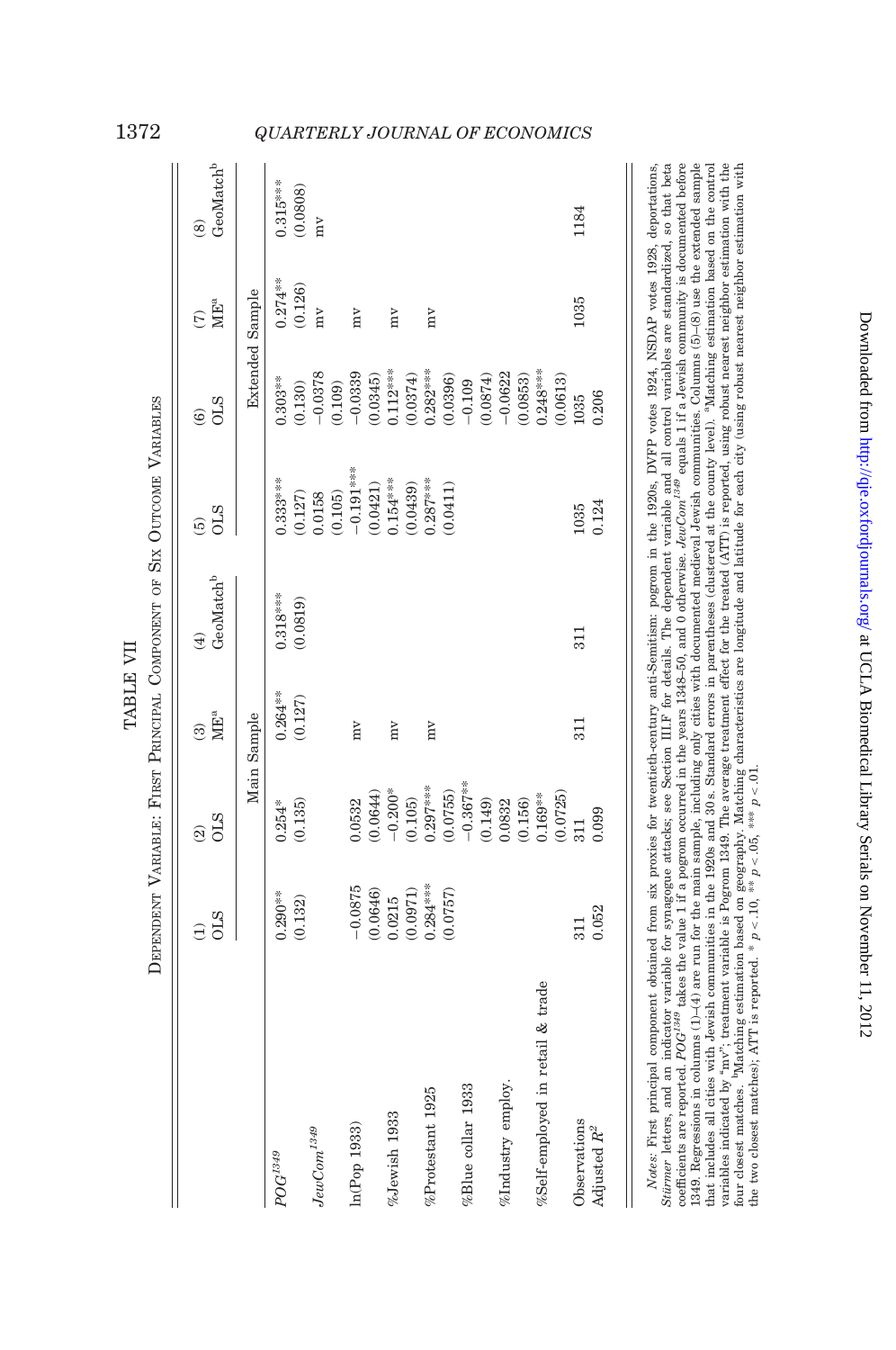<span id="page-34-0"></span>So far, we have analyzed twentieth-century anti-Semitism only for cities with confirmed Jewish settlements in the fourteenth century. Using the main sample allows for a clear interpretation of the  $POG^{1349}$  coefficient, but it discards more than three quarters of the observations available in the extended sample. We now use all cities and towns for which we have information on twentieth-century outcome variables. To interpret the  $POG^{1349}$  coefficient in this context, we must control for the existence of medieval Jewish communities; this is captured by the dummy variable  $JewCom<sup>1349</sup>$ . Columns (5)–(8) in [Table VII](#page-33-0) report this analysis. Results for Black Death pogroms are strongly similar to those for the main sample and are highly significant throughout.

## IV. ORIGINS OF PERSECUTION AND CORRELATES OF **PERSISTENCE**

Our results suggest a high degree of persistence in terms of anti-Semitic acts and sentiment at the local level. In this section, we explore two questions: What factors explain Black Death pogroms, and when does cultural transmission of anti-Semitism fail?

# IV.A. Correlates of Medieval Jewish Settlement and Black Death Pogroms

We collect and analyze data on medieval city characteristics to explain where Jews settled first and also why pogroms occurred in some places but not others. Some economic and political variables are correlated with medieval settlement and (more weakly) with Black Death pogroms, but they are generally uncorrelated with twentieth-century anti-Semitism.

For the extended sample, we have information on where Jews had settled by 1350. In addition, the first mention of Jewish settlement is recorded in GJ. Because we have no direct indicators of the size of Jewish communities, we allow these two outcome variables to proxy for the attractiveness of individual cities to Jews. We also employ explanatory variables that proxy for a city's economic and political openness: whether a city was self-governing as a Free Imperial city, had been incorporated by 1349, or had obtained market rights before the Black Death. Similarly, a city's location on a navigable river and its membership in the Hanseatic League are indicative of trade openness. In addition, we include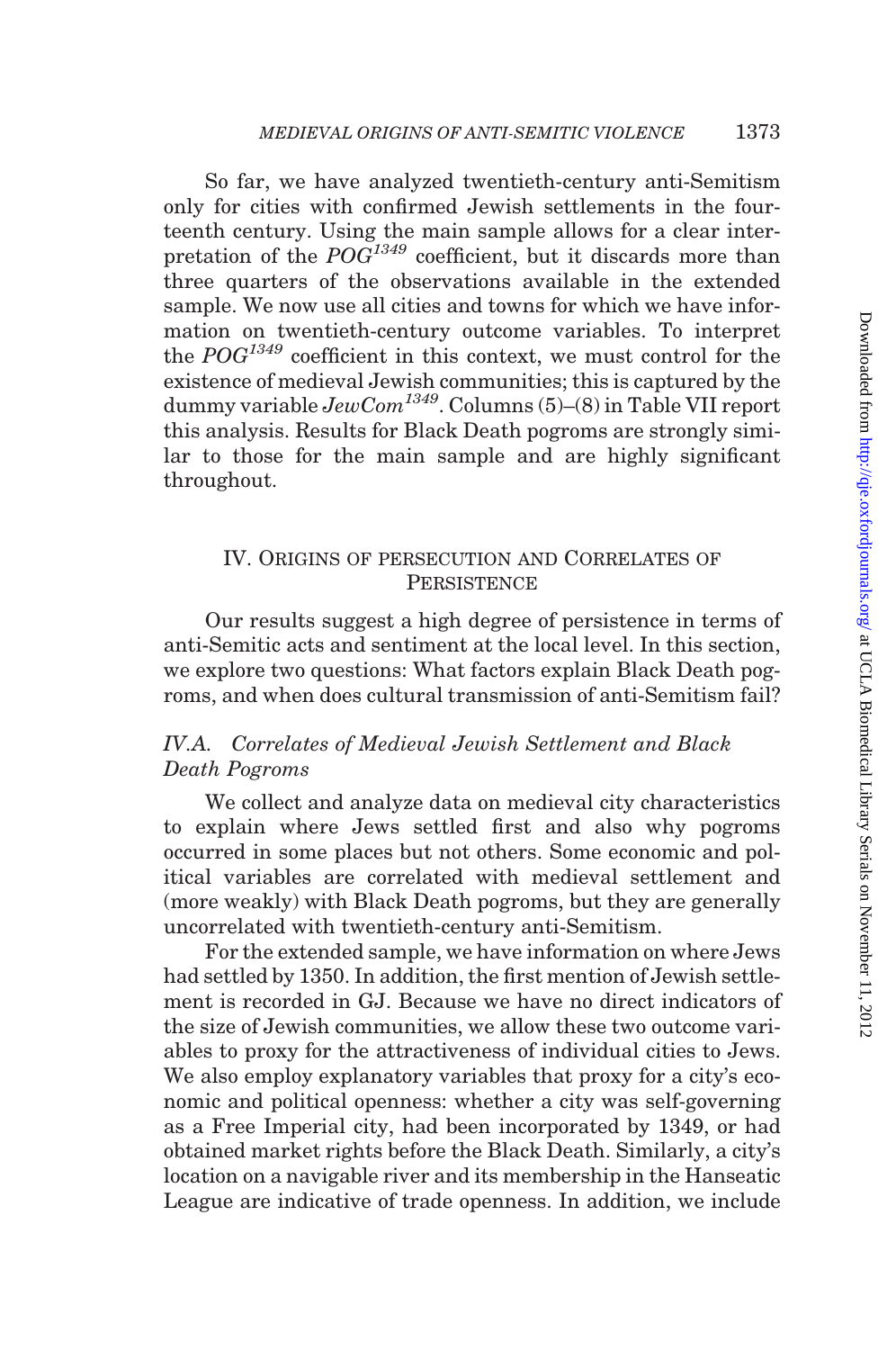two indicator variables that are political in nature, one each for cities run by a bishop and Stauffer cities.48 Finally, we also control for geographical isolation (proxied by ruggedness of terrain) and the age of a city.

Columns (1)–(4) in [Table VIII](#page-36-0) analyze the correlates of medieval Jewish settlement. Both openness indicators and political variables have some explanatory power. Jewish settlement was more frequent in Hanseatic cities, but Jewish communities were not significantly older in 1349. The same is true for cities that were incorporated in 1349. Free Imperial cities (membership in this group partly overlapped with the Hanseatic League) owed allegiance to the emperor, not to regional princes. They were directly represented in the Imperial Diet, and many of them were self-governed by bourgeois elites. Free Imperial cities—as well as cities with market rights and those governed by bishops—had more and older Jewish communities, which suggests that they were the most attractive to Jews. Cities on navigable rivers had older Jewish communities, whereas the opposite was true for more isolated towns. Cities founded by the Stauffer emperors had Jewish communities more often than other cities but were no more likely to have old, established Jewish settlements. Finally, cities with a longer municipal history had more and older Jewish communities. Overall, the pattern of Jewish settlement is in line with expectations—the larger the potential for trade, the earlier Jews settled.

Some of our political and economic variables are related to the pattern of Black Death attacks. We find significantly higher probabilities of pogroms in Free Imperial cities, cities with market charter, those founded by the Stauffer, and older cities. This suggests that more commercial centers—where Jews might have played a more prominent role in economic life—witnessed greater pogrom frequencies [\(Cohn-Sherbok 2002\)](#page-50-0). The overall explanatory power of all the variables in columns (5) and (6) is lower than in our regression on Jewish settlement patterns.

48. We take membership information on the Hanseatic League from [Daenell](#page-50-0) [\(1905\)](#page-50-0). At the height of its influence, the Hanseatic League counted more than 80 members. Led by Lübeck, the Hanseatic League included cities from Wisby in Sweden and Riga in Latvia to Roermond in modern-day Holland. Our main and extended samples include 36 and 46 Hanseatic cities, respectively. Data on Imperial cities and those ruled by bishops are from Jacob (2010). [Cantoni and Yuchtman \(2012\)](#page-50-0) kindly shared their data on medieval market charters and dates of incorporation.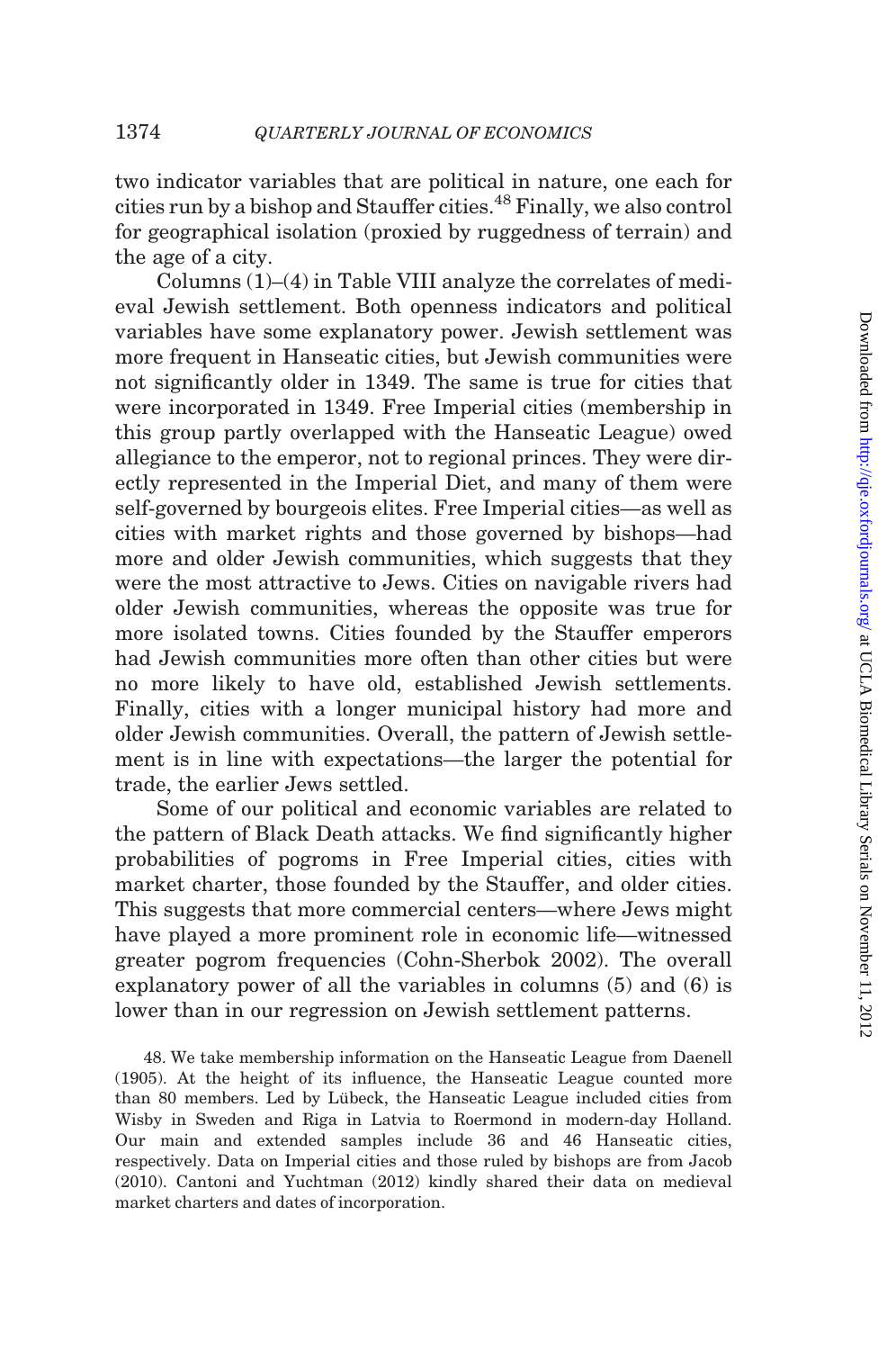<span id="page-36-0"></span>

|                            | $\widehat{\Xi}$              | $\widehat{\mathfrak{A}}$ | $\widehat{\mathcal{E}}$ | $\widehat{E}$                     | $\widehat{6}$                                                                                         | $\widehat{\mathbf{e}}$ | $\widehat{\mathcal{E}}$                | $\circledcirc$        |
|----------------------------|------------------------------|--------------------------|-------------------------|-----------------------------------|-------------------------------------------------------------------------------------------------------|------------------------|----------------------------------------|-----------------------|
| Dep. variable              | Jewish Comm. existed in 1349 |                          |                         | $ln(Age$ of Jewish comm. in 1349) | Pogrom in 1349                                                                                        |                        | First principal component <sup>a</sup> |                       |
| $POG^{1349}$               |                              |                          |                         |                                   |                                                                                                       |                        | $0.276**$                              | $0.324***$            |
|                            |                              |                          |                         |                                   |                                                                                                       |                        | (0.136)                                | (0.142)               |
| Hanse                      | $0.161***$                   |                          | 0.0896                  |                                   | $-0.0730$                                                                                             |                        | $-0.441***$                            |                       |
|                            | (0.0659)                     |                          | (0.198)                 |                                   | (0.0887)                                                                                              |                        | (0.138)                                |                       |
| Incorporated 1349          | $0.108***$                   |                          | 0.0915                  |                                   |                                                                                                       |                        | $-0.0195$                              |                       |
|                            | (0.0373)                     |                          | (0.0926)                |                                   | $\begin{array}{c} 0.0367 \\ (0.0544) \\ 0.131^{***} \\ (0.0598) \\ (0.0598) \\ 0.104^{*} \end{array}$ |                        | (0.141)                                |                       |
| Free Imperial              | $0.331***$                   |                          | $0.463***$              |                                   |                                                                                                       |                        | $-0.0530$                              |                       |
|                            | (0.0475)                     |                          | (0.144)                 |                                   |                                                                                                       |                        | (0.194)                                |                       |
| Market town 1349           | $0.161***$                   |                          | $0.270***$              |                                   |                                                                                                       |                        | 0.0557                                 |                       |
|                            | (0.0437)                     |                          | (0.109)                 |                                   | (0.0533)                                                                                              |                        | (0.142)                                |                       |
| Navigable River            | 0.0316                       |                          | $0.240**$               |                                   | 0.0838                                                                                                |                        | $-0.107$                               |                       |
|                            | (0.0391)                     |                          | (0.0923)                |                                   | (0.0514)                                                                                              |                        | 0.136)                                 |                       |
| Bishop                     |                              | $0.282***$               |                         | $0.744***$                        |                                                                                                       | 0.0504                 |                                        | 0.188                 |
|                            |                              | (0.0770)                 |                         | (0.236)                           |                                                                                                       | (0.0756)               |                                        | (0.269)               |
| Staufer                    |                              | $0.363***$               |                         | 0.123                             |                                                                                                       | $0.207***$             |                                        | $-0.235$              |
|                            |                              | (0.0802)                 |                         | (0.185)                           |                                                                                                       | (0.0770)               |                                        |                       |
| Isolated town              |                              | 0.0301                   |                         | $-0.313***$                       |                                                                                                       | $-0.0518$              |                                        | $(0.224)$<br>-0.00398 |
|                            |                              |                          |                         | (0.0908)                          |                                                                                                       | (0.0531)               |                                        | (0.164)               |
| $ln(Age$ of city in $1349$ |                              | $(0.0485)$<br>0.123***   |                         | $0.212***$                        |                                                                                                       | $0.156***$             |                                        |                       |
|                            |                              | (0.0192)                 |                         | (0.0683)                          |                                                                                                       | (0.0396)               |                                        | $-0.0955$<br>(0.110)  |
| Observations               | 765                          | 700                      | 298                     | 269                               | 325                                                                                                   | 323                    | 311                                    | 309                   |
| Adjusted $\mathbb{R}^2$    | 0.087                        | 0.073                    | 0.128                   | 0.147                             | 0.028                                                                                                 | 0.066                  | 0.050                                  | 0.045                 |

TABLE VIII

TABLE VIII

cities with above-median ruggedness (calculated within a 20 km perimeter); for cities located on a navigable river, this dummy is set to 0. The remaining dependent variables are six proxies for twentieth-century anti-Semitism, as described in the notes to Table VII. Columns (7) and (8) also control for In(city population 1933), %Protestant 1925, %Jewish 1933 (all standardized). \*  $p < .10$ , \*\*  $p < .$ Notes: All regressions run by OLS. Columns (7) and (8) include the additional controls: In(city population 1933), %Protestant 1925, %Jewish 1933 (all standardized). Standard errors in parentheses (clustered at the county explained in the text. Columns (1) and (2) use only cities from our extended sample that were first mentioned before 1349. <sup>a</sup>First principal component (standardized) obtained from Notes: All regressions run by OLS. Columns (7) and (8) include the additional controls: ln(city population 1933), %Protestant 1925, %Jewish 1933 (all standardized). Standard errors in parentheses (clustered at the county level). POG<sup>1349</sup> takes the value 1 if a pogrom occurred in the years 1348–50, and 0 otherwise. "Isolated town" is a dummy set to 1 for explained in the text. Columns (1) and (2) use only cities from our extended sample that were first mentioned before 1349. <sup>a</sup>First principal component (standardized) obtained from six proxies for twentieth-century anti-Semitism, as described in the notes to [Table](#page-33-0) VII. Columns (7) and (8) also control for ln(city population 1933), %Protestant 1925, %Jewish cities with above-median ruggedness (calculated within a 20 km perimeter); for cities located on a navigable river, this dummy is set to 0. The remaining dependent variables are 1933 (all standardized). \* p < .10, \*\* p < .05, \*\*\* p < .01

# MEDIEVAL ORIGINS OF ANTI-SEMITIC VIOLENCE 1375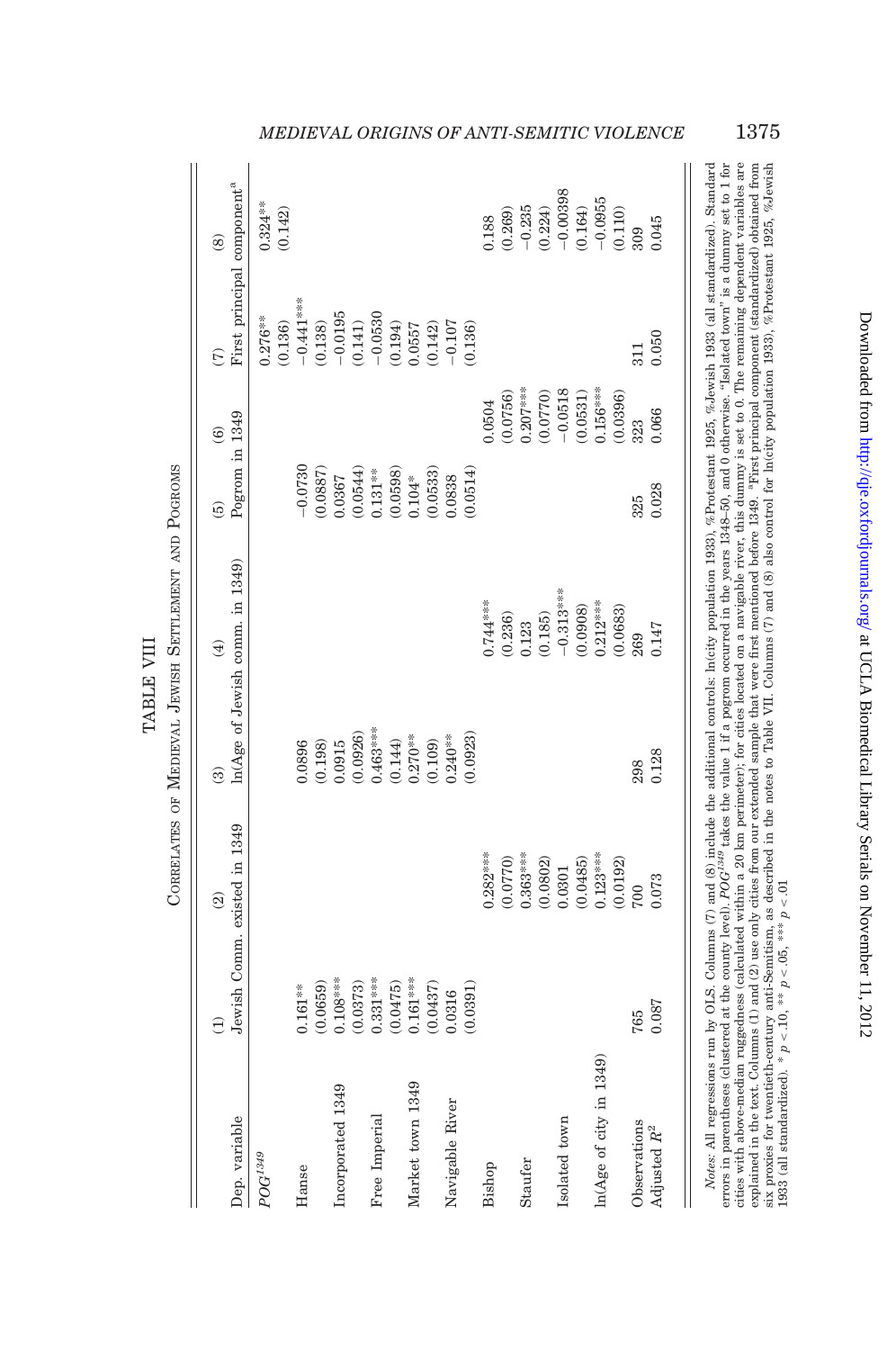<span id="page-37-0"></span>Do medieval economic or political correlates of Jewish settlement and pogroms directly predict twentieth-century anti-Semitism? If so, then medieval pogroms might simply be proxying for geographical, economic, or political factors that have remained unchanged. We address this question by adding the medieval explanatory variables plus the 1349 pogrom indicator to regressions where the principal component of anti-Semitism is the dependent variable (columns (7) and (8) in [Table VIII](#page-36-0)). With the exception of Hanseatic cities (see Section IV.B for an interpretation), none of the medieval correlates is significantly associated with twentieth-century anti-Semitism. However, the coefficient for medieval pogroms remains positive and highly significant. Online Appendix Section II.E provides additional results for medieval Jewish settlement and pogroms. In particular, Table A.19 uses medieval correlates to predict pogrom probabilities in 1349 and then includes this prediction in regressions with twentieth-century outcome variables. Although  $POG^{1349}$  remains highly significant, predicted pogrom probability is insignificant in all specifications.

### IV.B. Persistence before and after the Black Death

Anti-Semitic attacks in Germany were not limited to the fourteenth and twentieth centuries; there were scattered pogroms as early as the eleventh century, and violence also erupted when Jews returned in larger numbers in the nineteenth century. If our argument about the persistence of anti-Semitic sentiment at the local level is correct, then we should find that pogroms and other expressions of Jew-hatred occurred in the same locations before and after 1349.

For each location in our main sample, we analyze the number of reported attacks before 1347, the presence of Judensau sculptures, and participation in the 1819 Hep-Hep riots as a function of Black Death pogroms.<sup>49</sup> Judensau sculptures, which portrayed

49. We use 1347 as a cut-off date because that is when the plague reached Southern Europe. Pre-plague persecutions are not comparable in scale to the attacks on German territory in 1349: altogether there were 142 pogroms in our main sample over the three centuries prior to the Black Death, as compared with 235 in the single year 1349. The first pogroms in our data set were recorded during the First Crusade in 1096 in communities along the Rhine. These were followed by attacks during the Second Crusades in 1146; the Guter Werner and Rintfleisch pogroms in 1287 and 1298, respectively, and the Armleder attacks in 1336. In addition, several Jewish communities suffered local pogroms, typically after facing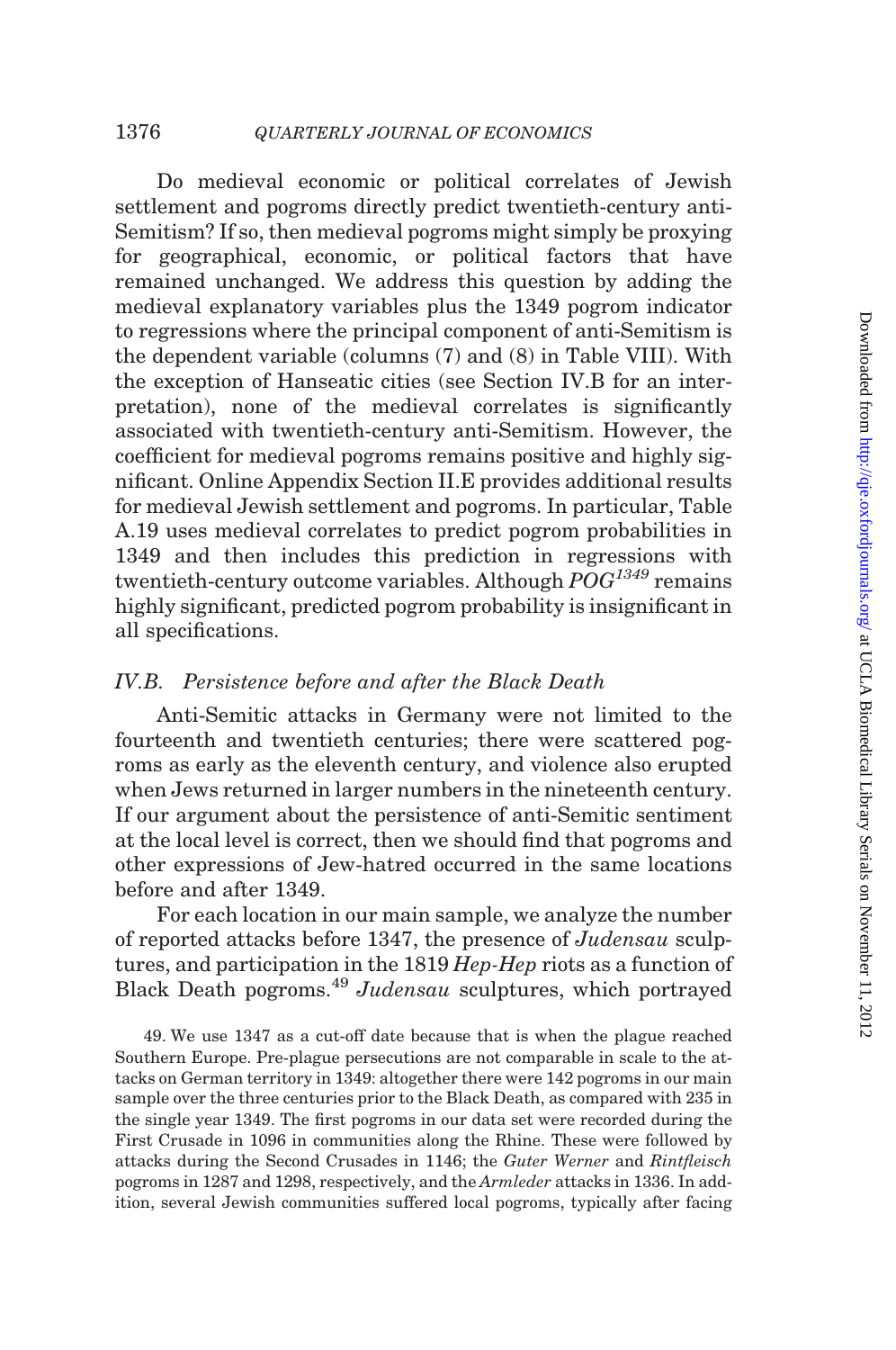| BL<br>×.<br> |  |
|--------------|--|
|--------------|--|

<span id="page-38-0"></span>

|  |               |  | POGROMS IN 1349, PRE-PLAGUE ATTACKS, AND PROXIES FOR ANTI-SEMITISM BETWEEN |  |
|--|---------------|--|----------------------------------------------------------------------------|--|
|  | 1350 AND 1900 |  |                                                                            |  |

|                  | (1)                       | (2)       | (3)       |
|------------------|---------------------------|-----------|-----------|
|                  | # $POG^{pre\text{-}1347}$ | Judensau  | $Hep-Hep$ |
| $POG^{1349} = 1$ | 0.481                     | 0.055     | 0.060     |
| $POG^{1349} = 0$ | 0.322                     | $\Omega$  | 0.011     |
| Difference       | $0.159*$                  | $0.055**$ | $0.048*$  |
| <i>p</i> -value  | 0.09                      | 0.02      | 0.06      |
| Observations     | 325                       | 325       | 325       |

*Notes:* Conditional means are reported for cities with and without Black Death pogroms (indicated by  $POG^{1349}$ ) for our main sample. # $POG^{1947}$  is the number of attacks on Jewish communities in a city before 1347. All columns include cities with documented Jewish settlement prior to 1349. Judensau is a dummy set equal to 1 only for cities with such an adornment. Hep-Hep is a dummy for cities that recorded attacks on Jews during the riots in 1819. See Online Appendix III for more detail. \*  $p < 0.10$ , \*\*  $p < 0.05$ .

Jews in demeaning poses, were part of churches as well as public and private buildings. The Hep-Hep riots were frequently violent protests against possible emancipation of the Jews.

As Table IX shows, there is a highly consistent and significant pattern of differences. The number of pre-plague attacks is about 1.5 times higher in towns and cities that also attacked their Jews in 1349.<sup>50</sup> There are no Judensau sculptures in localities without a pogrom in 1349, and only 1.1% of these towns witnessed Hep-Hep riots. In contrast, we find Judensau sculptures and early nineteenth-century attacks in (respectively) 5% and 6% of all cities and towns with Black Death pogroms. Overall, the evidence is consistent with the persistence of anti-Semitic attitudes and behavior at the local level over the entire period from the eleventh to the twentieth century.

# IV.C. When Did Cultural Transmission Fail?

How do we make sense of anti-Semitism persisting for more than half a millennium? To understand why persistence exists in

accusations of ritual murder or host desecration. Online Appendix III gives details of the data on pre-plague pogroms, Judensau, and Hep-Hep riots.

<sup>50.</sup> In Online Appendix III.A, we reduce the sample periods for preplague attacks, taking particular care to confirm the existence of a Jewish community during the relevant period. This procedure yields even larger (and significant) differences. We also investigate the relationship between Judensau sculptures, pre-plague pogroms, and Hep-Hep riots for twentieth-century anti-Semitism.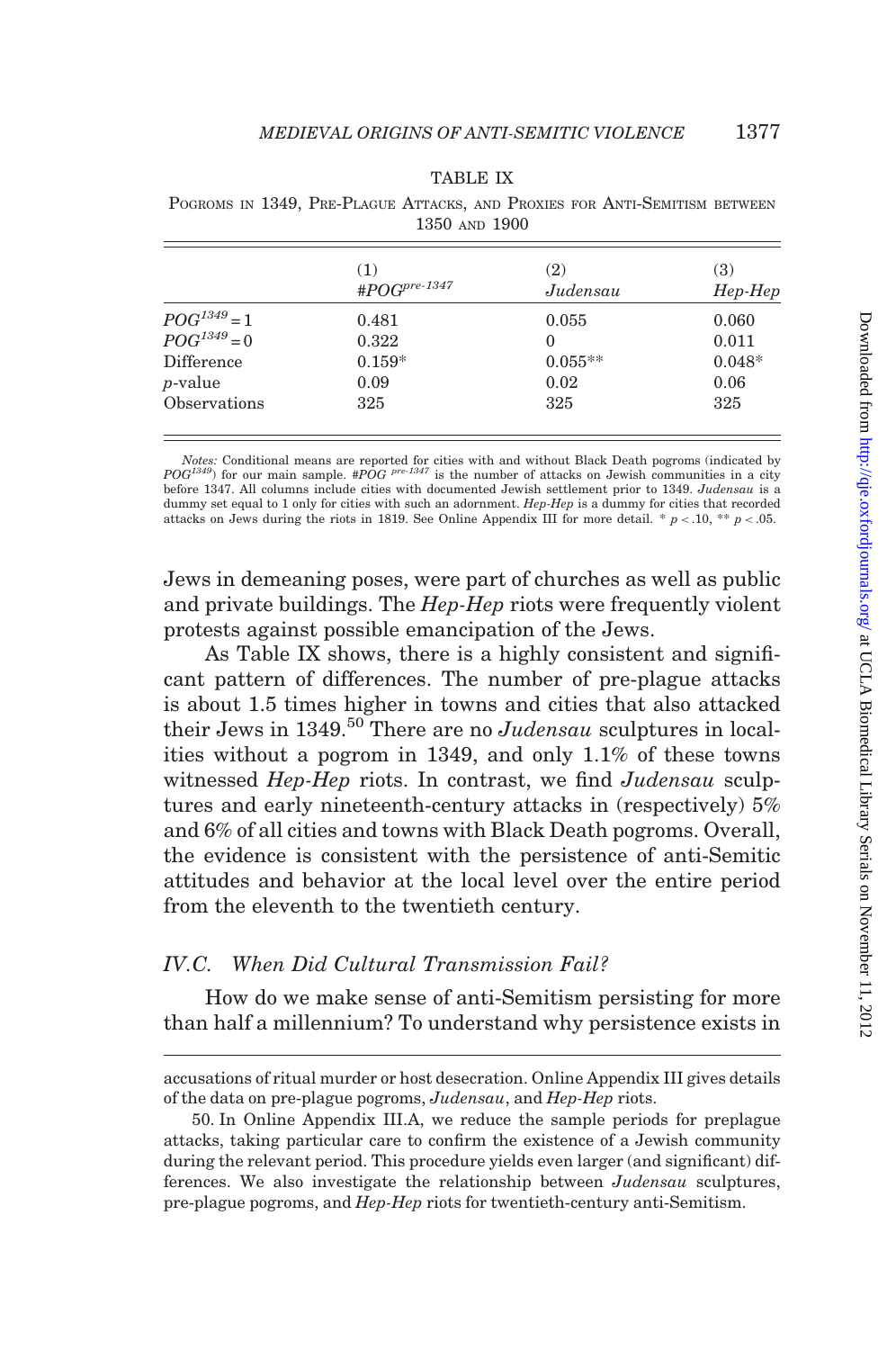the first place, we examine conditioning variables that may weaken it. We focus on three types: political variables, economic indicators, and geographical characteristics. In [Table X,](#page-40-0) we test for whether the transmission of anti-Semitic attitudes looks visibly different in each subgroup. For the Hanseatic cities (column (1)), the interaction term with  $POG<sup>1349</sup>$  is negative and significant. The combined effect implies that the extent of transmission from the medieval period is essentially zero. Observe also that once we include an interaction term, membership in the Hanseatic League by itself does not systematically predict less Jew-hatred in the  $1920s$  and  $1930s$ .<sup>51</sup> What disappears is the predictability of twentieth-century hatred based on fourteenthcentury pogroms.<sup>52</sup>

Although lower persistence of anti-Semitism in Hanseatic cities is suggestive, the result requires further investigation. Is it openness to trade that undermines racial hatred? Because there are no Hanseatic cities in southern Germany, we construct a measure designed to capture similar conditions for cities south of Cologne (the southernmost member of the Hanseatic League). In line with the first set of medieval correlates in [Table VIII,](#page-36-0) we derive the "open" index as the sum of four indicators: incorporated by 1349; Free Imperial city; market charter by 1349; and located on a navigable river. The interaction effect of this index with medieval pogroms is negative and significant at the 5% level. Here, just as in the case of Hanseatic cities, we find lower

51. Hanseatic cities certainly did not have an unblemished record. Following the French occupation, the Jews of Bremen and Lübeck were expelled; there were Hep-Hep riots in Hamburg in 1819 [\(Sterling 1950\)](#page-52-0).

52. Including only a dummy for Hanseatic cities yields a coefficient of –.45 (std. err. = 0.14)—similar to the one reported in column (7) of [Table VIII](#page-36-0). That the negative interaction term in column (1) of [Table X](#page-40-0) accounts for most of the difference between Hanseatic and non-Hanseatic cities suggests that failed persistence drives this result. However, a potential concern is that the result may stem in part from Hanseatic cities being generally less anti-Semitic, irrespective of whether a pogrom occurred there in 1349. To explore this possibility, we split the sample into towns with and without Black Death pogroms and regress the principal component on a dummy for Hanseatic towns as well as the usual controls. The Hanseatic dummy is negative and highly significant for cities with Black Death pogroms (–0.66, std.  $err = 0.19$ , but positive and insignificant for cities without pogroms in 1349  $(0.12, std. err. = 0.22)$ . Thus, Hanseatic cities were not significantly more (or less) anti-Semitic compared with all cities without medieval pogroms. Yet among cities with Black Death pogroms, Hanseatic towns were significantly less anti-Semitic in the early twentieth century, suggesting that it is indeed the failed persistence of anti-Semitism that drives this finding.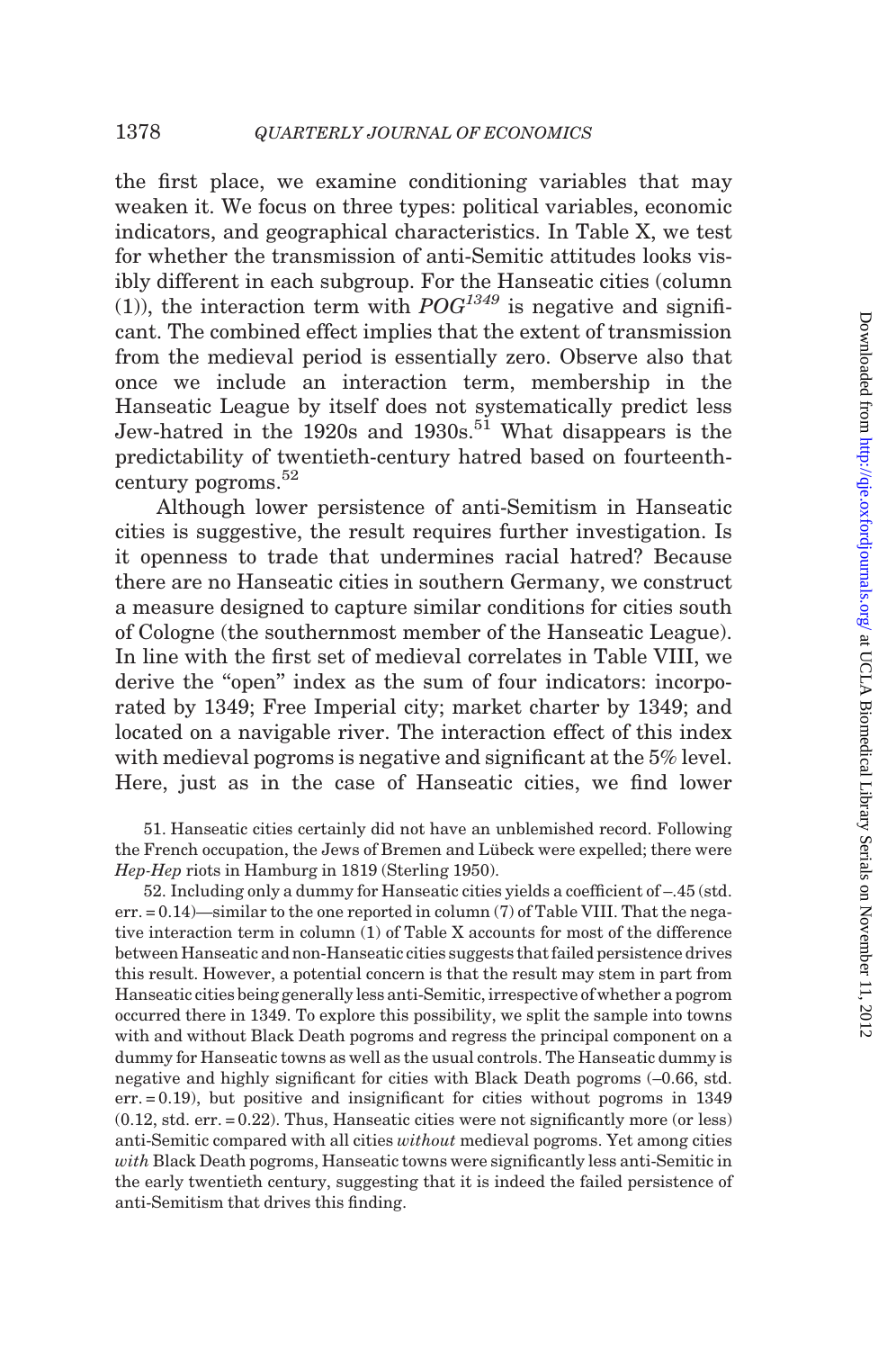<span id="page-40-0"></span>

|                                               | $\widehat{\Theta}$                                                                                               | $\widehat{\mathfrak{A}}$                                                   | $\widehat{\mathfrak{B}}$            | $\widehat{E}$                                                                  | $\widetilde{5}$                                                    | $\widehat{6}$                                                      | $\widehat{E}$                                                       |
|-----------------------------------------------|------------------------------------------------------------------------------------------------------------------|----------------------------------------------------------------------------|-------------------------------------|--------------------------------------------------------------------------------|--------------------------------------------------------------------|--------------------------------------------------------------------|---------------------------------------------------------------------|
|                                               | Hanseatic                                                                                                        | Open city                                                                  | City growth                         | Industrial                                                                     | Bishop                                                             | Geographic isolation                                               |                                                                     |
| $POG^{1349}$                                  |                                                                                                                  | $0.375*$                                                                   | $\frac{0.257}{(0.225)}$             | $0.777***$<br>(0.312)                                                          | $0.293***$<br>$(0.134)$                                            | $0.384***$<br>(0.165)                                              | $0.309*$                                                            |
|                                               |                                                                                                                  | (0.198)                                                                    |                                     |                                                                                |                                                                    |                                                                    | (0.187)                                                             |
| Hanseatic                                     |                                                                                                                  |                                                                            |                                     |                                                                                |                                                                    |                                                                    |                                                                     |
| Hanseatic $\times POG^{1349}$                 | $\begin{array}{l} 0.311^{***} \\ (0.141) \\ (0.141) \\ (0.175) \\ (0.175) \\ (0.444^{**} \\ (0.208) \end{array}$ |                                                                            |                                     |                                                                                |                                                                    |                                                                    |                                                                     |
|                                               |                                                                                                                  |                                                                            |                                     |                                                                                |                                                                    |                                                                    |                                                                     |
| Open                                          |                                                                                                                  |                                                                            |                                     |                                                                                |                                                                    |                                                                    |                                                                     |
| $\mathrm{Open}\times POG^{1349}$              |                                                                                                                  | $\begin{array}{c} 0.158 \\ (0.128) \\ -0.298^{***} \\ (0.148) \end{array}$ |                                     |                                                                                |                                                                    |                                                                    |                                                                     |
| ${\tt PopGrowth}$                             |                                                                                                                  |                                                                            | $-0.131$                            |                                                                                |                                                                    |                                                                    |                                                                     |
|                                               |                                                                                                                  |                                                                            |                                     |                                                                                |                                                                    |                                                                    |                                                                     |
| $\operatorname{PopGroup}$ $\times POG^{1349}$ |                                                                                                                  |                                                                            | $(0.166)$<br>$-0.432***$<br>(0.168) |                                                                                |                                                                    |                                                                    |                                                                     |
| $%$ Industrial                                |                                                                                                                  |                                                                            |                                     |                                                                                |                                                                    |                                                                    |                                                                     |
| %Industrial × $POG^{1349}$                    |                                                                                                                  |                                                                            |                                     | $\begin{array}{c} -0.00351 \\ (0.00730) \\ -0.0143^* \\ (0.00859) \end{array}$ |                                                                    |                                                                    |                                                                     |
|                                               |                                                                                                                  |                                                                            |                                     |                                                                                |                                                                    |                                                                    |                                                                     |
| Bishop                                        |                                                                                                                  |                                                                            |                                     |                                                                                |                                                                    |                                                                    |                                                                     |
| $\ensuremath{{\rm Bishop}}\times POG^{1349}$  |                                                                                                                  |                                                                            |                                     |                                                                                | $\begin{array}{c} 0.292 \\ 0.371) \\ -0.185 \\ 0.451) \end{array}$ |                                                                    |                                                                     |
| Isolated $_{\rm 1,~2}$                        |                                                                                                                  |                                                                            |                                     |                                                                                |                                                                    | 0.176                                                              | $-0.0037$                                                           |
|                                               |                                                                                                                  |                                                                            |                                     |                                                                                |                                                                    |                                                                    |                                                                     |
| Isolated <sub>1, 2</sub> × $POG^{1349}$       |                                                                                                                  |                                                                            |                                     |                                                                                |                                                                    | $\begin{array}{c} (0.228) \\ -0.268 \\ (0.260) \\ 311 \end{array}$ | $\begin{array}{c} (0.190) \\ -0.0438 \\ (0.237) \\ 311 \end{array}$ |
| Observations                                  | 311                                                                                                              | 214                                                                        | 110                                 | 311                                                                            | 311                                                                |                                                                    |                                                                     |
| Adjusted $\mathbb{R}^2$                       | 0.060                                                                                                            | 0.063                                                                      | 0.081                               | 0.068                                                                          | 0.047                                                              | 0.048                                                              | 0.046                                                               |

All regressions run by OLS, including the controls: In(city population 1933), %Protestant 1925, %Jewish 1933 (all standardized). Standard errors in parentheses (clustered at the county level). POG<sup>138</sup> takes the value 1 i Free Imperial city, city incorporated in 1349, market rights in 1349, and located at a navigable river. The index is then standardized to obtain beta coefficients. The regression in 1750 and 1833; population in 1750 is from Bairoch, Batou, and Chèvre (1988). "%Industrial" is the percentage of employment in industry and manufacturing in 1933. "Bishop" is a dummy variable set equal to 1 for Episcopal cities (and to 0 otherwise). "Isolated," is a dummy set to 1 for cities with above-median ruggedness (calculated within a 20 km<br>perimeter) for cities located on a navigable river column (2) includes only cities to the south of Cologne (the southern-most member of the Hanseatic League). "PopGrowth" is the (standardized) city's population growth between All regressions run by OLS, including the controls: ln(city population 1933), %Protestant 1925, %Jewish 1933 (all standardized). Standard errors in parentheses (clustered at the Free Imperial city, city incorporated in 1349, market rights in 1349, and located at a navigable river. The index is then standardized to obtain beta coefficients. The regression in column (2) includes only cities to the south of Cologne (the southern-most member of the Hanseatic League). "PopGrowth" is the (standardized) city's population growth between 1750 and 1933; population in 1750 is from [Bairoch,](#page-50-0) Batou, and Chèvre (1988). ''%Industrial'' is the percentage of employment in industry and manufacturing in 1933. ''Bishop'' is a dummy variable set equal to 1 for Episcopal cities (and to 0 otherwise). ''Isolated1'' is a dummy set to 1 for cities with above-median ruggedness (calculated within a 20 km perimeter); for cities located on a navigable river, this dummy is set to 0. ''Isolated2'' is a dummy set equal to 1 if the nearest city with at least 10,000 inhabitants in 1750 is more Notes: Dependent variable is the first principal component (standardized) obtained from six proxies for twentieth-century anti-Semitism as described in the notes to [Table](#page-33-0) VII. county level). POG<sup>1349</sup> takes the value 1 if a pogrom occurred in the years 1348–50, and 0 otherwise. "Open" is an index, calculated as the sum of the following indicator variables than 31 miles (50 km) distant. \*  $p < .10$ , \*\*  $p < .05$ , \*\*\*  $p < .01$ . than 31 miles (50 km) distant. \*  $p < 10$ , \*\*  $p < 0.05$ , \*\*\*  $p < 0.1$ .

# MEDIEVAL ORIGINS OF ANTI-SEMITIC VIOLENCE 1379

DIFFERENCES IN PERSISTENCE **PERSISTENCE** TABLE X TABLE X DIFFERENCES IN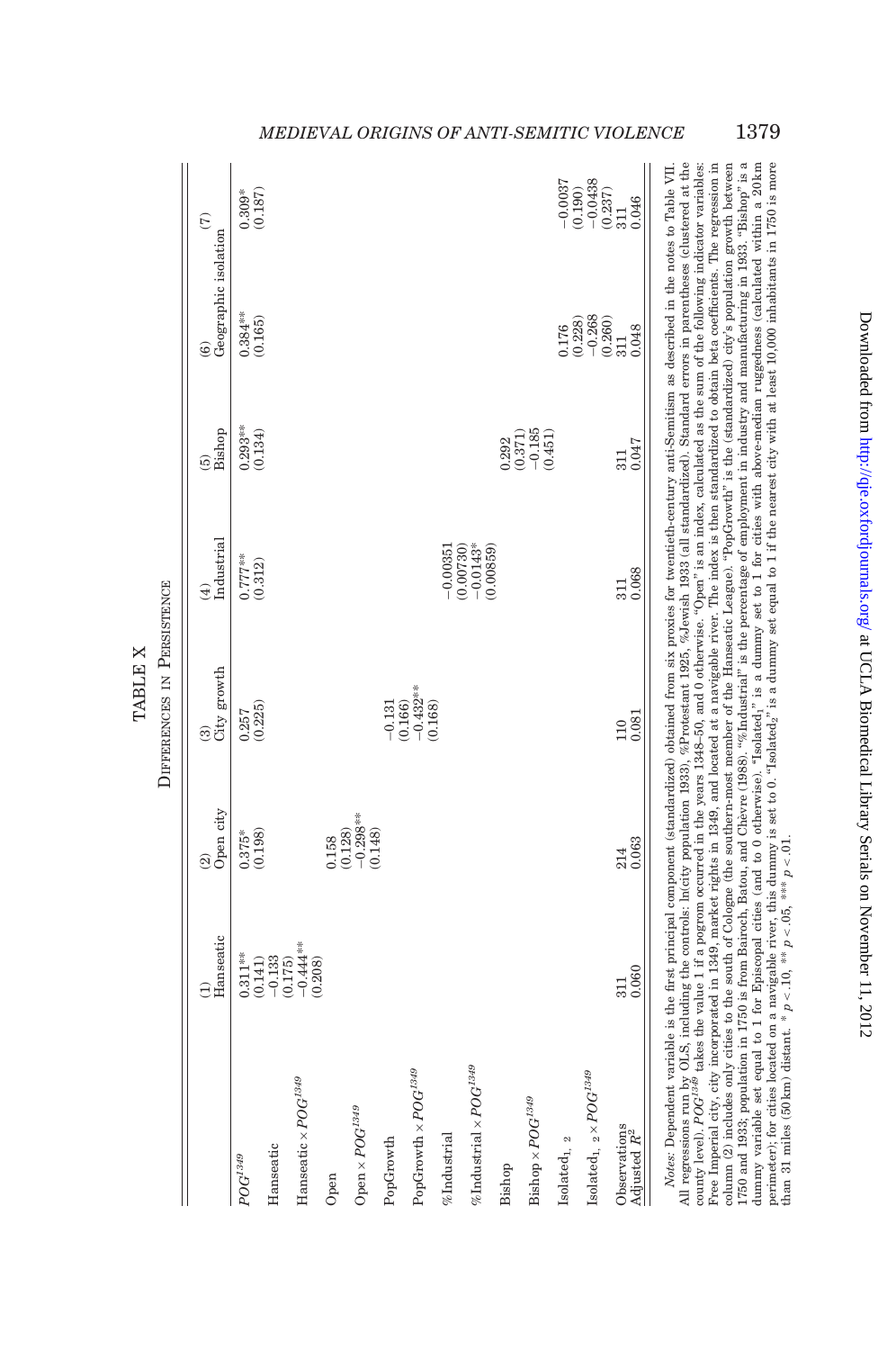persistence. Yet there is an important difference: whereas Hanseatic cities are (on average) significantly less anti-Semitic than the rest of the sample, "open" cities in the South are similar to their nonopen counterparts.<sup>53</sup> Thus, there is reason to doubt that openness itself increases tolerance; the effect is clear for Hanseatic cities but not southern ones. Instead, openness may have been associated with economic success and higher migration rates, which in turn undermined persistence. To examine this possibility in more detail, we look at fast-growing cities.<sup>54</sup> We therefore include an interaction term with the (standardized) population growth between  $1750$  and  $1933<sup>55</sup>$ . As column (3) of [Table X](#page-40-0) shows, cities that grew faster saw substantially and significantly less persistence of anti-Semitic attitudes.

Industrialization is mildly associated with less persistence. In column (4), we include an interaction term with the percentage of 1933 employment in industry and manufacturing. The coefficient is negative and significant at the  $10\%$  level.<sup>56</sup> Next we look at cities ruled by local bishops, which were governed by the equivalent of a religious prince. Such cities were typically less important as commercial centers than other Free Imperial cities. We find that their levels of anti-Semitism are somewhat lower on average, but there is essentially no difference in transmission from the rest of the sample.

53. When including only the open city index in the regression, the coefficient is small, negative, and insignificant:  $-.09$  (std. err. = 0.09).

54. Fast city growth was the direct result of immigration, not high fertility. Before 1850, cities were too unhealthy to sustain themselves; after 1850, differences in city growth rates were largely driven by differences in migration [\(Hochstadt 1999](#page-51-0)).

55. Ideally, we would like to use city growth starting after the Black Death. Because observations on city size are scarce, doing so would reduce our sample to a handful of cities that were already large by the Middle Ages. Instead, we use Bairoch, Batou, and Chèvre (1988) to obtain figures for 1750, which is the earliest date that gives us more than 100 observations. Cities in this subsample are mostly larger than average.

56. An increase of one standard deviation in industrialization lowers the overall coefficient on  $POG^{1349}$  by .18, which is relatively small compared to the .777 coefficient for POG1349 alone. In the Online Appendix Section II.F, we separate the effect of population growth from that one of industrialization by including one interaction term for each. The interaction effect for population growth is highly significant, but the one for industrialization is insignificant. This suggests that population inflow was itself enough to weaken the persistence of anti-Semitism rather than industrialization (and modernization) driving both weaker persistence and migration.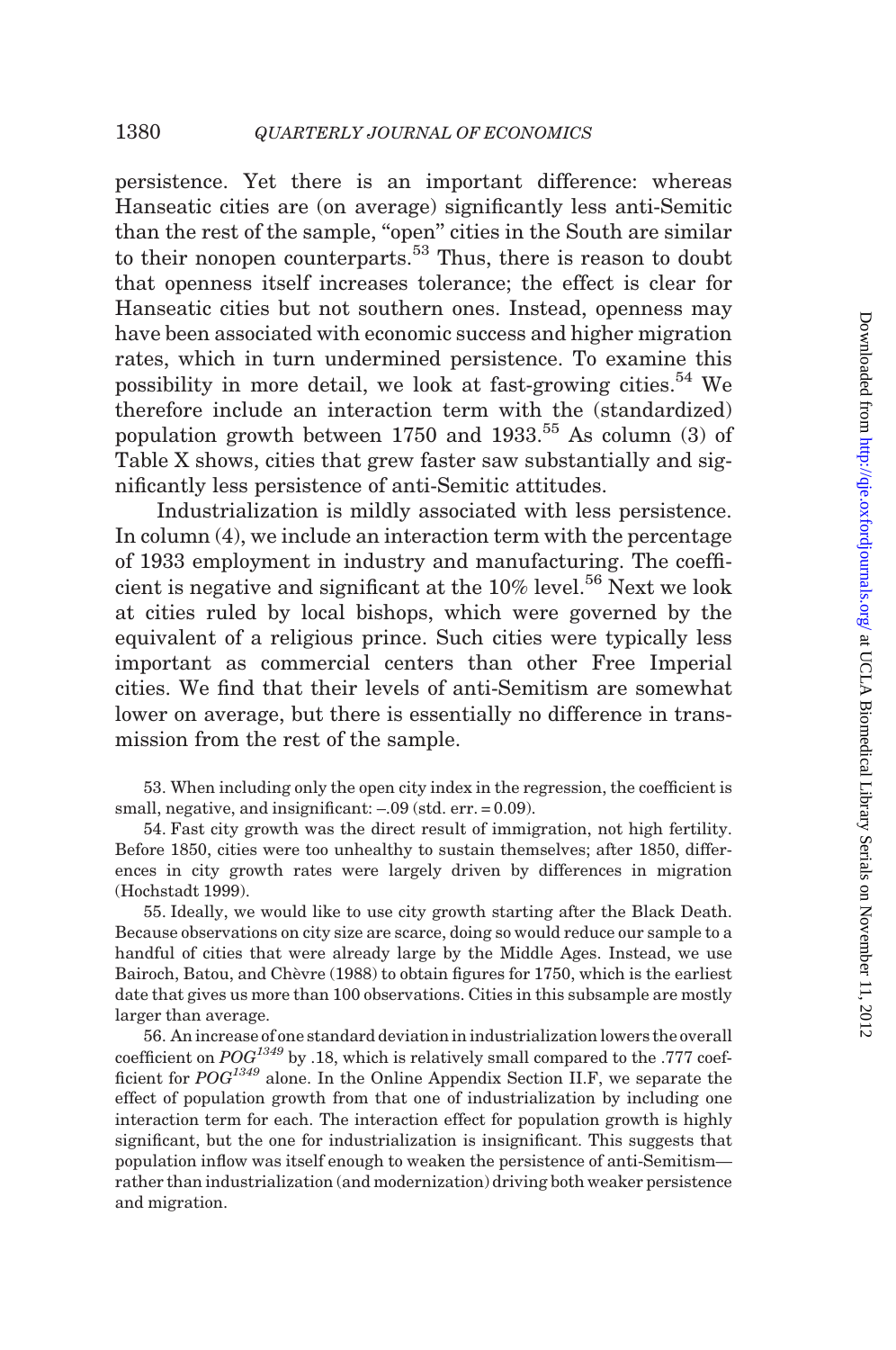Finally, we construct two measures of geographical isolation. First, the ruggedness of the terrain around each location in our sample is derived using the [Nunn and Puga \(2010\)](#page-52-0) algorithm. We use a dummy that indicates whether ruggedness is above the median, and we set this measure of geographic isolation to 0 for towns and cities on navigable rivers.<sup>57</sup> Second, we construct a dummy equal to 1 if the nearest larger city is more than 31 miles  $(50 \text{ km})$  away (and set to 0 otherwise).<sup>58</sup> Columns  $(6)$  and (7) report the results. For both indicators, more isolated cities are mildly more anti-Semitic in the twentieth century, but persistence is, counterintuitively, lower but not significantly so from a statistical perspective.<sup>59</sup>

In combination, the results for industry structure and for city growth suggest that the industrial transformation of cities after 1750 undermined the long-term transmission of Jew-hatred. The fastest-growing cities did not expand because of their own population's fertility but instead as a result of migration [\(Hochstadt](#page-51-0) [1999\)](#page-51-0). Essen, Berlin, Düsseldorf, Hamburg, Frankfurt, and Cologne all fall in this category. This dynamic gives a clear interpretation to our results: where a large inflow of outsiders weakened the transmission of attitudes from one generation to the next, anti-Semitism in the twentieth century cannot be predicted by fourteenth-century attitudes. This suggests that the overall pattern of persistence documented in this article may reflect the effects of relatively low levels of mobility. Long-term transmission is also absent for members of the Hanseatic League and for southern German cities that were more open to trade. Just how much more tolerant trade-oriented cities were is slightly ambiguous: Hanseatic cities were generally more tolerant than the rest, but this level effect is weaker for southern open cities.

Our results make sense in the context of generally low migration rates prior to 1820. There is not much reliable data in the aggregate, but existing observations suggest that the relevant

58. ''Larger cities'' are defined as having at least 10,000 inhabitants in 1750; there are 33 such cities in the extended sample, and 24 in the main sample.

59. For the three cases where we find that transmission fails (Hanseatic; open cities in southern Germany; rapidly growing cities), we provide further robustness checks in the Online Appendix Section II.F.

<sup>57.</sup> Using ruggedness alone would imply for example that Königswinter is one of the most geographically isolated cities in Germany since it is close to a mountain range (the Siebengebirge). Yet Königswinter is on the Rhine, not far from Bonn and Cologne.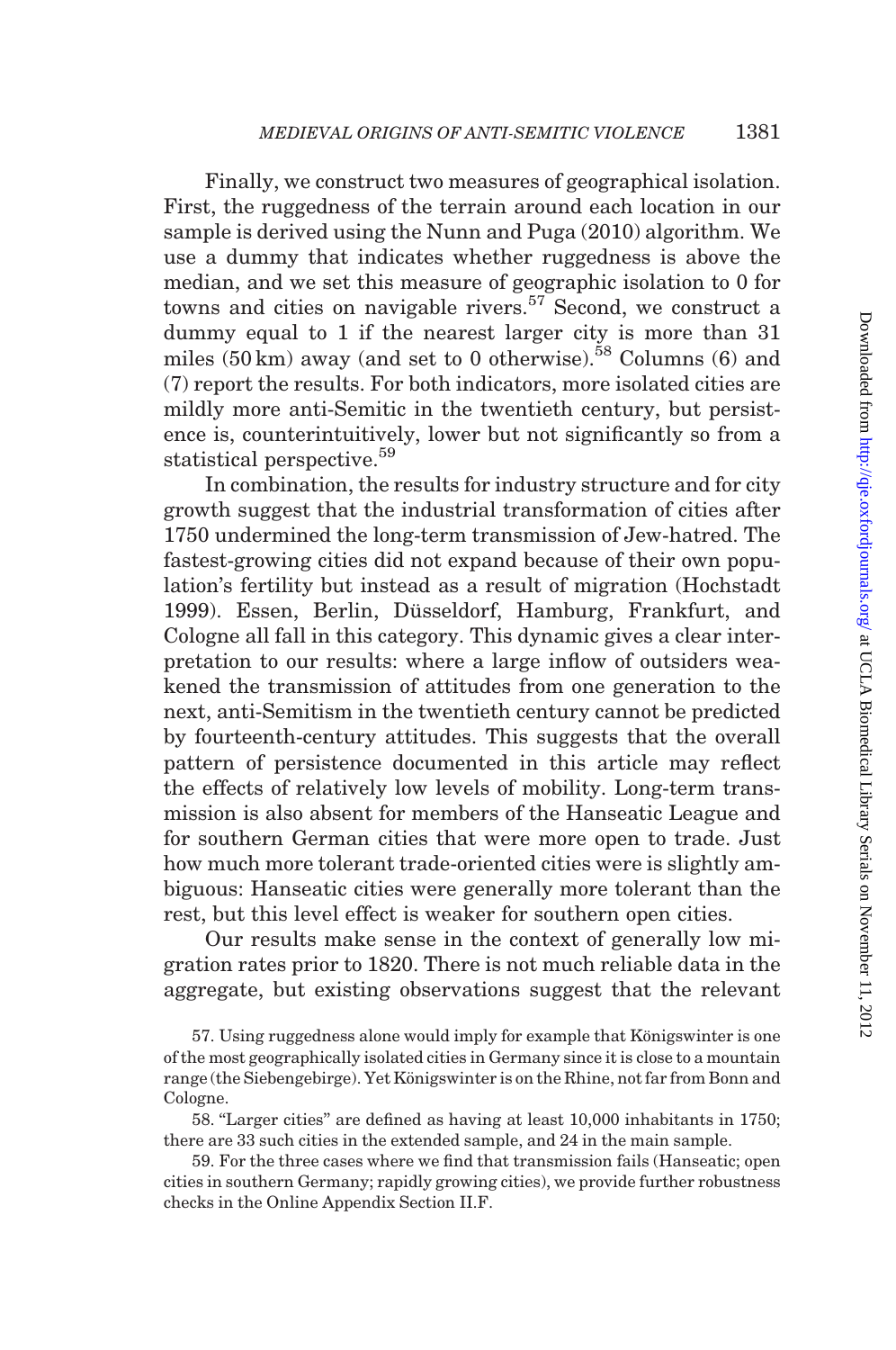<span id="page-43-0"></span>migratory flows—new inhabitants coming to live permanently in relatively small towns—were small. Prussian statistics indicate that the migration rate per generation was approximately 2% before 1820, and the number of new inhabitants of towns in Swabia and Tyrol was in the same range. $60$  Even though migration everywhere increased rapidly after 1820, most inhabitants of a typical town in our sample must have been direct descendants of those who lived there in  $1350.^{61}$ 

### V. Interpretation of Results

In this section, we test for whether our results could simply be driven by political extremism, by general right-wing attitudes, or by a different attitude toward violence.

## V.A. Other Election Results

In columns (1) and (2) of [Table XI,](#page-44-0) we examine the correlation between medieval pogroms and NSDAP election results after 1928.<sup>62</sup> We find that the effect becomes weaker in 1930 and vanishes in 1933. The various specifications in the Online Appendix (see Table A.16) confirm these results. In 1930, the magnitude of the effect is unchanged with respect to 1928, even though the NSDAP won about five times more votes in 1930. This suggests that the number of Nazi voters with historically rooted

60. Male migrants to Schwäbisch Hall in the period after 1651 were equivalent to approximately 2.5% of the population (women and families typically migrated only very short distances). In the late medieval period and in the neighboring towns of Esslingen and Nördlingen, the ratios may have been higher [\(Vasarhelyi 1974](#page-53-0); [McIntosh 1997\)](#page-52-0). McIntosh notes that long-distance migration declined sharply in the early modern period: by the 1730s and 1740s, only 18% of migrants came from distances greater than 31 miles (50 km). Bürgerbücher (citizens' registers) from Brixen similarly suggest migration rates of 1%–2% per generation (Tolloi 2010).

61. A back-of-the-envelope calculation for 19 generations between 1350 and 1920 (equivalent to a generation length of 30 years) suggests that with migration rates of 2% before 1820 and 10% per generation thereafter ([Hochstadt 1999](#page-51-0)), more than half of the 1920 population had direct ancestors that lived in the same place in 1350. Even if we assume an upper bound of 20% on post-1820 migration, this proportion remains more than a third. Marriage was typically delayed for much of the early modern period (and occurred, on average, at age 24 for women [[Knodel 1988\]](#page-52-0)). With reproductive careers ending at age 45, a generational length of 30 is conservative.

62. We focus on the 1930 and 1933 elections because the electoral returns for 1932 were not published at a sufficiently low level of aggregation ([King 2008\)](#page-52-0).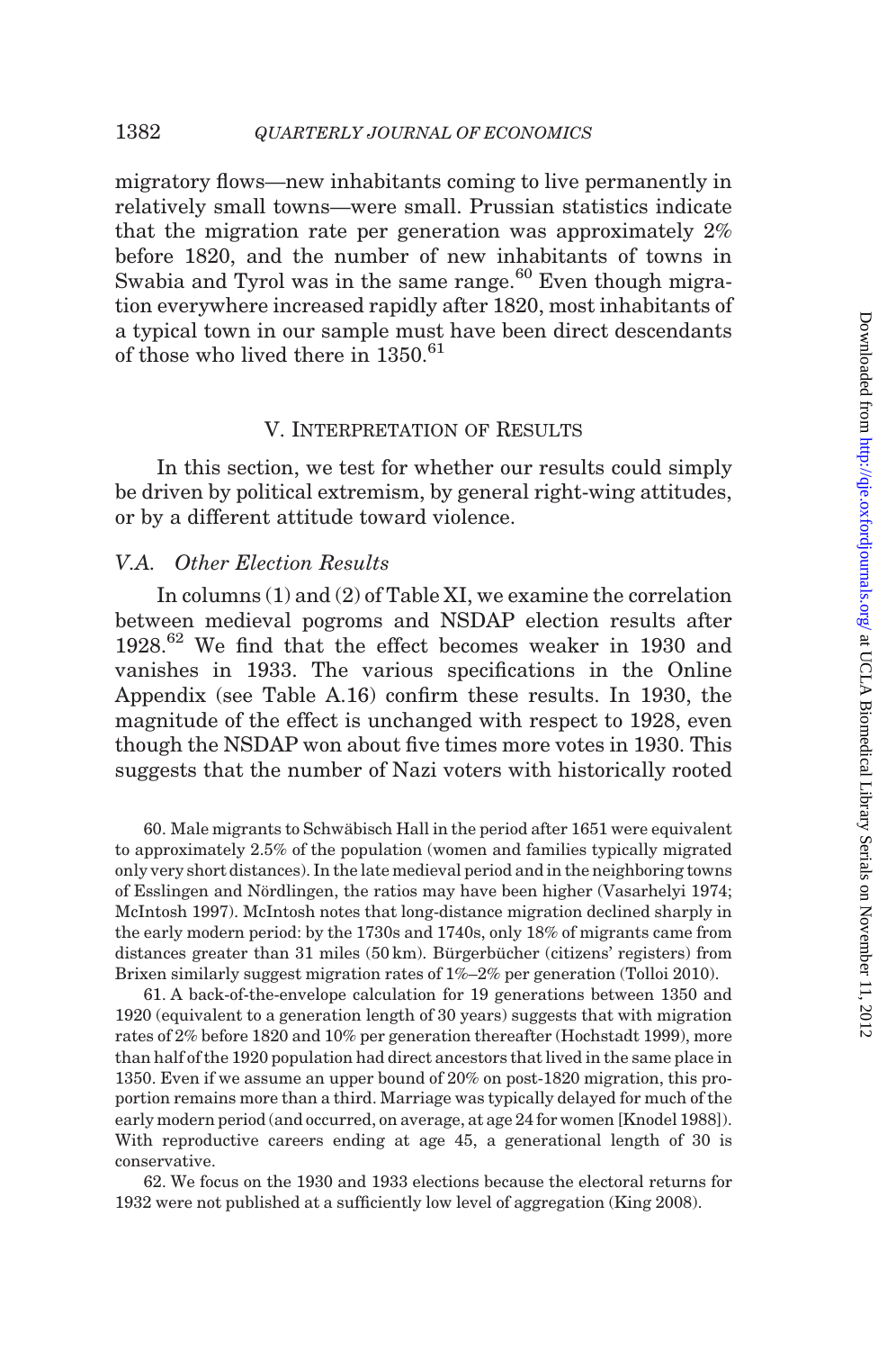|          | $\Gamma$ |
|----------|----------|
| TABLE XI |          |
|          |          |
|          | $\sim$   |

| I<br>Ì                                                                                                                                                                          |
|---------------------------------------------------------------------------------------------------------------------------------------------------------------------------------|
| <br> <br> <br>l<br>i                                                                                                                                                            |
| ŗ                                                                                                                                                                               |
|                                                                                                                                                                                 |
| ֖֖֖֖֖֖֖֧ׅׅ֪ׅ֖֖֖֚֚֚֚֚֚֚֚֚֚֚֚֚֚֚֚֚֚֚֚֚֚֚֚֚֚֚֬֝֝<br>֧֧֧֧ׅ֧֧֧֧ׅ֧֧ׅ֧֧֧֪ׅ֧֚֚֚֚֚֚֚֚֚֚֚֚֚֚֚֚֚֚֚֚֚֚֚֡֝֝֝֓֝֬֝֟֓֝֬֝֬֜֝֬֜֝֬֝<br>֖֖֖֖֧ׅ֧֖֧֖֧֚֚֚֚֚֚֚֚֚֚֚֚֚֚֚֚֚֚֚֚֚֚֚֚֚֚֚֚֚֬֝֝֬֝֓֞֝֬<br>I<br>I |
| i                                                                                                                                                                               |
| ļ<br>١<br>l                                                                                                                                                                     |
| ו<br>ו<br>i<br>ł                                                                                                                                                                |
|                                                                                                                                                                                 |

|                                                                                                                                                                                          | <b>AACISN</b> | <b>NSDAP</b> | <b>DNVP</b>  | KPD          | RБЛ         |            | <sup>2</sup> rincipal component <sup>a</sup> | @          |
|------------------------------------------------------------------------------------------------------------------------------------------------------------------------------------------|---------------|--------------|--------------|--------------|-------------|------------|----------------------------------------------|------------|
| Dep. variable                                                                                                                                                                            | 1930          | 1933         | 1924         | 1924         | 1928        |            | county-level regressions)                    |            |
| $POG^{1349}$                                                                                                                                                                             | 1.0137        | $-0.0113$    | $-0.0267***$ | 1.00915      | 0.0101      | $0.263***$ | $0.252***$                                   | $0.252***$ |
|                                                                                                                                                                                          | 0.0101)       | 0.0125)      | 0.0131)      | 0.00873)     | 0.00724)    | (0.126)    | (0.110)                                      | (0.110)    |
| ln(Pop)                                                                                                                                                                                  | $-0.00816$ *  | $-0.0111***$ | $-0.00505$   | $0.0138***$  | $0.0125***$ | $-0.131$   | 1.00111                                      | $-0.00260$ |
|                                                                                                                                                                                          | 0.00320)      | 0.00359)     | 0.00419      | 0.00305      | 0.00249)    | 0.0702     | 0.0699)                                      | 0.0701)    |
| %Jewish                                                                                                                                                                                  | 0.00240       | $0.0100***$  | $-0.00337$   | $-0.0077***$ | $-0.00335$  | 0.0118     | 0.0277                                       | 0.315      |
|                                                                                                                                                                                          | 0.00320)      | 0.0038       | 0.00403      | 0.0023)      | 0.00204)    | (6670.0)   | 0.0719)                                      | 0.0721)    |
| %Protestan!                                                                                                                                                                              | $0.00128***$  | $0.0023***$  | $0.0020***$  | 0.000035     | $0.00017*$  | $0.209***$ | $0.305***$                                   | $0.304***$ |
|                                                                                                                                                                                          | 0.00015)      | 0.0002       | 0.0002       | 0.00012      | 0.0001      | (0.0715)   | (0.0662)                                     | (0.0675)   |
| Violent crime p.c. 1908-12                                                                                                                                                               |               |              |              |              |             |            | $0.448***$                                   | $0.431***$ |
|                                                                                                                                                                                          |               |              |              |              |             |            | (0.0961)                                     | (0.109)    |
| Simple theft p.c. 1908-12                                                                                                                                                                |               |              |              |              |             |            |                                              | 0.0187     |
|                                                                                                                                                                                          |               |              |              |              |             |            |                                              | 0.0657     |
| Observations                                                                                                                                                                             | 325           | 325          | 325          | 325          | 325         | 263        | 263                                          | 263        |
| Adjusted $R^2$                                                                                                                                                                           | 0.219         | 0.426        | 0.372        | 0.102        | 0.103       | 0.041      | 0.215                                        | 0.212      |
| Notes: All regressions run by OLS. Standard errors in parentheses (clustered at the countr level in columns $(1)$ -(5)), $POG^{349}$ takes the value 1 if a pogrom occurred in the vears |               |              |              |              |             |            |                                              |            |

Notes: All regressions run by OLS. Standard errors in parentheses (clustered at the county level in columns (1)-(5)).  $POG^{2,99}$  takes the value 1 if a pogrom occurred in the years at  $248-50$ ,  $***$   $D$  c. 10,  $248-50$ ,  $***$ Notes: All regressions run by OLS. Standard errors in parentheses (clustered at the county level in columns (1)–(5)). POG<sup>1349</sup> takes the value 1 if a pogrom occurred in the years 1348–50, and 0 otherwise. The remaining dependent variables are explained in the text. <sup>a</sup>First principal component (standardized) as described in the notes to [Table](#page-33-0) VII.  $* p < 10$ , \*\*  $p < 0.05$ , \*\*\*  $p < 0.01$ .

# <span id="page-44-0"></span>MEDIEVAL ORIGINS OF ANTI-SEMITIC VIOLENCE 1383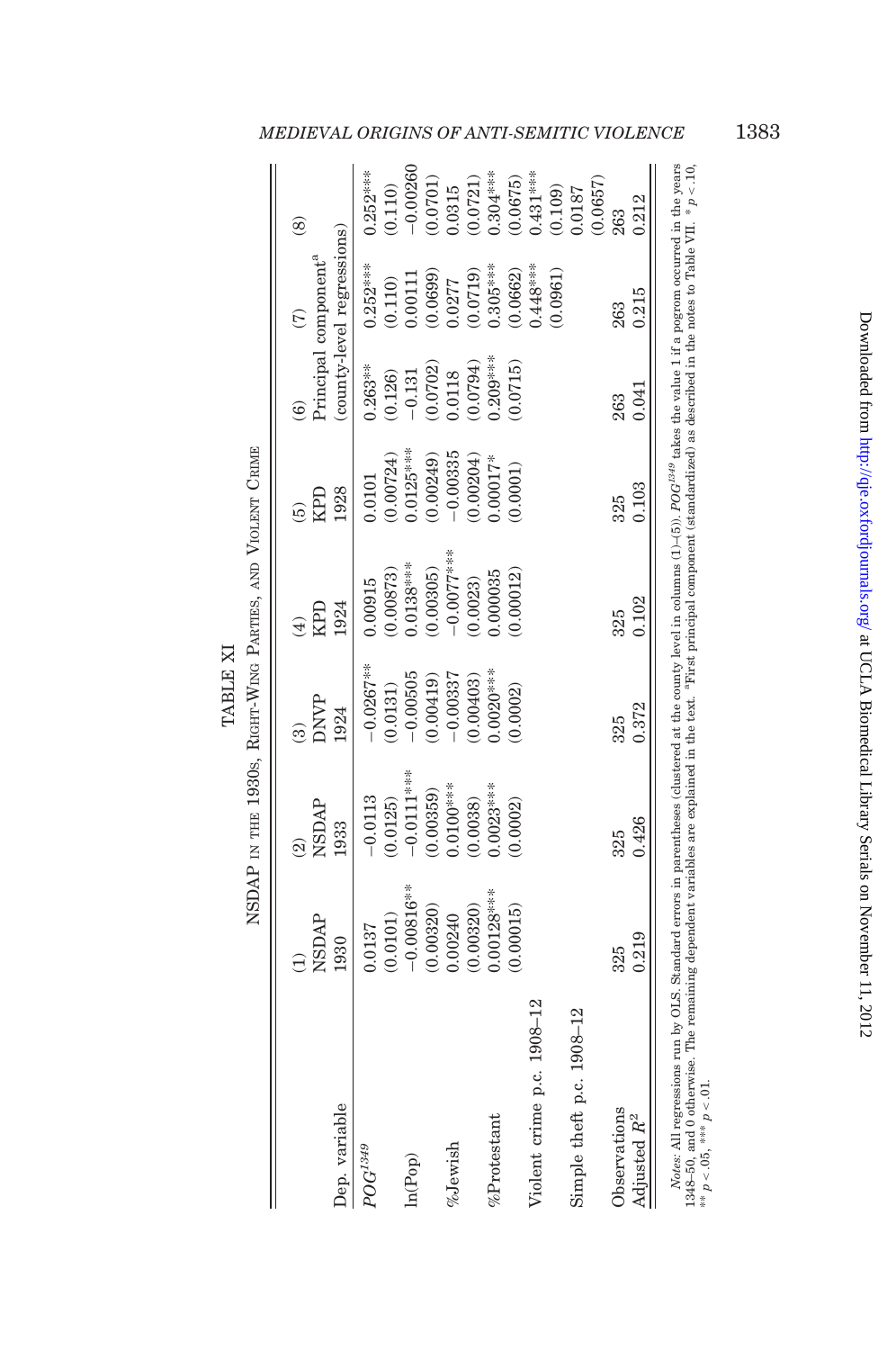anti-Semitic motives did not grow during the rise of the NSDAP. Given the declining importance of anti-Semitic agitation for the NSDAP after 1928, it is easy to rationalize the nonsignificant correlation with medieval pogroms. Moreover, with increasing party shares of the popular vote, it becomes more difficult to identify extreme local attitudes.

It is possible that the association between medieval violence and voting results for the Nazi Party simply reflects more right-wing or violent attitudes. We use a political experiment to distinguish anti-Semitic from right-wing votes cast in 1924. Following the murder of the Jewish German Foreign Minister Walther Rathenau in 1922, the right-wing DNVP expelled several vociferous anti-Semites from its ranks. As a result, the party split; the newly formed DVFP pursued a similarly nationalist and reactionary program as the DNVP but with a markedly more radical anti-Semitic twist. $63$  In the next election in 1924, the DNVP won about 15% of votes versus 7% for the DVFP.

We have already shown that the DVFP gained more seats in localities with a past of medieval pogroms. If this is a reflection of anti-Semitism—and not more right-wing attitudes generally then we should expect the closest (but less anti-Semitic) competitor DNVP to register fewer votes in towns and cities with an anti-Semitic past. Column (3) of [Table XI](#page-44-0) bears this hypothesis out: DNVP votes were about 2.7% lower in cities with pogroms in 1349 (this result is robust; see Table A.17 in the Online Appendix). Votes lost by the DNVP are similar to votes gained by the DVFP in these cities ([Table VI,](#page-26-0) column (3)). Because the two parties' programs were similarly right-wing overall, these findings point to anti-Semitism, not extreme political attitudes as the driver of voting behavior in cities with Black Death pogroms.

What about political extremism in general? If the differences in electoral results and anti-Semitic behavior reflect a generally more radical outlook on life, then all political parties at the far end of the political spectrum should receive more votes in towns and cities with medieval pogroms. In columns (4) and (5) of

63. According to [Levy's \(2005\)](#page-52-0) entry on the DNVP, ''Hitler . . . thought that the Nationalists were demagogic rather than sincerely anti-Semitic and that they were only willing to fight for their own narrow economic interests. Their shopworn anti-Semitism was trotted out only at election time. Suspicions regarding the seriousness in the matter of the Jewish Question were confirmed when moderates gained control of the party, a process accelerated by the murder of Walther Rathenau.''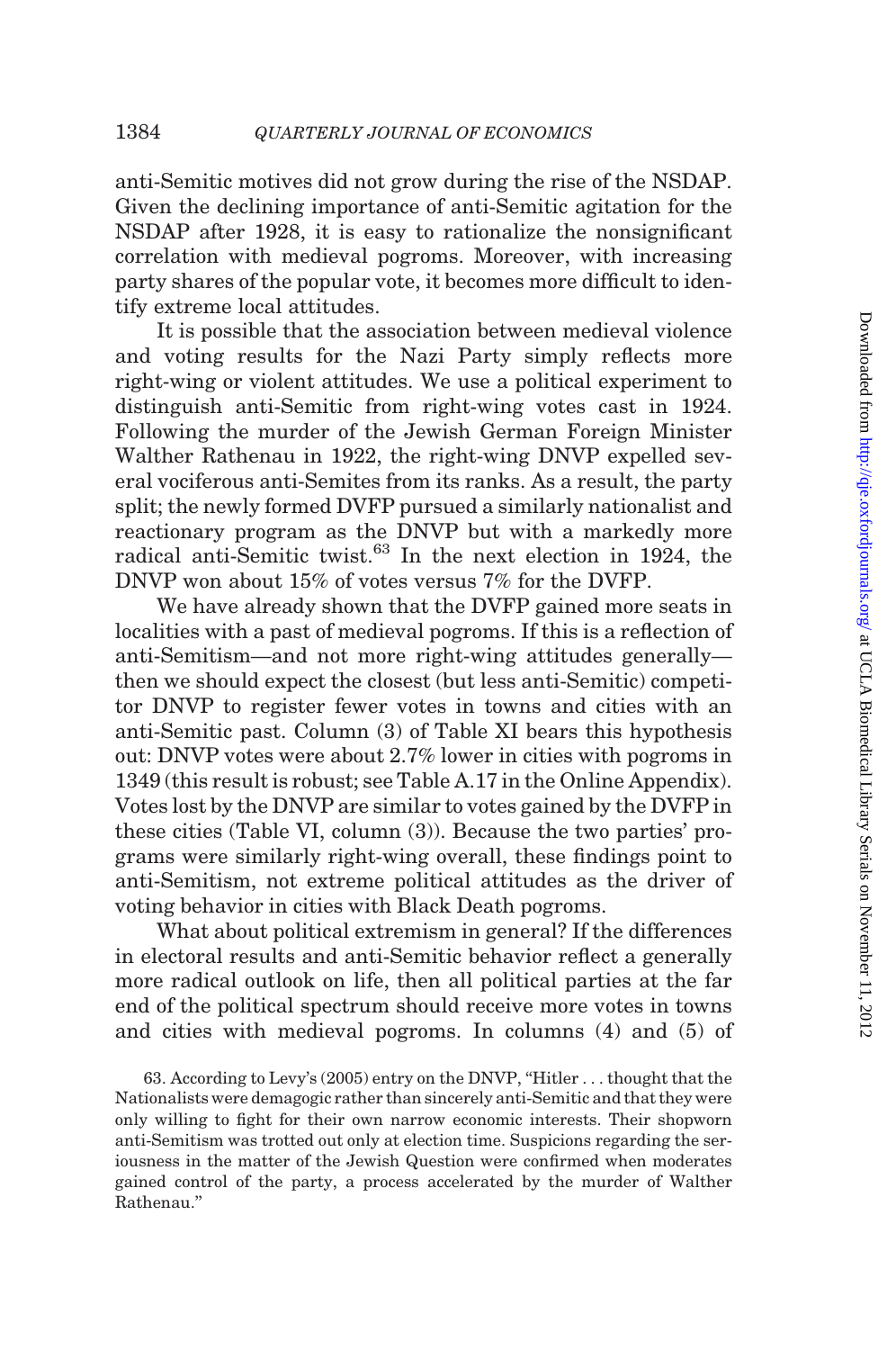<span id="page-46-0"></span>[Table XI,](#page-44-0) we explore this possibility for the German Communist Party (KPD). It received only a marginally higher share of the vote in 1924 and 1928 conditional on a 1349 pogrom, and the effect is not significant.

## V.B. Violence

In the last three columns of [Table XI](#page-44-0), we examine the connection between anti-Semitism in the interwar period, violence, and medieval pogroms. The best crime data—with details on the type of crime, and at a relatively low level of aggregation—comes from late Imperial Germany [\(Johnson 2010](#page-51-0)). We use data for 1908–12, for which observations at the county (Kreis) level are available. There are 263 counties with all relevant controls in our main sample. We adapt our data set to this level of aggregation, using county average outcome variables and adjusting  $POG^{1349}$  to indicate whether a Black Death pogrom took place within one or more cities in a county. Column (6) shows that our main result holds at the county level: the adjusted  $POG^{1349}$  is a powerful predictor of the level of twentieth-century anti-Semitism, when our principal component is the dependent variable. In column (7), we add violent crimes (assault and battery) per capita as explanatory variable (standardized to obtain beta coefficients). This factor is indeed strongly associated with anti-Semitic attitudes after 1920: a one standard deviation increase in violent crime per capita is associated with nearly half a standard deviation increase in our principal component measure of twentieth-century Jew-hatred. At the same time, the size of the coefficient on medieval pogroms is unaffected. This suggests that we have identified two separate sources of anti-Semitic sentiment and actions. As a placebo test, we add data on simple theft in the ultimate column. This factor is statistically insignificant, and it does not alter our previous results.

#### VI. Conclusion

At the time of the Black Death, Jews were burned in many (but not all) towns and cities across Germany. In this article, we demonstrate that the same places that witnessed violent attacks on Jews during the plague in 1349 also showed more anti-Semitic attitudes more than half a millennium later: their inhabitants engaged in more anti-Semitic violence in the 1920s, were more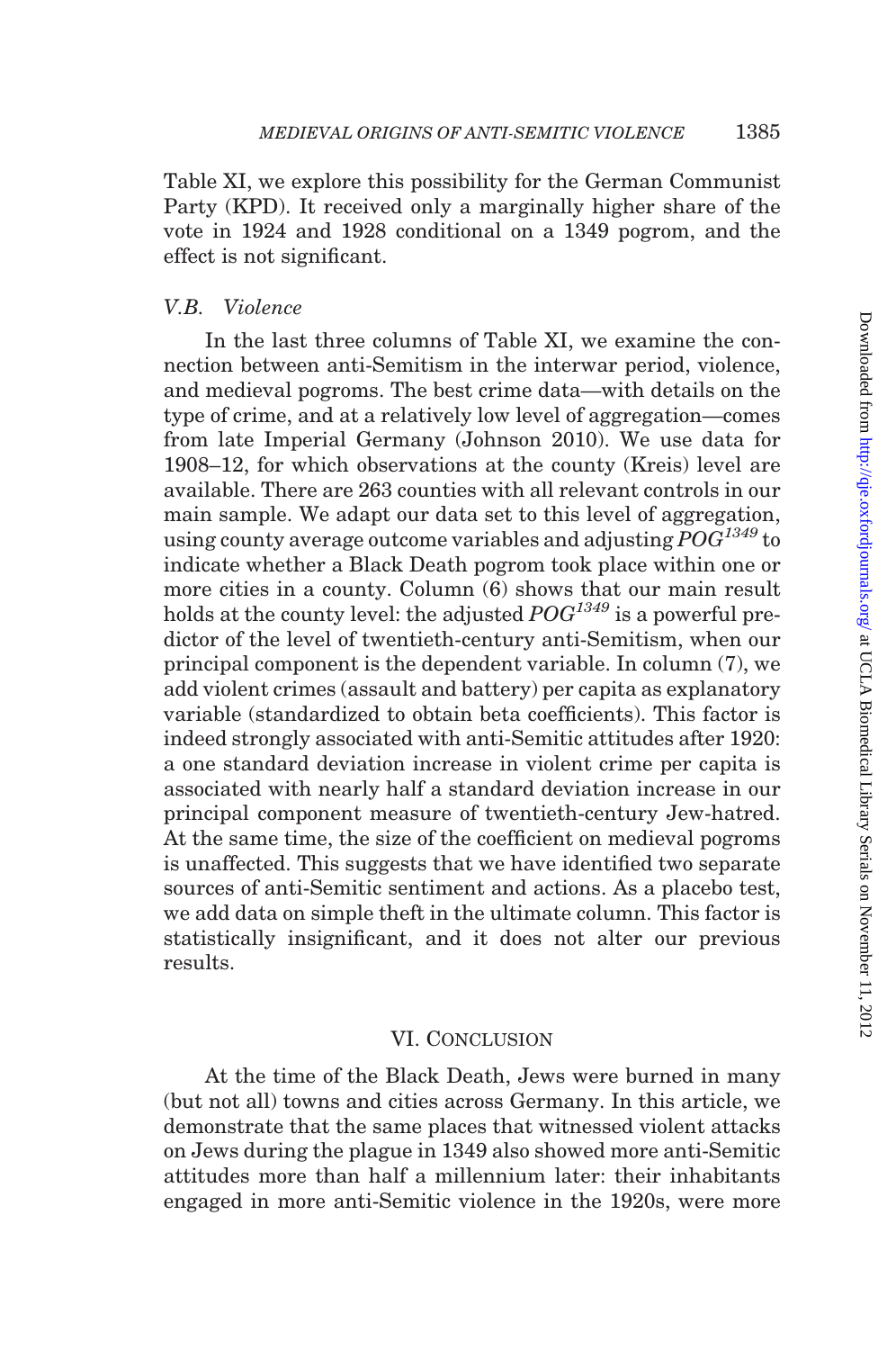likely to vote for the Nazi Party before 1930, wrote more letters to the country's most anti-Semitic newspaper, organized more deportations of Jews, and engaged in more attacks on synagogues during the Reichskristallnacht in 1938. We also present evidence that towns and cities that attacked their Jews in 1349 had more pogroms before the Black Death; they were also more likely to display anti-Semitic sculptures in public and attack Jews in the early nineteenth century. Violent hatred of Jews persisted at the local level despite their virtual disappearance from Germany for centuries after 1550. By the same token, tolerance also persisted over the long term.

Many studies have asked whether the rise of the Nazi Party should be interpreted as a direct consequence of growing, broad-based anti-Semitism in the Weimar Republic. Our findings do not support such an interpretation. Although we show a clear link between medieval pogroms and the Nazi vote in 1924 and 1928 (as well as a weaker one in 1930), the correlation vanishes as the party's mass appeal grows. The party's political profile changed after 1928; in particular, it became less virulently anti-Semitic in its propaganda. This is not to say that anti-Semitic sentiments did not contribute to the electoral successes of the NSDAP. Rather, the link with its deeper, historical roots became more tenuous in the years leading up to its seizure of power in  $1933.64$ 

The correlation between medieval pogroms and twentieth-century anti-Semitism underscores the importance of deeper historical antecedents of cultural attitudes at the local level.<sup>65</sup> The estimated effects are large. Our broad measure of twentieth-century anti-Semitic behavior and attitudes (the first principal component) is about 0.3 standard deviations higher in cities with medieval pogroms. At the same time, medieval pogroms do not explain all of the variation in the cross-section. Our findings add further weight to existing papers that demonstrate the historical origin of modern-day attitudes ([Guiso, Sapienza,](#page-51-0) [and Zingales 2008](#page-51-0); [Jha 2008](#page-51-0)). Nonetheless, there are important

64. In this sense, our findings support the more revisionist claims of [Heilbronner \(2004\).](#page-51-0) Also, results do not suggest that deep-rooted anti-Semitism at the local level is what enabled the Nazi Party to garner enough votes for its bid for power.

65. [Goldhagen \(1996\)](#page-51-0) argues that the Holocaust reflected widespread, ''exterminationist'' anti-Semitic beliefs. We find that local precedent mattered, but this does not lend direct support to Goldhagen's wider argument.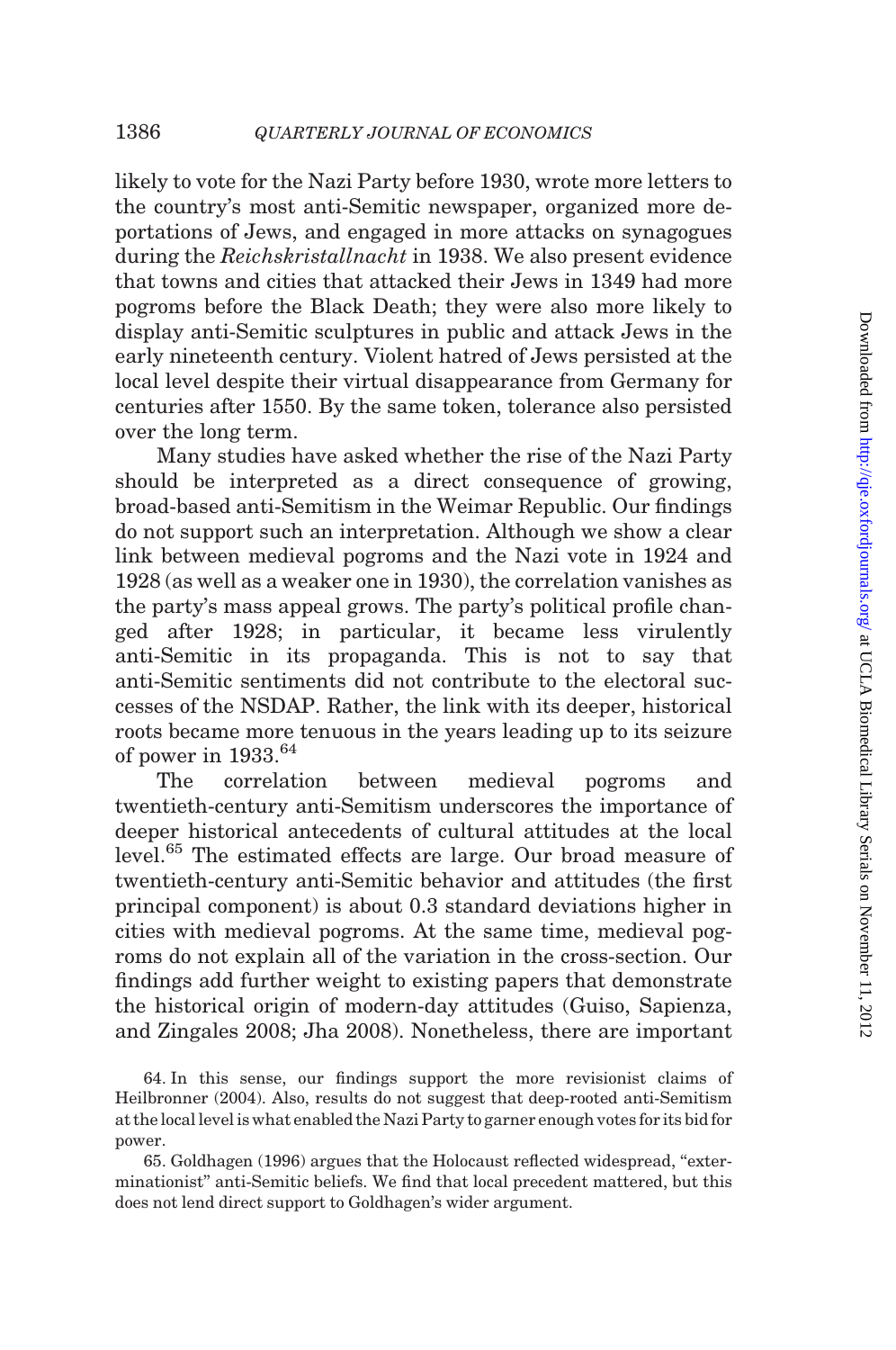differences. We find that similar behavior occurs in the same location centuries apart. This is a different dimension of persistence than the indirect effects of past city independence on modern-day social capital [\(Guiso, Sapienza, and Zingales 2008](#page-51-0)) or of trade cooperation across ethnicities in the Middle Ages on religious violence today [\(Jha 2008\)](#page-51-0). In both of those cases, attitude transmission occurred partly through complementary institutions. In our data set, there is no evidence that institutions or civic organization reinforced or mediated persistence.

We show that not only initial Jewish settlement patterns but also Black Death pogroms were partly influenced by medieval economic factors. However, the same factors do not explain twentieth-century anti-Semitism. We find no evidence that geographical isolation—as proxied by ruggedness, access to river transport, and the distance to larger cities—is a predictor of the stability of anti-Semitic actions and beliefs. There is also no evidence that eastern versus western locales, large cities versus small towns, or Protestant versus Catholic areas witnessed strongly different degrees of persistence.

Instead of reinforcing persistence, we argue that economic factors had the potential to undermine it. $66$  In our data, persistence disappears in locations where the costs of discriminating against outsiders was high—among members of the Hanseatic League in northern Germany, which specialized in long-distance trade. The same is true for towns and cities in southern Germany that were more open to trade. In contrast to other papers documenting the effect of deep-rooted cultural factors on present-day economic outcomes (such as the slave trade's impact on trust and economic performance in Africa today), we find evidence for the link also operating in the opposite direction: economic incentives modified the extent to which attitudes stayed the same. We cannot be certain that vertical transmission from parents to children was crucial, yet the decline in persistence of anti-Semitism in trading cities is more in line with models of parental investment in children's attitudes that emphasize utilitarian motives [\(Doepke and Zilibotti 2008](#page-50-0); [Tabellini 2008](#page-53-0)).

Our results also lend qualified support to Montesquieu's famous dictum that trade encourages "civility." Results from the Hanseatic cities demonstrate a link between trade openness and growing tolerance on average. The southern German open

<sup>66.</sup> We thank Ernesto Dal Bo for pushing our thinking on this point.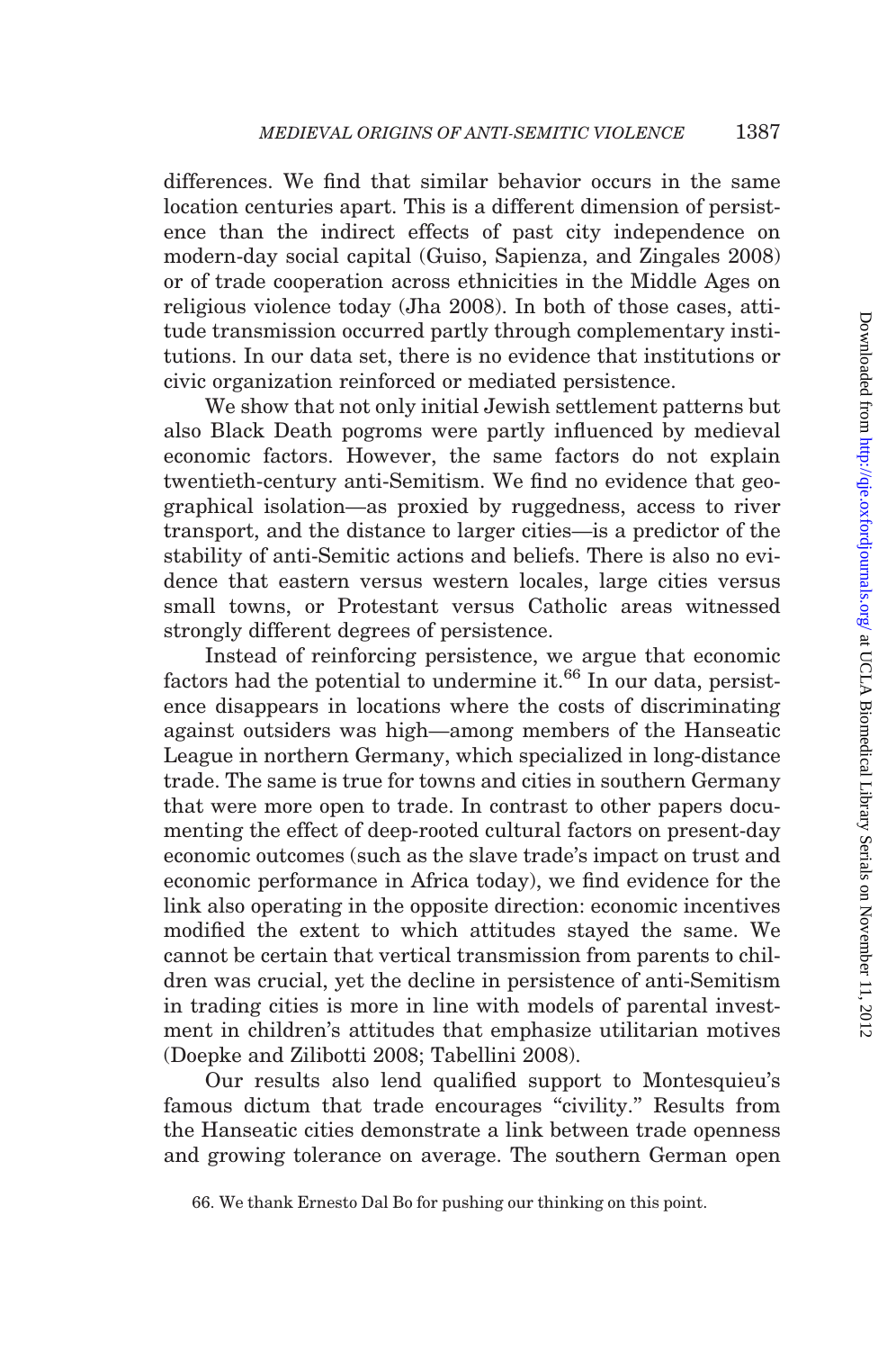<span id="page-49-0"></span>cities also support this link, but only up to a point: although persistence of anti-Semitism was weaker in these towns, the overall level of anti-Semitic sentiment in the 1920s and 1930s was not lower than elsewhere.

Is long-term persistence of attitudes a thing of the past? In other words, are highly localized variations in culture that reflect deep historical roots still present today? To address these questions, future work should examine the persistence of anti-Semitism into the twenty-first century by using present-day large-scale surveys.

### SUPPLEMENTARY MATERIAL

An Online Appendix for this article can be found at QJE online (qje.oxfordjournals.org).

University of California, Los Angeles, Anderson School of Management and National Bureau of Economic **RESEARCH** 

Universitat Pompeu Fabra, Institucio Catalana de Recerca i Estudis Avancats, Centre de Recerca en Economia Internacional, and Barcelona Graduate SCHOOLS OF ECONOMICS

#### **REFERENCES**

- Abadie, Alberto, David Drukker, Jane L. Herr, and Guido W. Imbens, ''Implementing Matching Estimators for Average Treatment Effects in Stata,'' Stata Journal, 4 (2004), 290–311.
- Acemoglu, Daron, and Matthew Jackson, ''History, Expectations, and Leadership
- in the Evolution of Cooperation,'' Mimeo, 2011. Aghion, Philippe, Yann Algan, Pierre Cahuc, and Andrei Shleifer, ''Regulation and Distrust," *Quarterly Journal of Economics*, 125 (2010), 1015–1049.<br>Alesina, Alberto, Paola Giuliano, and Nathan Nunn, "Fertility and the Plough,"
- NBER Working Paper No. 16718, 2011.
- Alesina, Alberto, and Eliana La Ferrara, ''Ethnic Diversity and Economic
- Performance," Journal of Economic Literature, 43 (2005), 762–800.<br>Algan, Yann, and Pierre Cahuc, "Inherited Trust and Culture," American<br>Economic Review, 100 (2010), 2060–2092.
- Alicke, Klaus-Dieter, *Lexikon der jüdischen Gemeinden im deutschen Sprachraum: Bd.1: Aachen*—Groß-Bieberau, Bd.2: Großbock—Ochtendung, Bd. 3 Ochtrup—Zwittau. (Gütersloher: Gütersloher Verlagshaus, 2008).<br>Almog, Shmuel, *N*
- 
- Aly, Götz, and Susanne Heim, Architects of Annihilation: Auschwitz and the Logic of Destruction. (London: Weidenfeld & Nicolson, 2003).<br>Anti-Defamation League, Attitudes towards Jews in Seven European Countries.
- (New York: Anti-Defamation League, 2009).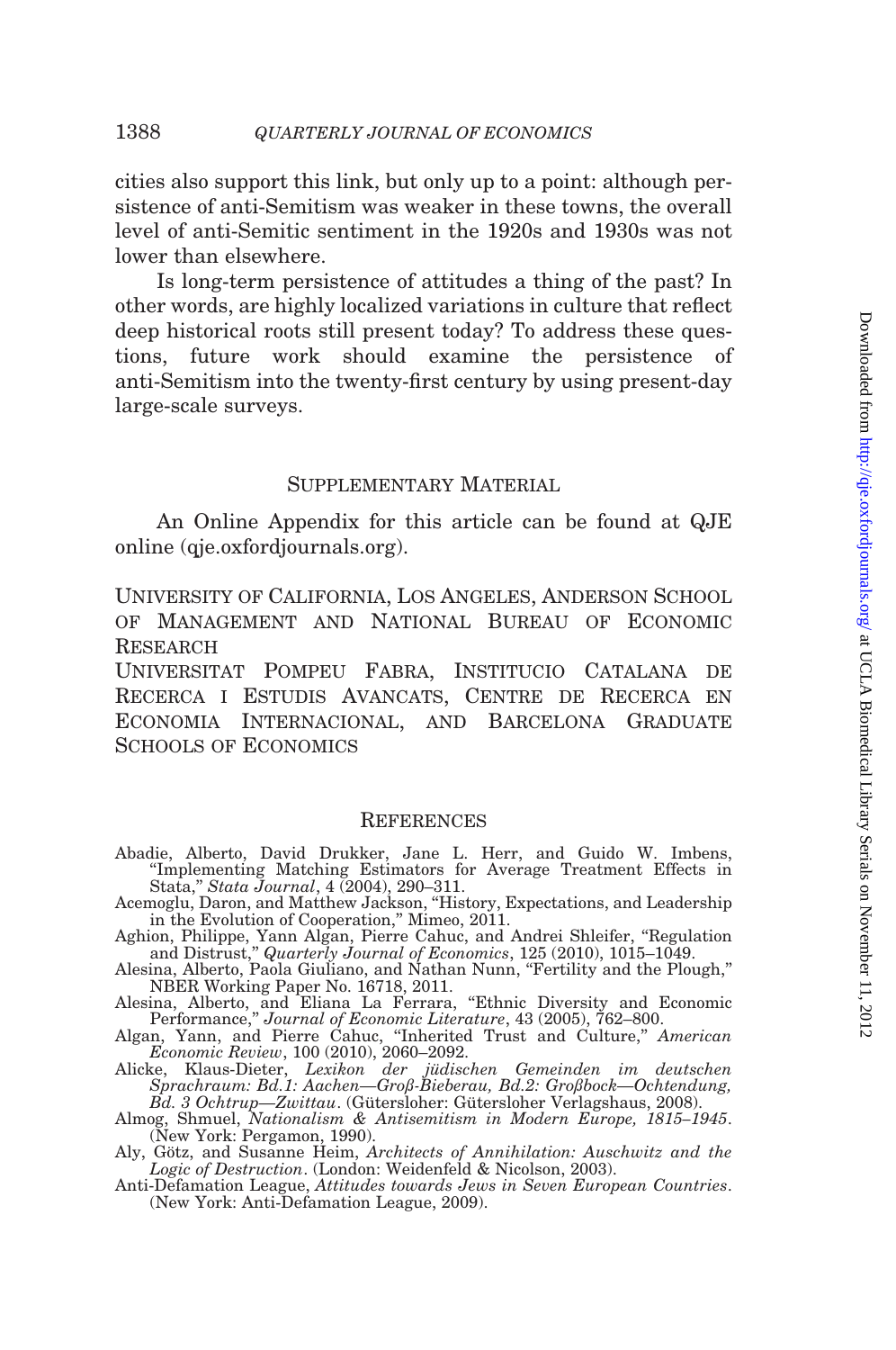<span id="page-50-0"></span>Arendt, Hannah, The Origins of Totalitarianism (New York: Harcourt, 1994).

- Avneri, Zvi, Germania Judaica, Bd. 2: Von 1238 bis zur Mitte des 14 Jahrhunderts (Tübingen: J. C. B. Mohr, 1968).
- Bairoch, Paul, Jean Batou, and Pierre Chèvre, La Population des villes Europeenees de 800 à 1850: Banque de Données et Analyse Sommaire des Résultats. (Geneva: Centre d'histoire economique Internationale de l'Université de Genève, Libraire Droz, 1988).
- Becker, Sascha O., Katrin Boeckh, Christa Hainz, and Ludger Woessmann, ''The Empire Is Dead, Long Live the Empire! Long-Run Persistence of Trust and Corruption in the Bureaucracy,'' CEPR Discussion Paper No. 8288, 2011.
- Birnbaum, Pierre, and Miriam Kochan, Anti-Semitism in France (Oxford: Blackwell, 1992).
- Bisin, Alberto, and Thierry Verdier, "Beyond the Melting Pot': Cultural Transmission, Marriage, and the Evolution of Ethnic and Religious Traits,'' Quarterly Journal of Economics, 115 (2000), 955–988.
	- "The Economics of Cultural Transmission and the Dynamics of
- Preferences," Journal of Economic Theory, 97 (2001), 298–319.<br>
"The Economics of Cultural Transmission and Socialization," in Handbook of Social Economics, ed. Benhabib, Jess, Bisin, Alberto, and Jackson, Matthew O.O. (Amsterdam: Elsevier Science, 2010).
- Borut, Jacob, "Anti-Semitism in Tourist Facilities in Weimar Germany," Yad Vashem Studies, 28 (2000), 7–50.
- Botticini, Maristella, and Zvi Eckstein, ''From Farmers to Merchants, Conversions and Diaspora: Human Capital and Jewish History,'' Journal of the European Economic Association, 5 (2007), 885–926.
- Bracher, Karl Dietrich, The German Dictatorship: The Origins, Structure, and Effects of National Socialism (New York: Praeger, 1970).
- Broszat, Martin, Der Nationalsozialismus. (Stuttgart: Deutsche Verlag-Anstalt, 1960).
- Browning, Christopher, Ordinary Men: Reserve Police Battalion 101 and the Final Solution in Poland (New York: HarperCollins, 1992).
- Brustein, William, and Ryan King, ''Anti-Semitism in Europe before the Holocaust,'' International Political Science Review, 25 (2004), 35–53.
- Bullock, Alan, *Hitler: A Study in Tyranny*. (New York: Harper Perennial, 1991).<br>Bundesarchiv, *Gedenkbuch Opfer der Verfolgung der Juden unter der*
- Nationalsozialistischen Gewaltherrschaft in Deutschland, 1933–1945. (Koblenz: Bundesarchiv, 2007).
- Burnett, Stephen, ''Jews and Anti-Semitism in Early Modern Germany,'' Sixteenth Century Journal, 27 (1996), 1057–1064.
- Cantoni, Davide, and Noam Yuchtman, ''Medieval Universities,'' Legal Institutions and the Commercial Revolution,'' NBER Working Paper No. 17979, 2012.
- Card, David, and Alan Krueger Myth and Measurement: The New Economics of the Minimum Wage (Princeton, NJ: Princeton University Press, 1997). Childers, Thomas, The Nazi Voter: The Social Foundations of Fascism in
- Germany, 1919–1933 (Chapel Hill: University of North Carolina Press, 1983).
- Cohn, Samuel K., ''The Black Death and the Burning of Jews,'' Past & Present, 196 (2007), 3–36.

Cohn-Sherbok, Dan, Anti-Semitism: A History (Stroud: Sutton, 2002).

Comin, Diego, William Easterly, and Erick Gong, ''Was the Wealth of Nations Determined in 1000 BC?'' American Economic Journal: Macroeconomics, 2 (2010), 65–97.

Daenell, Ernst, Die Blütezeit der Hanse (Berlin: Reimer, 1905).

- Doepke, Matthias, and Fabrizio Zilibotti, ''Occupational Choice and the Spirit of Capitalism,'' Quarterly Journal of Economics, 123 (2008), 747–793.
- Durante, Ruben, ''Risk, Cooperation and the Economic Origins of Social Trust: An
- Empirical Investigation,'' Working Paper, Sciences Po, 2011. Eley, Geoff, The Goldhagen Effect: History, Memory, Nazism—Facing the German Past (Ann Arbor: University of Michigan Press, 2000).
- Ettinger, Shmuel, "Jew-Hatred in its Historical Context," in Antisemitism through the Ages, ed. Almog, Shmuel (Oxford: Pergamon Press, 1980).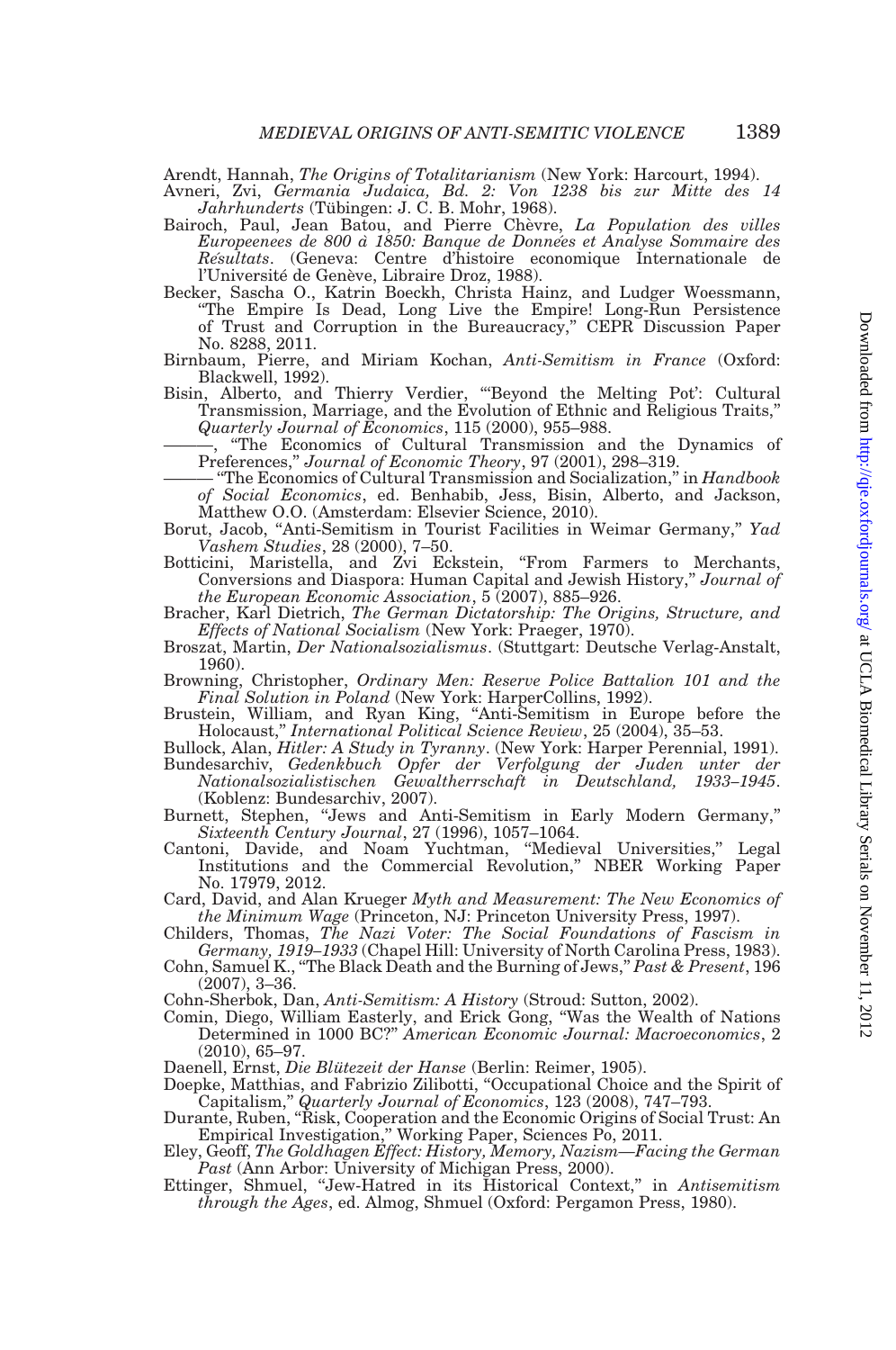<span id="page-51-0"></span>Falter, Jurgen W. *Hitlers Wähler*. (Munich: C. H. Beck, 1991).

- Fein, Helen, "Explanations of the Origin and Evolution of Anti-Semitism," in The Persistent Question: Sociological Perspectives and Social Context of Modern Anti-Semitism, ed. Fein, Helen (Berlin: de Gruyter, 1987).
- Fernández, Raquel, and Alessandra Fogli, "Culture: An Empirical Investigation of Beliefs, Work and Fertility,'' American Economic Journal: Macroeconomics, 1 (2009), 146–177.
- Fernández-Villaverde, Jesús, Jeremy Greenwood, and Nezih Guner, "From Shame to Game in One Hundred Years: An Economic Model of the Rise in Premarital Sex and its De-Stigmatization,'' NBER Working Paper No. 15677, 2010.
- Foa, Anna, "The Jews of Europe after the Black Death," *European Review*, 9 (2000), 237–238.
- Glaeser, Edward, "The Political Economy of Hatred," Quarterly Journal of Economics, 120 (2005), 45–86.
- Glassman, Bernard, Anti-Semitic Stereotypes without Jews: Images of the Jews in England, 1290–1700. (Detroit: Wayne State University Press, 1975).
- Goldhagen, Daniel, Hitler's Willing Executioners: Ordinary Germans and the Holocaust (New York: Knopf, 1996).
- Gottfried, Robert Steven, The Black Death: Natural and Human Disaster in Medieval Europe (New York: Free Press, 1985).
- Grosjean, Pauline, ''A History of Violence: The Culture of Honor as a Determinant of Homicide in the US South,'' Fondazione Eni Enrico Mattei Working Paper No. 2010.51, 2010.
	- ———, ''The Institutional Legacy of The Ottoman Empire: Islamic Rule and Financial Development in South Eastern Europe," Journal of Comparative  $Economics, 39 (2011), 1-16.$
- Guiso, Luigi, Paola Sapienza, and Luigi Zingales, ''Long Term Persistence,'' NBER Working Paper No. 14278, 2008.
- Hackett Fischer, David, Albion's Seed (Oxford: Oxford University Press, 1989).
- Hahn, Fred, Lieber Stürmer. Leserbriefe an das NS-Kampfblatt 1924 bis 1945. (Stuttgart: Seewald, 1978).
- Hamilton, Richard, Who Voted for Hitler? (Princeton, NJ: Princeton University Press, 1982).
- Hänisch, Dieter, Wahl- und Sozialdaten der Kreise und Gemeinden des Deutschen Reiches 1920–1933, Database ZA8013 (Berlin: Leibniz-Institut für Sozialwissenschaften-GESIS, 1988).
- Haverkamp, Alfred, Geschichte der Juden im Mittelalter von der Nordsee bis zu den Südalpen. Kommentiertes Kartenwerk (Hannover: Hahn, 2002).
- Heilbronner, Oded "German or Nazi Anti-Semitism?," in The Historiography of the Holocaust, ed. Stone, Dan (New York: Palgrave Macmillan 2004).
- Herbert, Ulrich "Extermination Policy: New Answers and Questions about the History of the 'Holocaust' in German Historiography," in National Socialist<br>Extermination Policies: Contemporary German Perspectives and Contemporary Controversies, ed. Herbert, Ulrich (Oxford: Berghahn, 2000).
- Hertzman, Lewis, DNVP: Right-Wing Opposition in the Weimar Republic, 1918– 1924 (Lincoln: University of Nebraska Press, 1963).
- Hilberg, Raul, The Destruction of the European Jews. (New Haven, CT: Yale University Press, 1961).
- Hochstadt, Steve, Mobility and Modernity: Migration in Germany, 1820–1989. (Ann Arbor: University of Michigan Press, 1999).
- Jacob, Markus, ''Long-Term Persistence: The Free and Imperial City Experience
- in Germany,'' Mimeo, 2010. Jha, Saumitra, ''Trade, Institutions and Religious Tolerance: Evidence from India,'' Stanford University Research Paper No. 2004, 2008.
- Johnson, Eric, German Crime, Death and Socioeconomic Data, 1871–1914.  $Database$  ZA8069 (Berlin: Leibniz-Institut für Sozial-wissenschaften-GESIS, 2010).
- Katz, Jacob, From Prejudice to Destruction: Anti-Semitism, 1700–1933.<br>(Cambridge, MA: Harvard University Press, 1980).
- , Die Hep-Hep-Verfolgungen des Jahres 1819 (Berlin: Metropol Verlag, 2004).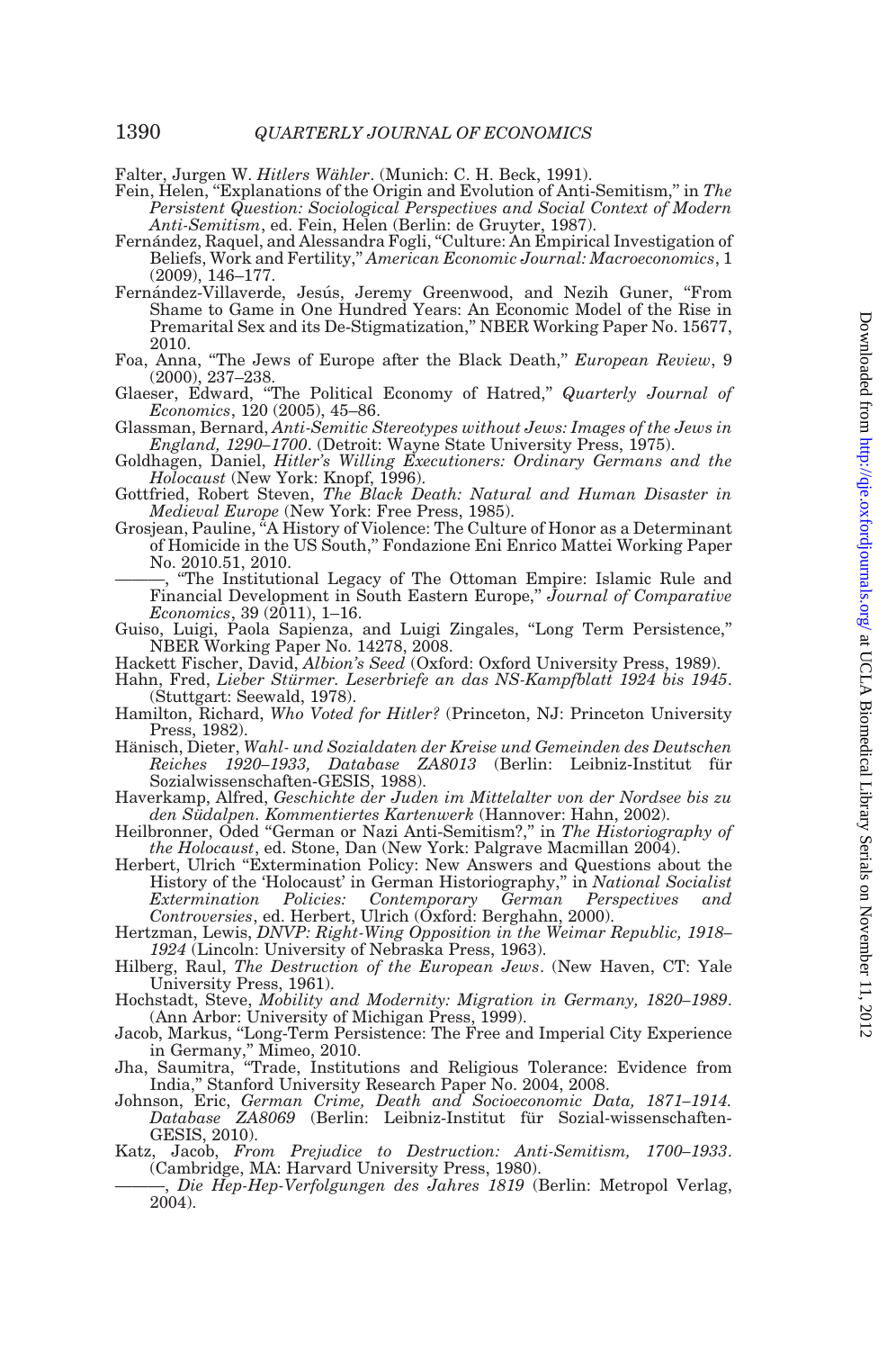- <span id="page-52-0"></span>King, Gary, Ori Rosen, Martin Tanner, and Alexander Wagner, ''Ordinary Economic Voting Behavior in the Extraordinary Election of Adolf Hitler,'' Journal of Economic History, 68 (2008), 951–996.
- Knodel, John E. Demographic Behavior in the Past: A Study of Fourteen German Villages in the Eighteenth and Nineteenth Centuries (Cambridge: Cambridge University Press, 1988).
- Levi, Primo, If This Is a Man and The Truce (London: Abacus, 1987).
- Levy, Richards S., The Downfall of the Anti-Semitic Parties in Imperial Germany (New Haven, CT: Yale University Press, 1974).
- Levy, Richards S. Anti-Semitism: A Historical Encyclopedia of Prejudice and Persecution (Santa Barbara: ABC-CLIO, 2005).
- Lindemann, Albert, Anti-Semitism before the Holocaust. (Harlow: Longman, 2000).<br>Löw, Andrea,
- Juden im Getto Litzmannstadt. Lebensbedingungen, Selbstwahrnehmung, Verhalten (Göttingen: Wallstein, 2006).
- Mayer, Arno J. Why Did the Heavens not Darken? The "Final Solution" in History (New York: Pantheon, 1988).
- McIntosh, Terence, Urban Decline in Early Modern Germany: Schwäbisch Hall and Its Region, 1650–1750 (Chapel Hill: University of North Carolina Press, 1997).

McNeill, William Hardy, *Plagues and People* (New York: Anchor, 1975).<br>Meyer, Beate, "Handlungsspielräume regionaler jüdischer Repräsentanten (1941–1945). Die Reichsvereinigung der Juden in Deutschland und die Deportationen,'' in Die Deportation der Juden aus Deutschland, ed. Kundus, Birthe, and Meyer, Beate (Göttingen: Wallstein, 2004).

- Nolte, Ernst, *Das Vergehen der Vergangenheit* (Berlin: Ullstein, 1987).<br>Nunn, Nathan, and Leonard Wantchekon, "The Slave Trade and the Origins of Mistrust in Africa,'' American Economic Review, 101 (2011), 3221–3252.
- Nunn, Nathan, and Diego Puga, ''Ruggedness: The Blessing of Bad Geography in Africa,'' CEPR Working Paper No. 6253, 2010.
- Oberman, Heiko A. The Roots of Anti-Semitism in the Age of Renaissance and
- Reformation (Philadelphia: Fortress Press, 1984).<br>Perednik, Gustavo, "Naïve Spanish Judeophobia," Jewish Political Studies Review, 15 (2003), 87–110.
- Putterman, Louis, and David Weil, ''Post-1500 Population Flows and the Long-Run Determinants of Economic Growth and Inequality," *Quarterly* Journal of Economics, 125 (2010), 1627–1682.
- Salfeld, Siegmund, Das Martyrologium des Nürnberger Memorbuches (Berlin: Simion, 1898).
- Santos Silva, Joao M. C., and Silvana Tenreyro, "The Log of Gravity," Review of Economics and Statistics, 88 (2006), 641–658.
- Santos Silva, Joao M. C., Silvana Tenreyro, and Frank Windmeijer, ''Is it Different for Zeros? Discriminating between Models for Non-Negative Data with Many Zeros,'' Centre for Microdata Methods and Practice Working Paper No. CWP20/10, 2008.
- Schilter, Johann, Chronik der Stadt Freiburg im Breisgau. (1698; Freiburg: Ed. Robert Feger, 1979).
- Schoeps, Julius H. "Deggendorf," in Neues Lexikon des Judentums, ed. Schoeps, Julius H. (Gütersloh: Bertelsmann, 1992).
- Shachar, Isaiah, The Judensau: A Medieval Anti-Jewish Motif and Its History. (London: Warburg Institute, 1974).
- Showalter, Dennis, "Der Stürmer: The Mobilization of Hostility in the Weimar
- Republic," *Modern Judaism*, 3 (1983), 173–187.<br>Spolaore, Enrico, and Romain Wacziarg, "The Diffusion of Development," Quarterly Journal of Economics, 124 (2009), 469–529.
- Stachura, Peter, ''Der Kritische Wendepunkt? Die NSDAP und die Reichstagswahlen vom 20 Mai 1928," Vierteljahrshefte für Zeitgeschichte, 26 (1978), 66–99.
- Sterling, Eleonore, ''Anti-Jewish Riots in Germany in 1819: A Displacement of Social Protest," *Historia Judaica*, 12 (1950), 105–142.
- Striesow, Jan, Die Deutschnationale Volkspartei und die Völkisch-Radikalen 1918–1922, 2 vols. (Frankfurt: Haag & Herchen, 1981).